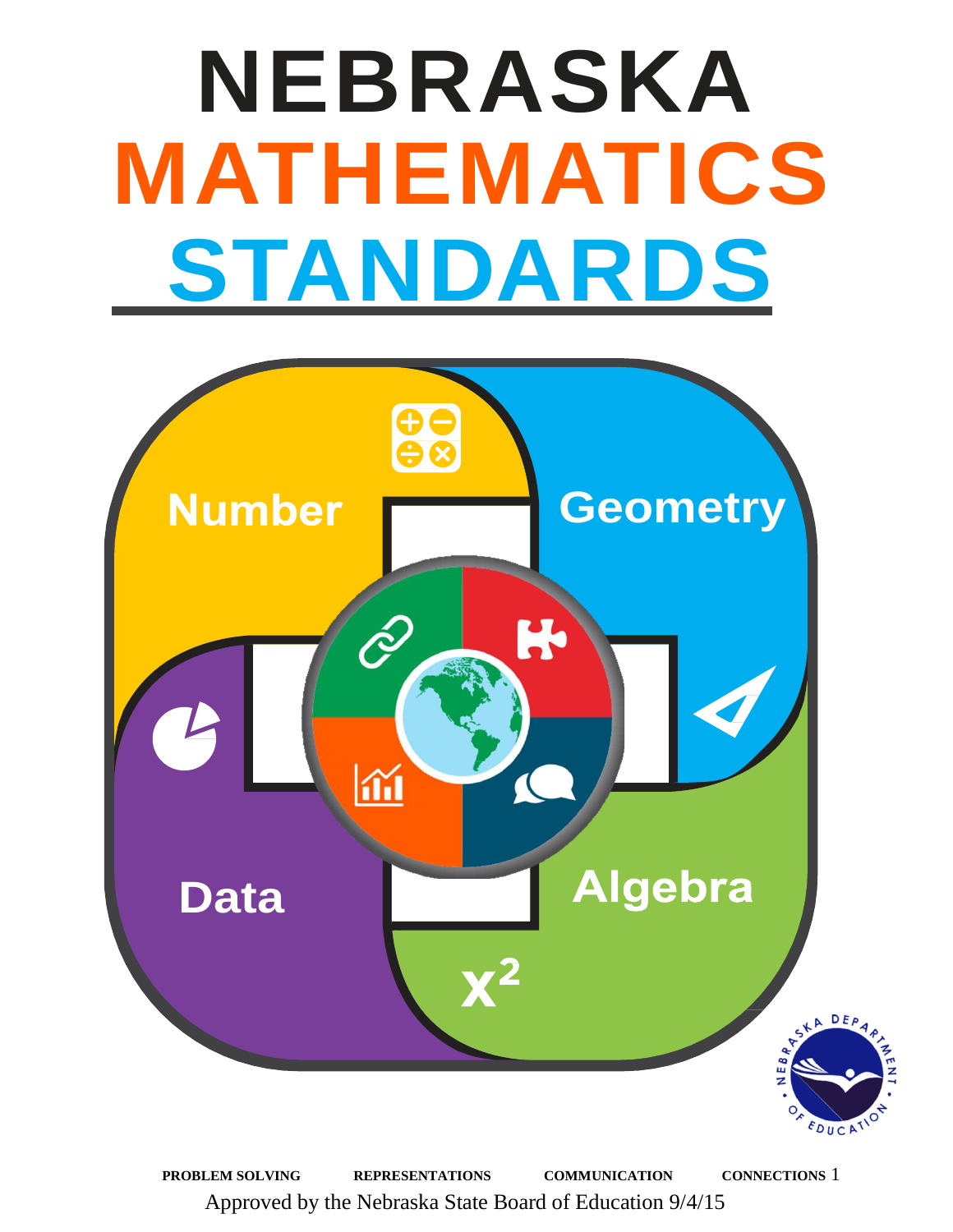## **Nebraska's College and Career Ready Standards for Mathematics**

Table of Contents

It is the policy of the Nebraska Department of Education not to discriminate on the basis of gender, disability, race, color, religion, marital status, age, national origin or genetic information in its education programs, administration, policies, employment or other agency programs.

**PROBLEM SOLVING REPRESENTATIONS COMMUNICATION CONNECTIONS** Approved by the Nebraska State Board of Education 9/4/15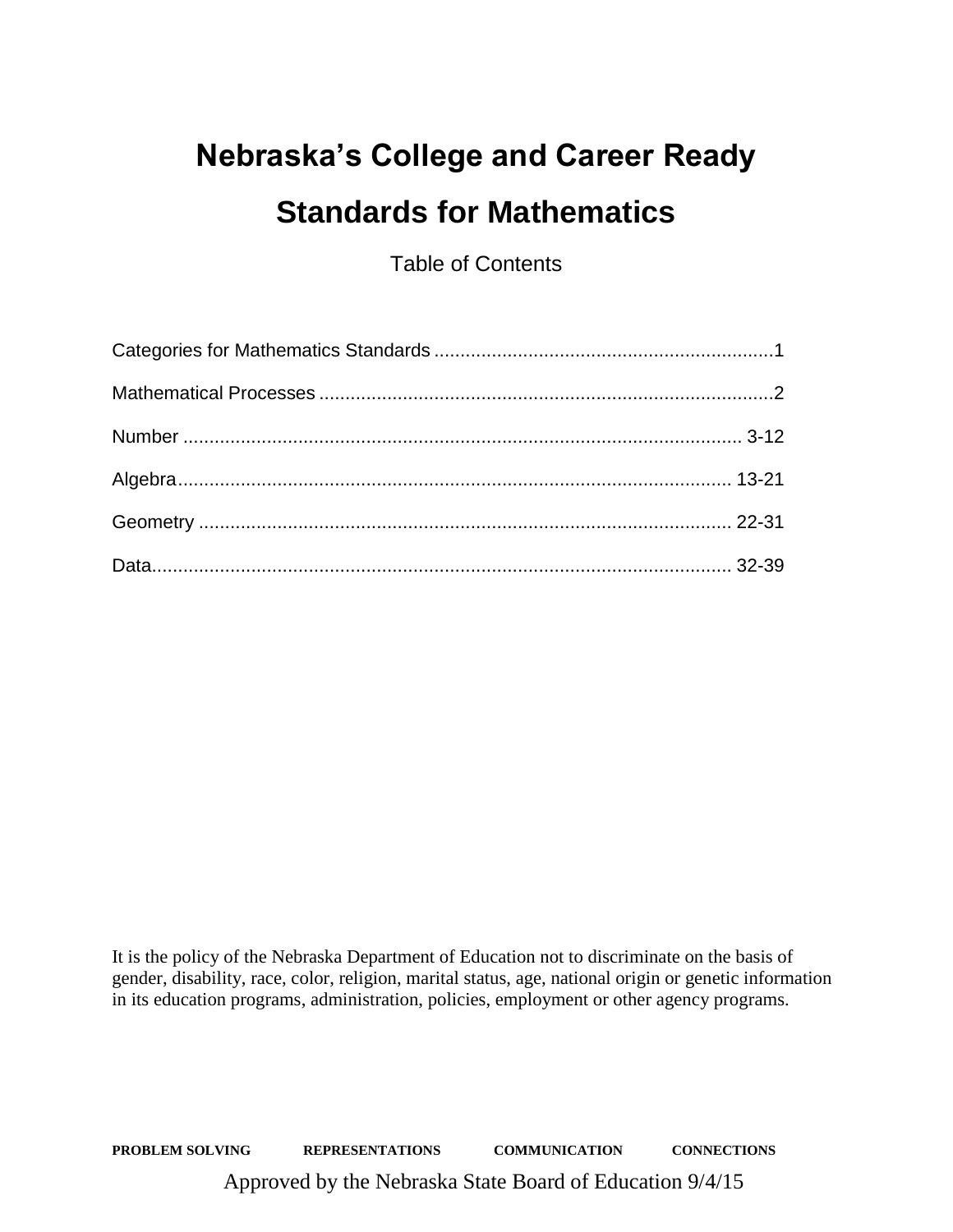### **Categories for Mathematics Standards**

**NUMBER:** Students will communicate number concepts using multiple representations to reason, solve problems, and make connections within mathematics and across disciplines.

**Numeric Relationships Operations**

**ALGEBRA:** Students will communicate algebraic concepts using multiple representations to reason, solve problems, and make connections within mathematics and across disciplines.

**Algebraic Relationships Algebraic Processes Applications**

**GEOMETRY:** Students will communicate geometric concepts and measurement concepts using multiple representations to reason, solve problems, and make connections within mathematics and across disciplines.

**Characteristics Coordinate Geometry Measurement**

**DATA:** Students will communicate data analysis/probability concepts using multiple representations to reason, solve problems, and make connections within mathematics and across disciplines.

**Representations Analysis & Applications Probability**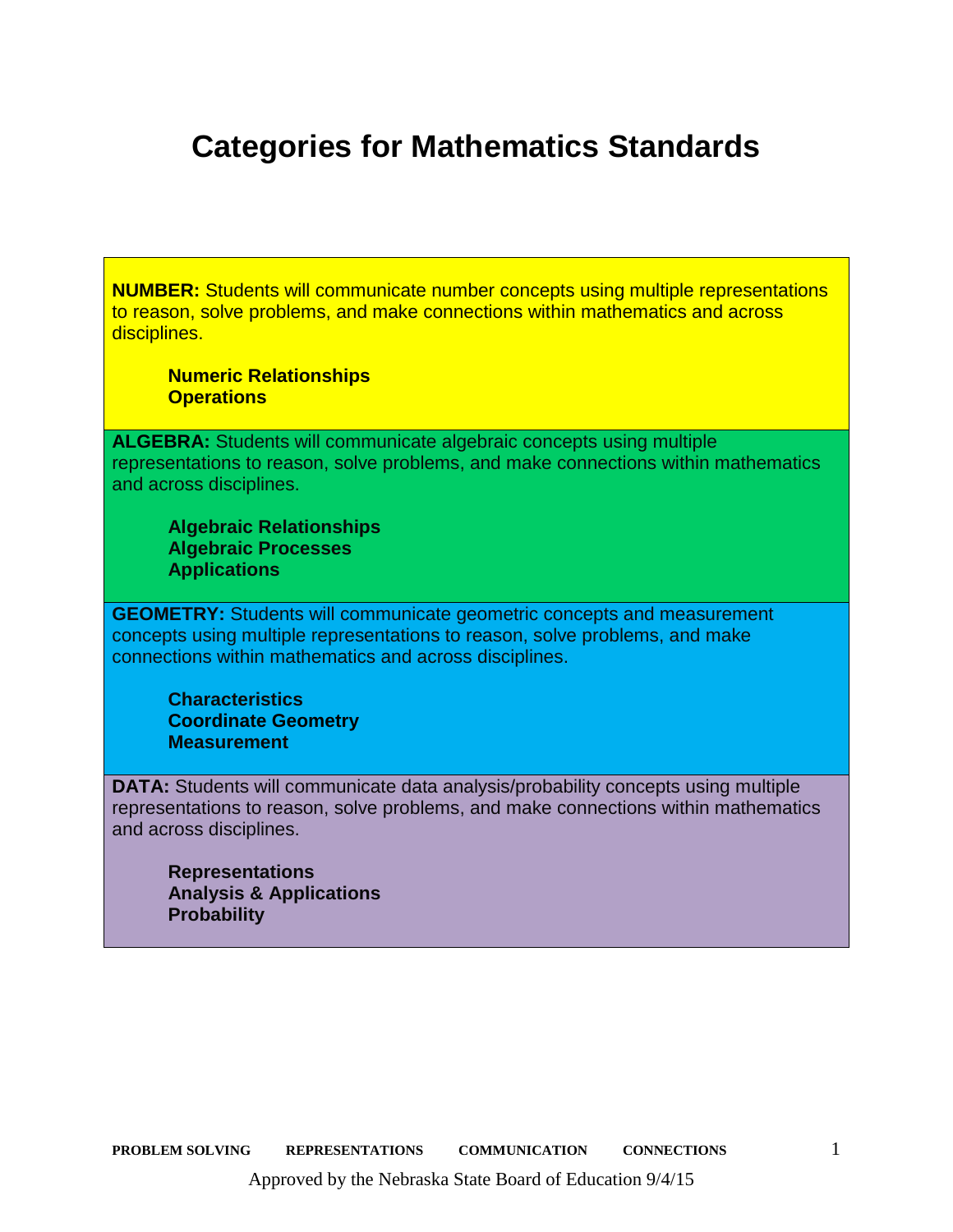## **NEBRASKA MATHEMATICAL PROCESSES**

The Nebraska Mathematical Processes reflect overarching processes that students should master as they work towards college and career readiness. The Nebraska Mathematical Processes reflect the interaction of skills necessary for success in math coursework as well as the ability to apply math knowledge and processes within realworld contexts. The processes highlight the applied nature of math within the workforce and clarify the expectations held for the use of mathematics in and outside of the classroom.

#### **1. Solves mathematical problems.**

Through the use of appropriate academic and technical tools, students will make sense of mathematical problems and persevere in solving them. Students will draw upon their prior knowledge in order to employ critical thinking skills, reasoning skills, creativity, and innovative ability. Additionally, students will compute accurately and determine the reasonableness of solutions.

#### **2. Models and represents mathematical problems.**

Students will analyze relationships in order to create mathematical models given a real-world situation or scenario. Conversely, students will describe situations or scenarios given a mathematical model.

#### **3. Communicates mathematical ideas effectively.**

Students will communicate mathematical ideas effectively and precisely. Students will critique the reasoning of others as well as provide mathematical justifications. Students will utilize appropriate communication approaches individually and collectively and through multiple methods, including writing, speaking, and listening.

#### **4. Makes mathematical connections.**

Students will connect mathematical knowledge, ideas, and skills beyond the math classroom. This includes the connection of mathematical ideas to other topics within mathematics and to other content areas. Additionally, students will be able to describe the connection of mathematical knowledge and skills to their career interest as well as within authentic/real-world contexts.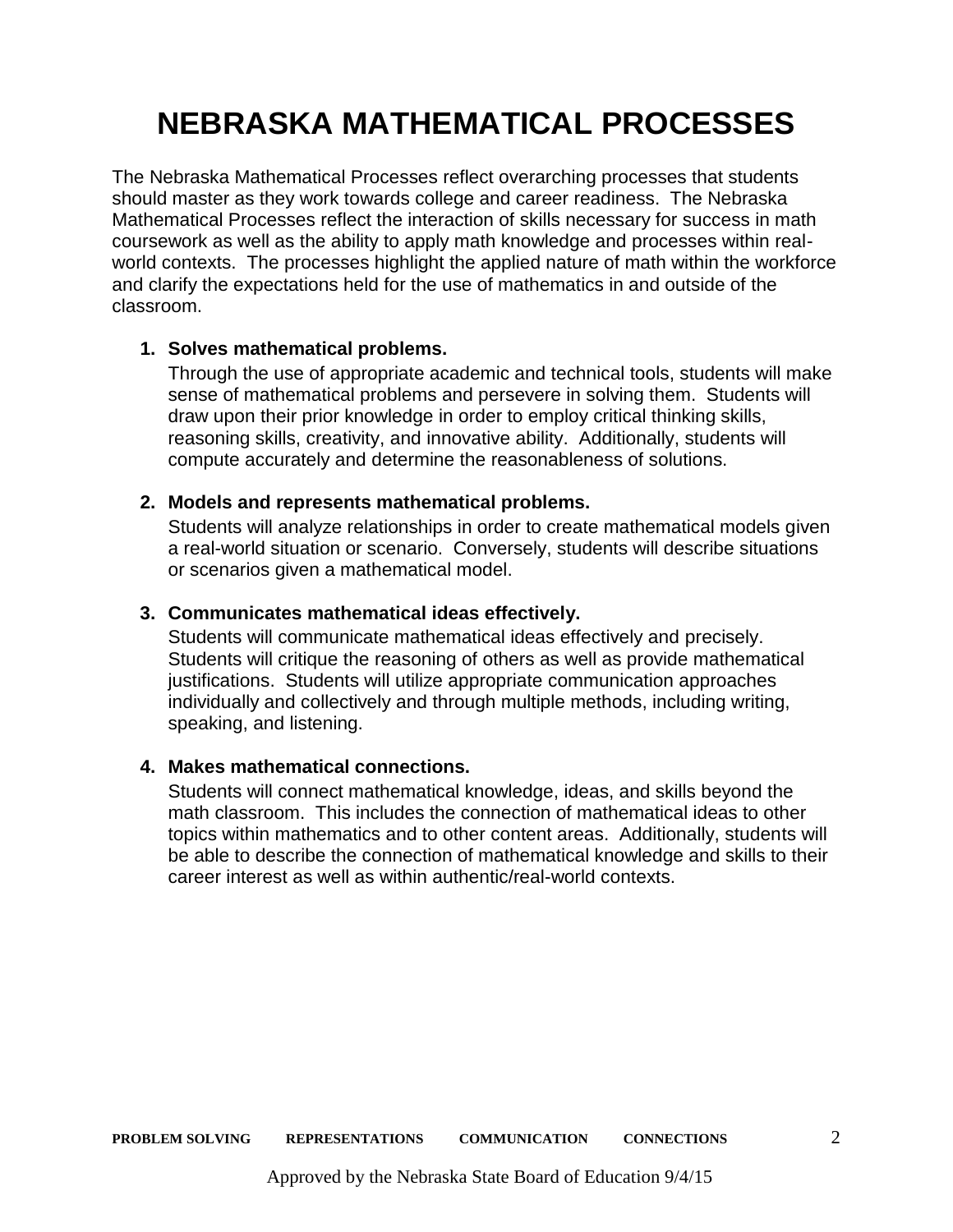| Kindergarten                                                                                                                                                                                                           | Grade 1                                                                                                                                                                                   | Grade 2                                                                                                                                                                                   | Grade 3                                                                                                                                                                                                                                             | Grade 4                                                                                                                                                                                                                                                                  | Grade 5                                                                                                                                                                                                                  |
|------------------------------------------------------------------------------------------------------------------------------------------------------------------------------------------------------------------------|-------------------------------------------------------------------------------------------------------------------------------------------------------------------------------------------|-------------------------------------------------------------------------------------------------------------------------------------------------------------------------------------------|-----------------------------------------------------------------------------------------------------------------------------------------------------------------------------------------------------------------------------------------------------|--------------------------------------------------------------------------------------------------------------------------------------------------------------------------------------------------------------------------------------------------------------------------|--------------------------------------------------------------------------------------------------------------------------------------------------------------------------------------------------------------------------|
| <b>MA.0.1.1 Numeric</b><br><b>Relationships:</b><br>Students will<br>demonstrate,<br>represent, and show<br>relationships among<br>whole numbers within<br>the base-ten number<br>system.                              | <b>MA.1.1.1 Numeric</b><br><b>Relationships:</b><br>Students will<br>demonstrate,<br>represent, and show<br>relationships among<br>whole numbers within<br>the base-ten number<br>system. | <b>MA.2.1.1 Numeric</b><br><b>Relationships:</b><br>Students will<br>demonstrate,<br>represent, and show<br>relationships among<br>whole numbers within<br>the base-ten number<br>system. | <b>MA.3.1.1 Numeric</b><br><b>Relationships:</b><br>Students will<br>demonstrate,<br>represent, and show<br>relationships among<br>whole numbers and<br>simple fractions within<br>the base-ten number<br>system.                                   | <b>MA.4.1.1 Numeric</b><br><b>Relationships:</b><br>Students will<br>demonstrate,<br>represent, and show<br>relationships among<br>fractions and<br>decimals within the<br>base-ten number<br>system.                                                                    | <b>MA.5.1.1 Numeric</b><br><b>Relationships:</b><br>Students will<br>demonstrate,<br>represent, and show<br>relationships among<br>whole numbers,<br>fractions, and<br>decimals within the<br>base-ten number<br>system. |
| MA 0.1.1.a Perform the<br>counting sequence by<br>counting forward from<br>any given number to<br>100, by ones. Count by<br>tens to 100 starting at<br>any decade number.                                              | MA 1.1.1.a Count to 120<br>by ones and tens,<br>starting at any given<br>number.                                                                                                          | MA 2.1.1.a Count within<br>1000, including skip-<br>counting by 5s, 10s, and<br>100s starting at a variety<br>of multiples of 5, 10 or<br>100.                                            | MA 3.1.1.a Read, write<br>and demonstrate<br>multiple equivalent<br>representations for<br>numbers up to 100,000<br>using objects, visual<br>representations,<br>including standard form,<br>word form, expanded<br>form, and expanded<br>notation. | MA 4.1.1.a Read, write,<br>and demonstrate<br>multiple equivalent<br>representations for<br>whole numbers up to<br>one million and decimals<br>to the hundredths, using<br>objects, visual<br>representations,<br>standard form, word<br>form, and expanded<br>notation. | MA 5.1.1.a Determine<br>multiple equivalent<br>representations for<br>whole numbers and<br>decimals through the<br>thousandths place using<br>standard form, word<br>form, and expanded<br>notation.                     |
| MA 0.1.1.b Demonstrate<br>cardinality ( <i>i.e.</i> the last<br>number name said<br>indicates the number of<br>objects counted),<br>regardless of the<br>arrangement or order in<br>which the objects were<br>counted. | MA 1.1.1.b Read and<br>write numerals within<br>the range of $0 - 120$ .                                                                                                                  | MA 2.1.1.b Read and<br>write numbers within the<br>range of $0 - 1,000$ using<br>standard, word, and<br>expanded forms.                                                                   | MA 3.1.1.b Compare<br>whole numbers through<br>the hundred thousands<br>and represent the<br>comparisons using the<br>symbols $>$ , $<$ or $=$ .                                                                                                    | MA 4.1.1.b Recognize a<br>digit in one place<br>represents ten times<br>what it represents in the<br>place to its right and<br>1/10 what it represents<br>in the place to its left.                                                                                      | MA 5.1.1.b Compare<br>whole numbers,<br>fractions, mixed<br>numbers, and decimals<br>through the thousandths<br>place and represent<br>comparisons using<br>symbols $\lt$ , $\gt$ , or $=$ .                             |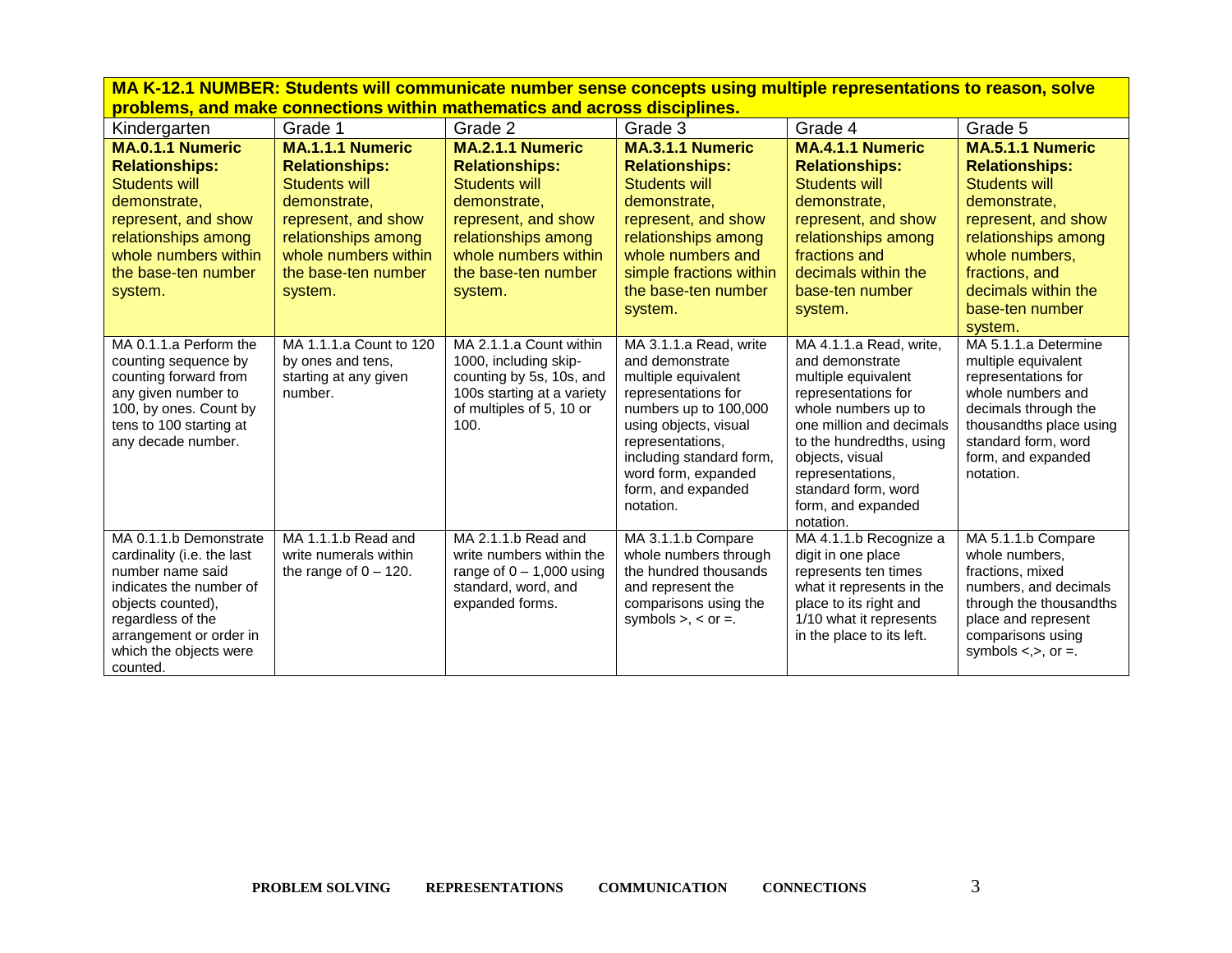|                                                                                                                                                                                                                                                                                               | problems, and make connections within mathematics and across disciplines.                                                                                                                                                                                                                                                                                                                                                                     |                                                                                                                                                                                        |                                                                                                                                                       | <u>MA N-12.1 NUMBER: Students Will Communicate number sense concepts using multiple representations to reason, solve</u>                                                      |                                                                                                                                                                              |
|-----------------------------------------------------------------------------------------------------------------------------------------------------------------------------------------------------------------------------------------------------------------------------------------------|-----------------------------------------------------------------------------------------------------------------------------------------------------------------------------------------------------------------------------------------------------------------------------------------------------------------------------------------------------------------------------------------------------------------------------------------------|----------------------------------------------------------------------------------------------------------------------------------------------------------------------------------------|-------------------------------------------------------------------------------------------------------------------------------------------------------|-------------------------------------------------------------------------------------------------------------------------------------------------------------------------------|------------------------------------------------------------------------------------------------------------------------------------------------------------------------------|
| MA 0.1.1.c Use one-to-<br>one correspondence<br>(pairing each object with<br>one and only one<br>spoken number name,<br>and each spoken<br>number name with one<br>and only one object)<br>when counting objects<br>to show the relationship<br>between numbers and<br>quantities of 0 to 20. | MA 1.1.1.c Write<br>numerals to match a<br>representation of a<br>given set of objects for<br>numbers up to 120.                                                                                                                                                                                                                                                                                                                              | MA 2.1.1.c Demonstrate<br>that each digit of a<br>three-digit number<br>represents amounts of<br>hundreds, tens and<br>ones (e.g., 387 is 3<br>hundreds, 8 tens, 7<br>ones).           | MA 3.1.1.c Round a<br>whole number to the<br>tens or hundreds place,<br>using place value<br>understanding or a<br>visual representation.             | MA 4.1.1.c Classify a<br>number up to 100 as<br>prime or composite.                                                                                                           | MA 5.1.1.c Round whole<br>numbers and decimals<br>to any given place.                                                                                                        |
| MA 0.1.1.d Demonstrate<br>the relationship between<br>whole numbers,<br>knowing each sequential<br>number name refers to a<br>quantity that is one<br>larger.                                                                                                                                 | MA 1.1.1.d Demonstrate<br>that each digit of a two-<br>digit number represents<br>amounts of tens and<br>ones, knowing 10 can<br>be considered as one<br>unit made of ten ones<br>which is called a "ten"<br>and any two-digit<br>number can be<br>composed of some tens<br>and some ones (e.g., 19<br>is one ten and nine<br>ones, 83 is eight tens<br>and three ones) and can<br>be recorded as an<br>equation (e.g., $19 = 10 +$<br>$9)$ . | MA 2.1.1.d Demonstrate<br>that 100 represents a<br>group of ten tens.                                                                                                                  | MA 3.1.1.d Represent<br>and understand a<br>fraction as a number on<br>a number line.                                                                 | MA 4.1.1.d Determine<br>whether a given whole<br>number up to 100 is a<br>multiple of a given one-<br>digit number.                                                           | MA 5.1.1.d Recognize<br>and generate equivalent<br>forms of commonly used<br>fractions, decimals, and<br>percents (e.g., halves,<br>thirds, fourths, fifths, and<br>tenths). |
| MA 0.1.1.e Count up to<br>20 objects arranged in a<br>line, a rectangular array,<br>or a circle. Count up to<br>10 objects in a scattered<br>configuration. Count out<br>the number of objects,<br>given a number from 1<br>to 20.                                                            | MA 1.1.1.e Demonstrate<br>that decade numbers<br>represent a number of<br>tens and 0 ones (e.g.,<br>$50 = 5$ tens and 0 ones).                                                                                                                                                                                                                                                                                                                | MA 2.1.1.e Compare<br>two three-digit numbers<br>by using symbols $\lt$ , $=$ ,<br>and > and justify the<br>comparison based on<br>the meanings of the<br>hundreds, tens, and<br>ones. | MA 3.1.1.e Express<br>whole numbers as<br>fractions, and recognize<br>fractions that are<br>equivalent to whole<br>numbers.                           | MA 4.1.1.e Determine<br>factors of any whole<br>number up to 100.                                                                                                             | MA 5.1.1.e Write powers<br>of 10 with exponents.                                                                                                                             |
| MA 0.1.1.f Write<br>numbers 0 to 20 and<br>represent a number of<br>objects with a written<br>numeral 0 to 20.                                                                                                                                                                                | MA 1.1.1.f Compare two<br>two-digit numbers by<br>using symbols $\lt$ , $=$ , and<br>> and justify the<br>comparison based on<br>the number of tens and<br>ones.                                                                                                                                                                                                                                                                              |                                                                                                                                                                                        | MA 3.1.1.f Show and<br>identify equivalent<br>fractions using visual<br>representations<br>including pictures,<br>manipulatives, and<br>number lines. | MA 4.1.1.f Compare<br>whole numbers up to<br>one million and decimals<br>through the hundredths<br>place using $>$ , $<$ , and $=$<br>symbols, and visual<br>representations. |                                                                                                                                                                              |

**MA K-12.1 NUMBER: Students will communicate number sense concepts using multiple representations to reason, solve**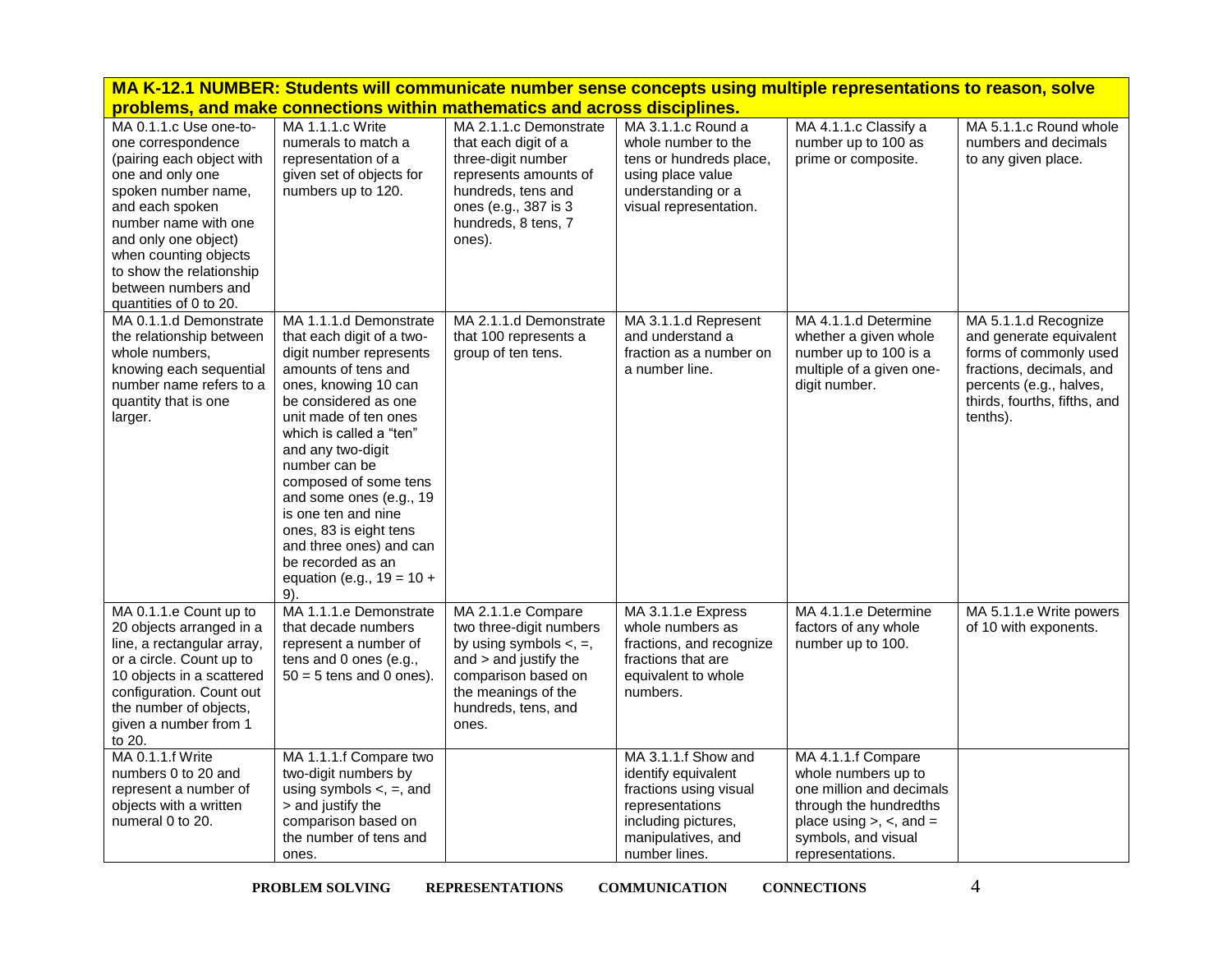| MA K-12.1 NUMBER: Students will communicate number sense concepts using multiple representations to reason, solve                                                                                              |  |  |                                                                                                                                                                                                                      |                                                                                                                                                                                                                                                                                       |  |
|----------------------------------------------------------------------------------------------------------------------------------------------------------------------------------------------------------------|--|--|----------------------------------------------------------------------------------------------------------------------------------------------------------------------------------------------------------------------|---------------------------------------------------------------------------------------------------------------------------------------------------------------------------------------------------------------------------------------------------------------------------------------|--|
| problems, and make connections within mathematics and across disciplines.                                                                                                                                      |  |  |                                                                                                                                                                                                                      |                                                                                                                                                                                                                                                                                       |  |
| MA 0.1.1.g Compose<br>and decompose<br>numbers from 11 to 19<br>into ten ones and some<br>more ones by a drawing,<br>model, or equation (e.g.,<br>$14 = 10 + 4$ ) to record<br>each composition and            |  |  | MA 3.1.1.g Find parts of<br>a whole and parts of a<br>set using visual<br>representations.                                                                                                                           | MA 4.1.1.g Round a<br>multi-digit whole number<br>to any given place.                                                                                                                                                                                                                 |  |
| decomposition.<br>MA 0.1.1.h Compare the<br>number of objects in two<br>groups by identifying the<br>comparison as greater<br>than, less than, or equal<br>to by using strategies of<br>matching and counting. |  |  | MA 3.1.1.h Explain and<br>demonstrate how<br>fractions $\frac{1}{4}$ , $\frac{1}{2}$ , $\frac{3}{4}$ and a<br>whole relate to time,<br>measurement, and<br>money, and<br>demonstrate using<br>visual representation. | MA 4.1.1.h Use decimal<br>notation for fractions<br>with denominators of 10<br>or 100.                                                                                                                                                                                                |  |
| MA 0.1.1.i Compare the<br>value of two written<br>numerals between 1 and<br>10.                                                                                                                                |  |  | MA 3.1.1.i Compare and<br>order fractions having<br>the same numerators or<br>denominators using<br>visual representations,<br>comparison symbols,<br>and verbal reasoning.                                          | MA 4.1.1.i Generate and<br>explain equivalent<br>fractions by multiplying<br>by an equivalent fraction<br>of 1.                                                                                                                                                                       |  |
|                                                                                                                                                                                                                |  |  |                                                                                                                                                                                                                      | MA 4.1.1.j Explain how<br>to change a mixed<br>number to a fraction and<br>how to change a fraction<br>to a mixed number.                                                                                                                                                             |  |
|                                                                                                                                                                                                                |  |  |                                                                                                                                                                                                                      | MA 4.1.1.k Compare<br>and order fractions<br>having unlike<br>numerators and unlike<br>denominators using<br>visual representations<br>(number line),<br>comparison symbols<br>and verbal reasoning<br>(e.g., using benchmarks<br>or common numerators<br>or common<br>denominators). |  |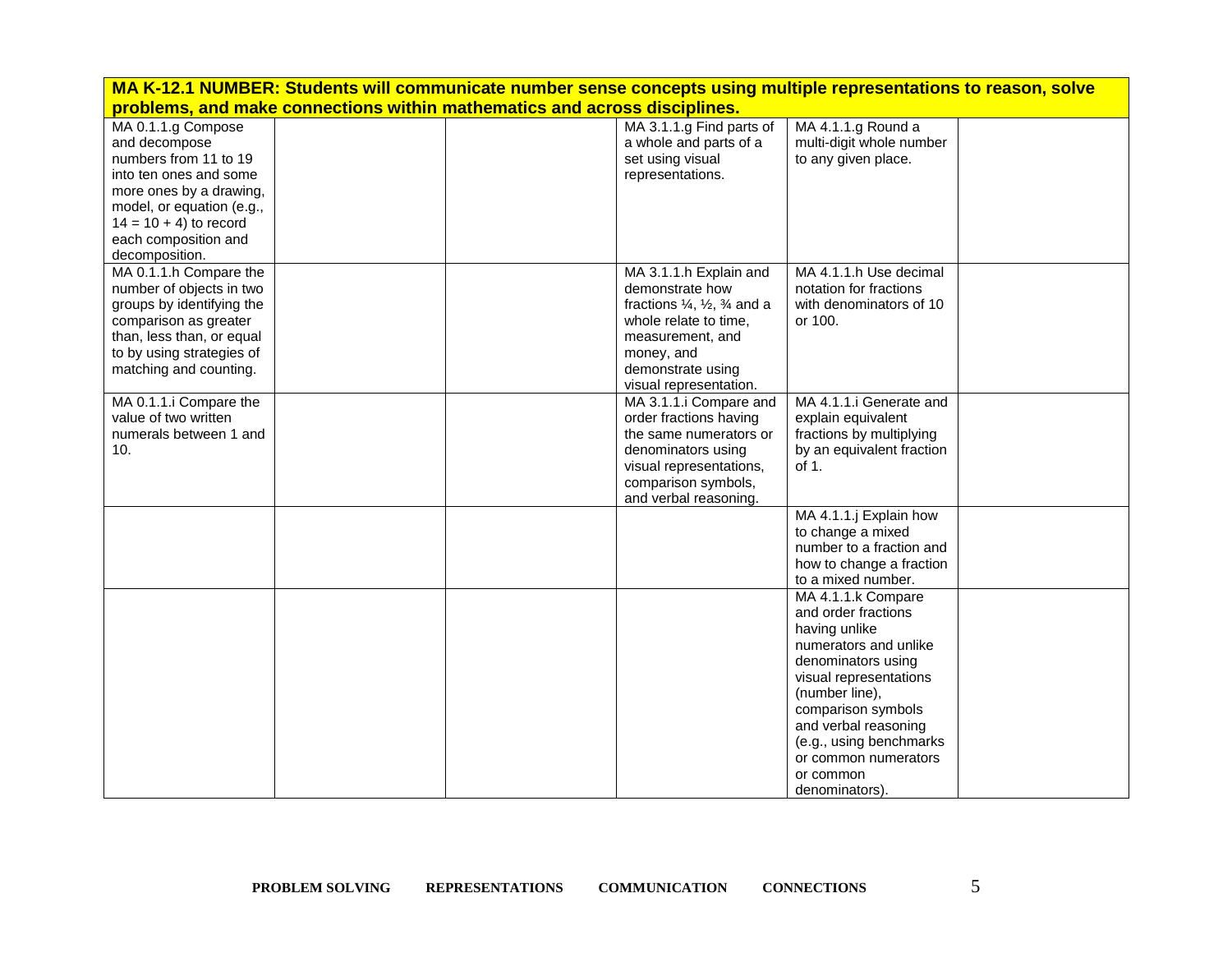| MA K-12.1 NUMBER: Students will communicate number sense concepts using multiple representations to reason, solve<br>problems, and make connections within mathematics and across disciplines. |                         |  |  |  |
|------------------------------------------------------------------------------------------------------------------------------------------------------------------------------------------------|-------------------------|--|--|--|
|                                                                                                                                                                                                | MA 4.1.1.I Decompose a  |  |  |  |
|                                                                                                                                                                                                | fraction into a sum of  |  |  |  |
|                                                                                                                                                                                                | fractions with the same |  |  |  |
|                                                                                                                                                                                                | denominator in more     |  |  |  |
|                                                                                                                                                                                                | than one way and        |  |  |  |
|                                                                                                                                                                                                | record each             |  |  |  |
|                                                                                                                                                                                                | decomposition with an   |  |  |  |
|                                                                                                                                                                                                | equation and a visual   |  |  |  |
|                                                                                                                                                                                                | representation.         |  |  |  |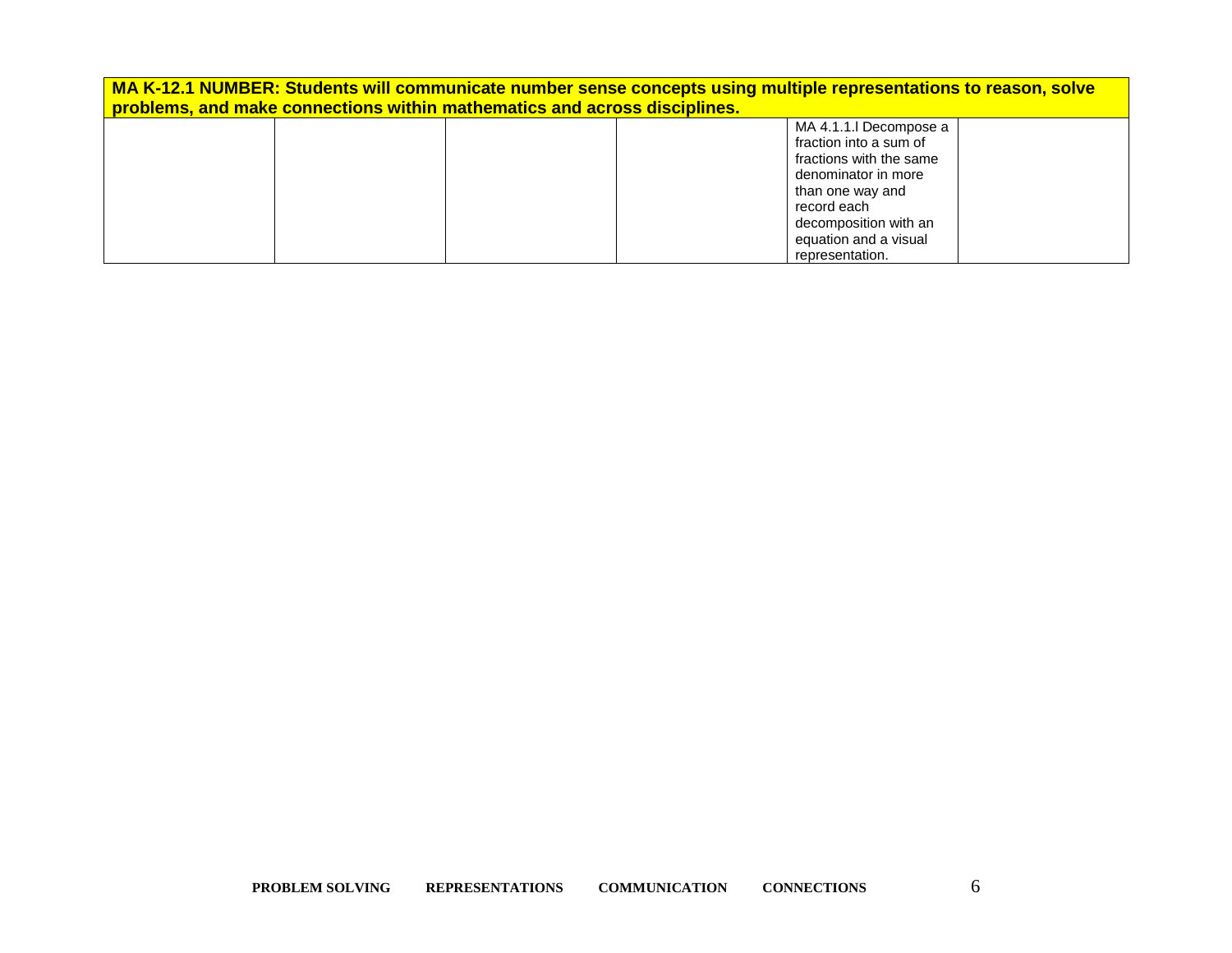| Grade 6                                    | Grade 7                     | Grade 8                                        | Grades $9 - 11$                           | Grade 12 Advanced Topics (AT)                    |
|--------------------------------------------|-----------------------------|------------------------------------------------|-------------------------------------------|--------------------------------------------------|
| <b>MA.6.1.1 Numeric</b>                    | <b>MA.7.1.1 Numeric</b>     | <b>MA.8.1.1 Numeric</b>                        | MA.11.1.1 Numeric                         | <b>MA.12.1.1 Numeric Relationships: Students</b> |
| <b>Relationships:</b>                      | <b>Relationships:</b>       | <b>Relationships:</b>                          | <b>Relationships:</b>                     | will demonstrate, represent, and show            |
| <b>Students will</b>                       | <b>Students will</b>        | <b>Students will</b>                           | <b>Students will</b>                      | relationships among the complex numbers.         |
| demonstrate,                               | demonstrate,                | demonstrate,                                   | demonstrate,                              |                                                  |
| represent, and show                        | represent, and show         | represent, and show                            | represent, and show                       |                                                  |
| relationships among                        | relationships among         | relationships among                            | relationships among                       |                                                  |
| fractions, decimals,                       | rational numbers            | real numbers within                            | the subsets of real                       |                                                  |
| percents, and integers                     | within the base-ten         | the base-ten number                            | numbers and the                           |                                                  |
| within the base-ten                        | number system.              | system.                                        | complex number                            |                                                  |
| number system.                             |                             |                                                | system.                                   |                                                  |
| MA 6.1.1.a Determine                       | No additional               | MA 8.1.1.a Determine                           | MA 11.1.1.a Compare                       | MA 12.1.1.a (AT) Graph complex numbers on the    |
| common factors and                         | indicator(s) at this level. | subsets of numbers as                          | and contrast subsets of                   | complex plane.                                   |
| common multiples using                     | Mastery is expected at      | natural, whole, integer,                       | the complex number                        |                                                  |
| prime factorization of<br>numbers with and | previous grade levels.      | rational, irrational, or<br>real, based on the | system, including<br>imaginary, rational, |                                                  |
| without exponents.                         |                             | definitions of these sets                      | irrational, integers,                     |                                                  |
|                                            |                             | of numbers.                                    | whole, and natural                        |                                                  |
|                                            |                             |                                                | numbers.                                  |                                                  |
| MA 6.1.1.b Represent                       |                             | MA 8.1.1.b Represent                           | MA 11.1.1.b Recognize                     | MA 12.1.1.b (AT) Determine the magnitude of      |
| non-negative whole                         |                             | numbers with positive                          | that closure properties                   | complex numbers.                                 |
| numbers using                              |                             | and negative exponents                         | apply to the subsets of                   |                                                  |
| exponential notation.                      |                             | and in scientific notation.                    | the complex number                        |                                                  |
|                                            |                             |                                                | system, under the<br>standard operations. |                                                  |
| MA 6.1.1.c Compare                         |                             | MA 8.1.1.c Describe the                        | MA 11.1.1.c Use                           | MA 12.1.1.c (AT) Use matrices to represent and   |
| and order rational                         |                             | difference between a                           | drawings, words, and                      | manipulate data.                                 |
| numbers both on the                        |                             | rational and irrational                        | symbols to explain the                    |                                                  |
| number line and not on                     |                             | number.                                        | effects of operations                     |                                                  |
| the number line.                           |                             |                                                | such as multiplication                    |                                                  |
|                                            |                             |                                                | and division on the                       |                                                  |
|                                            |                             |                                                | magnitude of quantities                   |                                                  |
|                                            |                             |                                                | in the real number<br>system, including   |                                                  |
|                                            |                             |                                                | powers and roots (e.g.,                   |                                                  |
|                                            |                             |                                                | if you take the square                    |                                                  |
|                                            |                             |                                                | root of a number, will the                |                                                  |
|                                            |                             |                                                | result always be smaller                  |                                                  |
|                                            |                             |                                                | than the original                         |                                                  |
|                                            |                             |                                                | number?).                                 |                                                  |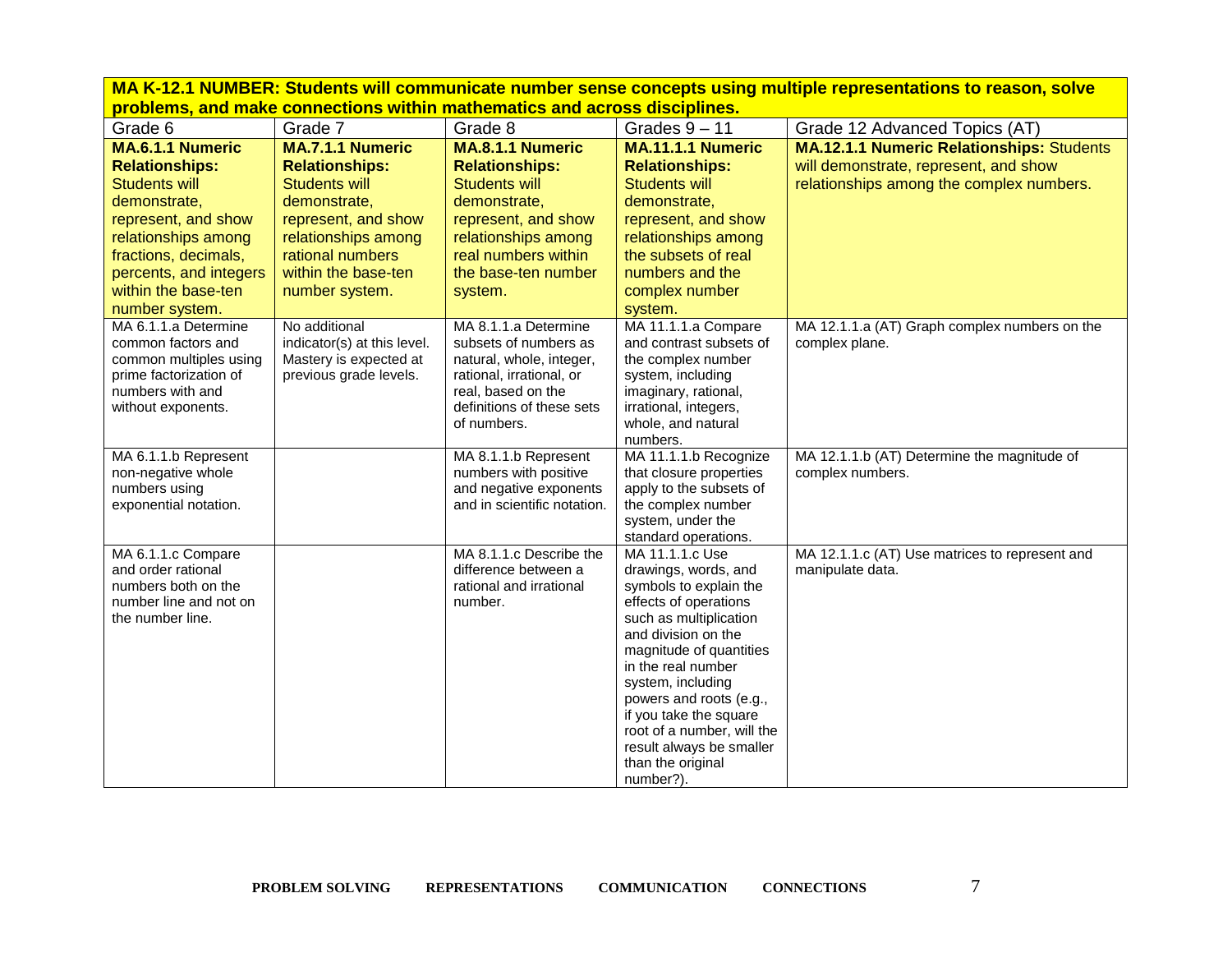|                                                                                                                          | MA K-12.1 NUMBER: Students will communicate number sense concepts using multiple representations to reason, solve |                                                                                                                                                                  |  |                                                                                                                                                                                                                           |  |
|--------------------------------------------------------------------------------------------------------------------------|-------------------------------------------------------------------------------------------------------------------|------------------------------------------------------------------------------------------------------------------------------------------------------------------|--|---------------------------------------------------------------------------------------------------------------------------------------------------------------------------------------------------------------------------|--|
|                                                                                                                          | problems, and make connections within mathematics and across disciplines.                                         |                                                                                                                                                                  |  |                                                                                                                                                                                                                           |  |
| MA 6.1.1.d Convert<br>among fractions,<br>decimals, and percents<br>using multiple<br>representations.                   |                                                                                                                   | MA 8.1.1.d<br>Approximate, compare,<br>and order real numbers<br>(both rational and<br>irrational) and order real<br>numbers both off and on<br>the number line. |  | MA 12.1.1.d (AT) Recognize the role that additive<br>and multiplicative identities play in matrix<br>operations.                                                                                                          |  |
| MA 6.1.1.e Determine<br>ratios from drawings,<br>words, and<br>manipulatives.                                            |                                                                                                                   |                                                                                                                                                                  |  | MA 12.1.1.e (AT) Recognize that, unlike<br>multiplication of numbers, matrix multiplication for<br>square matrices is not a commutative operation, but<br>still satisfies the associative and distributive<br>properties. |  |
| MA 6.1.1.f Explain and<br>determine unit rates.                                                                          |                                                                                                                   |                                                                                                                                                                  |  | MA 12.1.1.f (AT) Derive and use the formulas for<br>the general term and summation of finite arithmetic<br>and geometric series.                                                                                          |  |
| MA 6.1.1.g Model<br>integers using drawings,<br>words, manipulatives,<br>number lines, and<br>symbols.                   |                                                                                                                   |                                                                                                                                                                  |  |                                                                                                                                                                                                                           |  |
| MA 6.1.1.h Compare<br>and order integers and<br>absolute value both on<br>the number line and not<br>on the number line. |                                                                                                                   |                                                                                                                                                                  |  |                                                                                                                                                                                                                           |  |
| MA 6.1.1.i Determine<br>absolute value of<br>rational numbers.                                                           |                                                                                                                   |                                                                                                                                                                  |  |                                                                                                                                                                                                                           |  |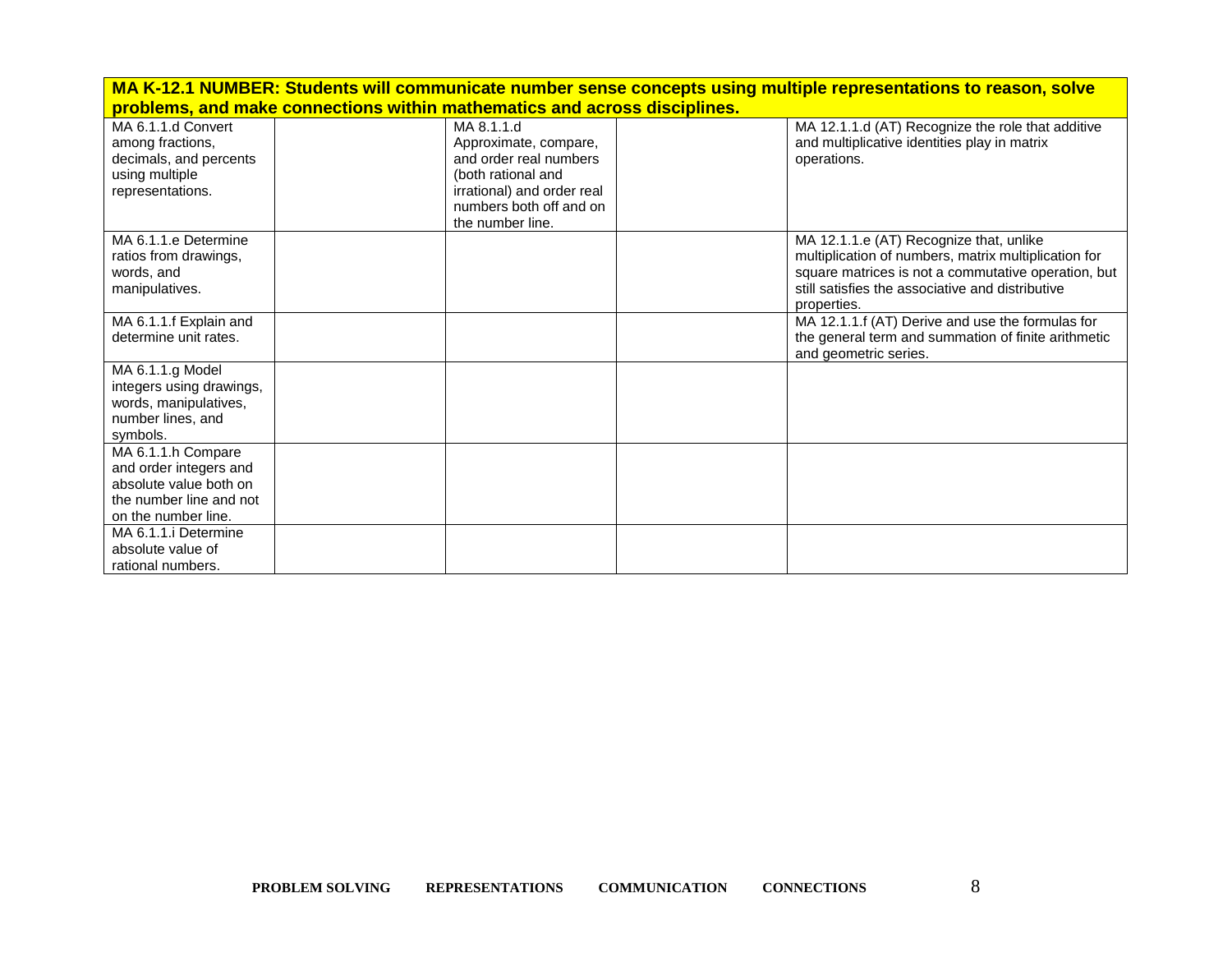| Kindergarten                | Grade 1                                           | Grade 2                                   | Grade 3                              | Grade 4                                          | Grade 5                                           |
|-----------------------------|---------------------------------------------------|-------------------------------------------|--------------------------------------|--------------------------------------------------|---------------------------------------------------|
| <b>MA0.1.2</b>              | MA 1.1.2                                          | <b>MA 2.1.2</b>                           | MA 3.1.2                             | <b>MA4.1.2</b>                                   | MA 5.1.2                                          |
| <b>Operations: Students</b> | <b>Operations: Students</b>                       | <b>Operations: Students</b>               | <b>Operations: Students</b>          | <b>Operations: Students</b>                      | <b>Operations: Students</b>                       |
| will demonstrate the        | will demonstrate the                              | will demonstrate the                      | will demonstrate the                 | will demonstrate the                             | will demonstrate the                              |
| meaning of addition         | meaning of addition                               | meaning of addition                       | meaning of                           | meaning of addition                              | meaning of operations                             |
| and subtraction with        | and subtraction with                              | and subtraction with                      | multiplication and                   | and subtraction of                               | and compute                                       |
| whole numbers and           | whole numbers and                                 | whole numbers and                         | division with whole                  | whole numbers and                                | accurately with whole                             |
| compute accurately.         | compute accurately.                               | compute accurately.                       | numbers and                          | fractions and compute                            | numbers, fractions,                               |
|                             |                                                   |                                           | compute accurately.                  | accurately.                                      | and decimals.                                     |
| MA 0.1.2.a Fluently (i.e.   | MA 1.1.2.a Fluently (i.e.,                        | MA 2.1.2.a Fluently (i.e.                 | MA 3.1.2.a Add and                   | MA 4.1.2.a Add and                               | MA 5.1.2.a Multiply                               |
| automatic recall based      | automatic recall based                            | automatic recall based                    | subtract within 1,000                | subtract multi-digit                             | multi-digit whole                                 |
| on understanding) add       | on understanding) add                             | on understanding) add                     | with or without                      | numbers using the                                | numbers using the                                 |
| and subtract within 5.      | and subtract within 10.                           | and subtract within 20.                   | regrouping.<br>MA 3.1.2.b Select and | standard algorithm.                              | standard algorithm.                               |
|                             | MA 1.1.2.b Add and<br>subtract within 20, using   | MA 2.1.2.b Add and<br>subtract within 100 | apply the appropriate                | MA 4.1.2.b Multiply a<br>four-digit whole number | MA 5.1.2.b Divide four-<br>digit whole numbers by |
|                             | a variety of strategies                           | using strategies based                    | methods of computation               | by a one-digit whole                             | a two-digit divisor, with                         |
|                             | (e.g., count on to make                           | on place value, including                 | when solving one- and                | number.                                          | and without remainders                            |
|                             | a ten).                                           | the standard algorithm,                   | two-step addition and                |                                                  | using the standard                                |
|                             |                                                   | properties of operations,                 | subtraction problems                 |                                                  | algorithm.                                        |
|                             |                                                   | and/or the relationship                   | with four-digit whole                |                                                  |                                                   |
|                             |                                                   | between addition and                      | numbers through the                  |                                                  |                                                   |
|                             |                                                   | subtraction.                              | thousands (e.g., visual              |                                                  |                                                   |
|                             |                                                   |                                           | representations, mental              |                                                  |                                                   |
|                             |                                                   |                                           | computation, paper-<br>pencil).      |                                                  |                                                   |
|                             | MA 1.1.2.c Find the                               | MA 2.1.2.c Mentally add                   | MA 3.1.2.c Use                       | MA 4.1.2.c Multiply a                            | MA 5.1.2.c Multiply a                             |
|                             | difference between two                            | or subtract 10 or 100                     | drawings, words, arrays,             | two-digit whole number                           | whole number by a                                 |
|                             | numbers that are                                  | to/from a given number                    | symbols, repeated                    | by a two-digit whole                             | fraction or a fraction by                         |
|                             | multiples of 10, ranging                          | 100-900.                                  | addition, equal groups,              | number using the                                 | a fraction using models                           |
|                             | from $10 - 90$ using                              |                                           | and number lines to                  | standard algorithm.                              | and visual                                        |
|                             | concrete models,                                  |                                           | explain the meaning of               |                                                  | representations.                                  |
|                             | drawings or strategies,                           |                                           | multiplication.                      |                                                  |                                                   |
|                             | and write the                                     |                                           |                                      |                                                  |                                                   |
|                             | corresponding equation<br>$(e.g., 90 - 70 = 20).$ |                                           |                                      |                                                  |                                                   |
|                             | MA 1.1.2.d Mentally find                          | MA 2.1.2.d Add up to                      | MA 3.1.2.d Use words                 | MA 4.1.2.d Divide up to                          | MA 5.1.2.d Divide a unit                          |
|                             | 10 more or 10 less than                           | three two-digit numbers                   | and symbols to explain               | a four-digit whole                               | fraction by a whole                               |
|                             | a two-digit number                                | using strategies based                    | the meaning of the Zero              | number by a one-digit                            | number and a whole                                |
|                             | without having to count                           | on place value and                        | Property and Identity                | divisor with and without                         | number by a unit                                  |
|                             | and explain the                                   | understanding of                          | Property of                          | a remainder.                                     | fraction.                                         |
|                             | reasoning used (e.g., 33                          | properties.                               | multiplication.                      |                                                  |                                                   |
|                             | is 10 less than 43).                              |                                           |                                      |                                                  |                                                   |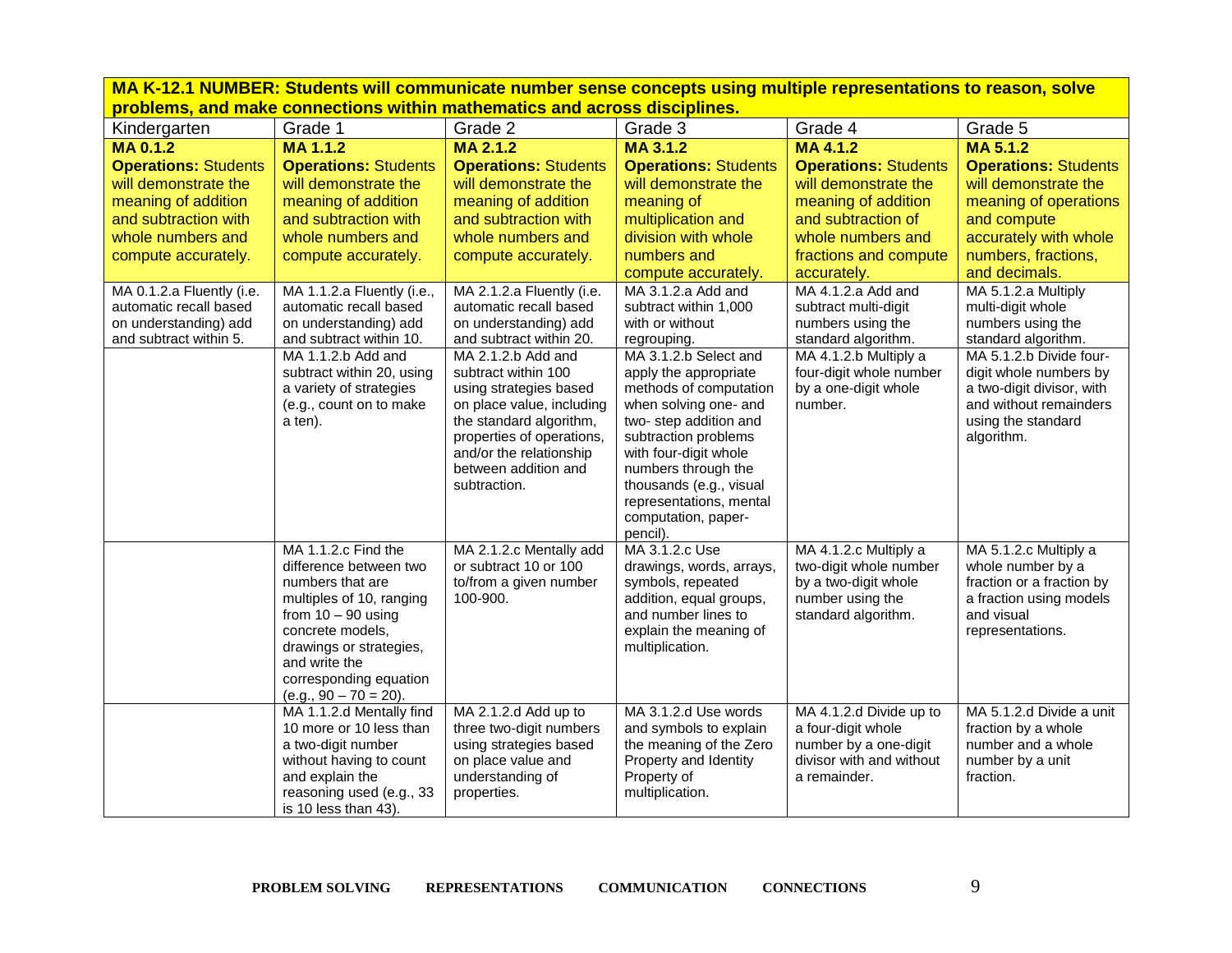|                                                                                                                                                                                                                                                                                 | problems, and make connections within mathematics and across disciplines.                                                                                                                                            | <u>MA N-IZ.T NUMULN. JUUCHIS WIII CUMMUHICALE HUMDEL SENSE CUNCEPIS USING MUUDIE TEPIESEMANUMS IU FEASUN, SUIVE</u>                                                                                         |                                                                                                                                                                                                                |                                                                                                                                                                                                                                                                                                                       |
|---------------------------------------------------------------------------------------------------------------------------------------------------------------------------------------------------------------------------------------------------------------------------------|----------------------------------------------------------------------------------------------------------------------------------------------------------------------------------------------------------------------|-------------------------------------------------------------------------------------------------------------------------------------------------------------------------------------------------------------|----------------------------------------------------------------------------------------------------------------------------------------------------------------------------------------------------------------|-----------------------------------------------------------------------------------------------------------------------------------------------------------------------------------------------------------------------------------------------------------------------------------------------------------------------|
| MA 1.1.2.e Add within<br>100, which may include<br>adding a two-digit<br>number and a one-digit<br>number, and adding a<br>two-digit number and a<br>multiple of ten using<br>concrete models.<br>drawings, and strategies<br>which reflect<br>understanding of place<br>value. | MA 2.1.2.e Add and<br>subtract within 1000,<br>using concrete models,<br>drawings, and<br>strategies, which reflect<br>understanding of place<br>value and properties of<br>operations.                              | MA 3.1.2.e Multiply one<br>digit whole numbers by<br>multiples of 10 in the<br>range of 10 to 90.                                                                                                           | MA 4.1.2.e Use<br>drawings, words, and<br>symbols to explain the<br>meaning of addition and<br>subtraction of fractions<br>with like denominators.                                                             | MA 5.1.2.e Explain<br>division of a whole<br>number by a fraction<br>using models and visual<br>representations.                                                                                                                                                                                                      |
|                                                                                                                                                                                                                                                                                 | MA 2.1.2.f Use addition<br>to find the total number<br>of objects arranged in<br>an array no larger than<br>five rows and five<br>columns and write an<br>equation to express the<br>total (e.g., $3 + 3 + 3 = 9$ ). | MA 3.1.2.f Use objects,<br>drawings, arrays, words<br>and symbols to explain<br>the relationship between<br>multiplication and<br>division (e.g., if $3 \times 4 =$<br>12 then $12 \div 3 = 4$ ).           | MA 4.1.2.f Add and<br>subtract fractions and<br>mixed numbers with like<br>denominators.                                                                                                                       | MA 5.1.2.f Interpret a<br>fraction as division of<br>the numerator by the<br>denominator.                                                                                                                                                                                                                             |
|                                                                                                                                                                                                                                                                                 |                                                                                                                                                                                                                      | MA 3.1.2.g Fluently (i.e.<br>automatic recall based<br>on understanding)<br>multiply and divide<br>within 100.                                                                                              | MA 4.1.2.g Multiply a<br>fraction by a whole<br>number.                                                                                                                                                        | MA 5.1.2.g Add,<br>subtract, multiply, and<br>divide decimals to the<br>hundredths using<br>concrete models or<br>drawings and strategies<br>based on place value,<br>properties of operations<br>(i.e. Commutative,<br>Associative, Distributive,<br>Identity, Zero), and/or<br>relationships between<br>operations. |
|                                                                                                                                                                                                                                                                                 |                                                                                                                                                                                                                      | MA 3.1.2.h Determine<br>the reasonableness of<br>whole number sums and<br>differences in real-world<br>problems using<br>estimation, compatible<br>numbers, mental<br>computations, or other<br>strategies. | MA 4.1.2.h Determine<br>the reasonableness of<br>whole number products<br>and quotients in real-<br>world problems using<br>estimation, compatible<br>numbers, mental<br>computations, or other<br>strategies. | MA 5.1.2.h Add and<br>subtract fractions and<br>mixed numbers with<br>unlike denominators.                                                                                                                                                                                                                            |

**MA K-12.1 NUMBER: Students will communicate number sense concepts using multiple representations to reason, solve**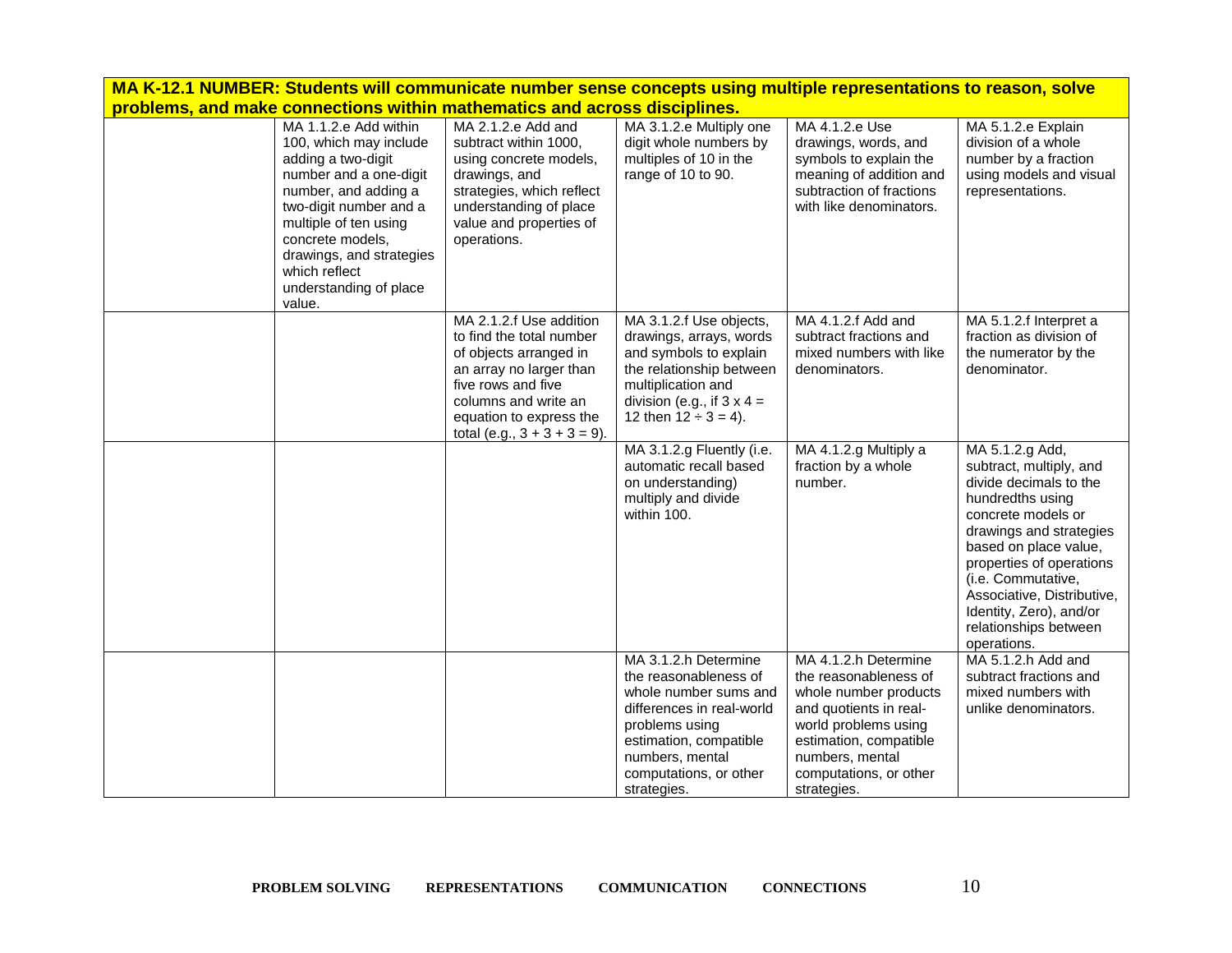| MA K-12.1 NUMBER: Students will communicate number sense concepts using multiple representations to reason, solve<br>problems, and make connections within mathematics and across disciplines. |  |  |  |                                                                                                                       |
|------------------------------------------------------------------------------------------------------------------------------------------------------------------------------------------------|--|--|--|-----------------------------------------------------------------------------------------------------------------------|
|                                                                                                                                                                                                |  |  |  | MA 5.1.2.i Determine<br>the reasonableness of<br>computations involving<br>whole numbers,<br>fractions, and decimals. |
|                                                                                                                                                                                                |  |  |  | MA 5.1.2.j Multiply and<br>divide by powers of 10.                                                                    |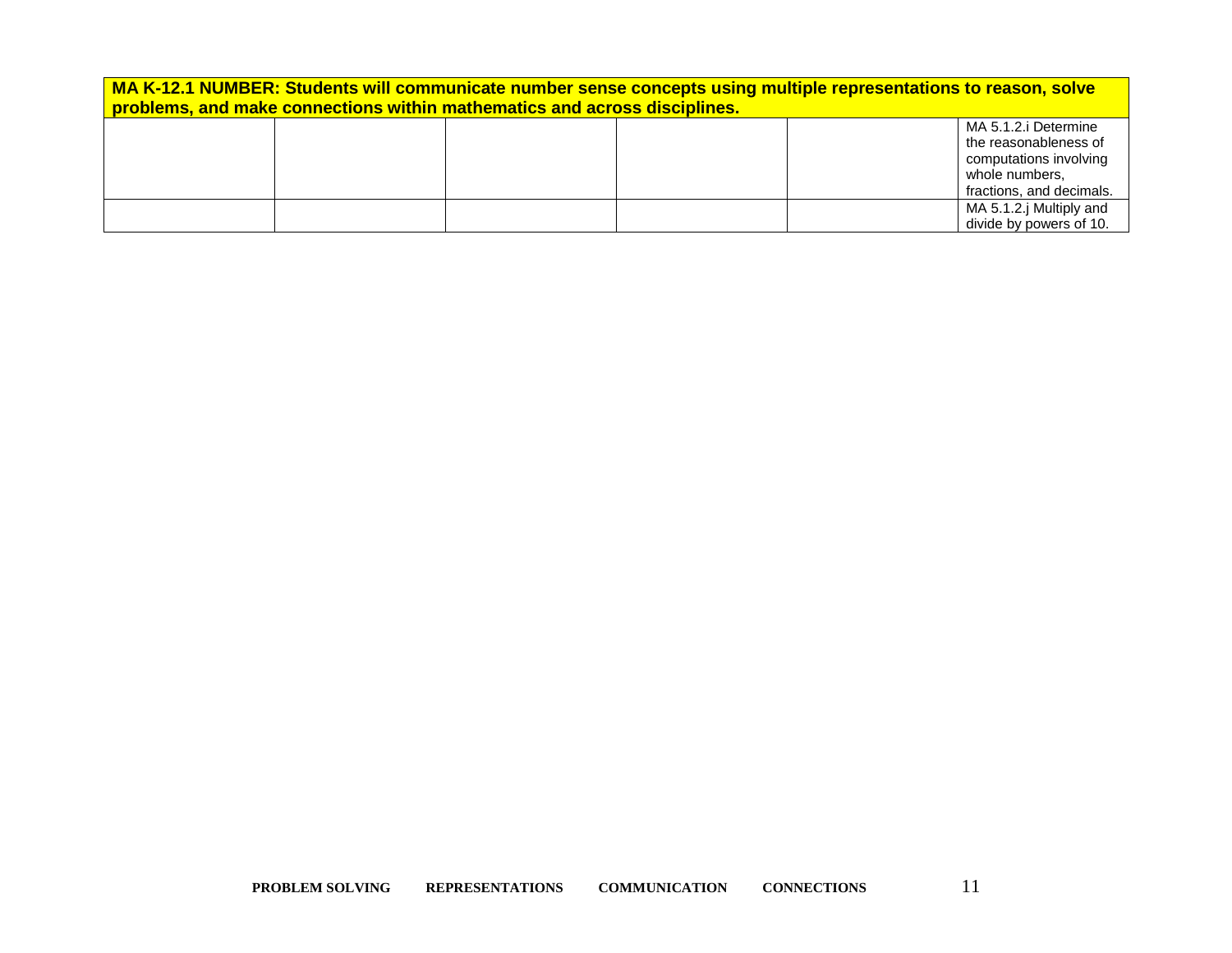**MA K-12.1 NUMBER: Students will communicate number sense concepts using multiple representations to reason, solve problems, and make connections within mathematics and across disciplines.** Grade 6 Grade 7 Grade 8 Grade 8 Grades 9 – 11 Grade 12 Advanced Topics (AT) **MA 6.1.2 Operations:** Students will compute with fractions and decimals accurately. **MA 7.1.2 Operations: Students** will compute with rational numbers accurately. **MA 8.1.2 Operations:** Students will compute with exponents and roots. **MA 11.1.2 Operations:** Students will compute with real and complex numbers. **MA 12.1.2 Operations:** Students will compute with matrices. MA 6.1.2.a Multiply and divide non-negative fractions and mixed numbers. MA 7.1.2.a Solve problems using proportions and ratios (e.g., cross products, percents, tables, equations, and graphs). MA 8.1.2.a Evaluate the square roots of perfect squares less than or equal to 400 and cube roots of perfect cubes less than or equal to 125. MA 11.1.2.a Compute with subsets of the complex number system, including imaginary, rational, irrational, integers, whole, and natural numbers. MA 12.1.2.a (AT) Multiply matrices by scalars to produce new matrices. MA 6.1.2.b Evaluate expressions with positive exponents. MA 7.1.2.b Add, subtract, multiply, and divide rational numbers (e.g., positive and negative fractions, decimals, and integers). MA 8.1.2.b Simplify numerical expressions involving exponents and roots (e.g.,  $4<sup>(-2)</sup>$  is the same as 1/16). MA 11.1.2.b Simplify expressions with rational exponents. MA 12.1.2.b (AT) Add, subtract, and multiply matrices of appropriate dimensions. MA 6.1.2.c Divide multidigit whole numbers using the standard algorithm. MA 7.1.2.c Apply properties of operations as strategies for problem solving with rational numbers. MA 8.1.2.c Simplify numerical expressions involving absolute value. MA 11.1.2.c Select, apply, and explain the method of computation when problem solving using real numbers (e.g., models, mental computation, paperpencil, or technology). MA 6.1.2.d Add, subtract, multiply, and divide decimals using the standard algorithms. MA 7.1.2.d Use multiple strategies to add, subtract, multiply, and divide integers. MA 8.1.2.d Multiply and divide numbers using scientific notation. MA 11.1.2.d Use estimation methods to check the reasonableness of real number computations and decide if the problem calls for an approximation (including appropriate rounding) or an exact number. MA 6.1.2.e Estimate and check reasonableness of answers using appropriate strategies and tools. MA 7.1.2.e Estimate and check reasonableness of answers using appropriate strategies and tools. MA 8.1.2.e Estimate and check reasonableness of answers using appropriate strategies and tools.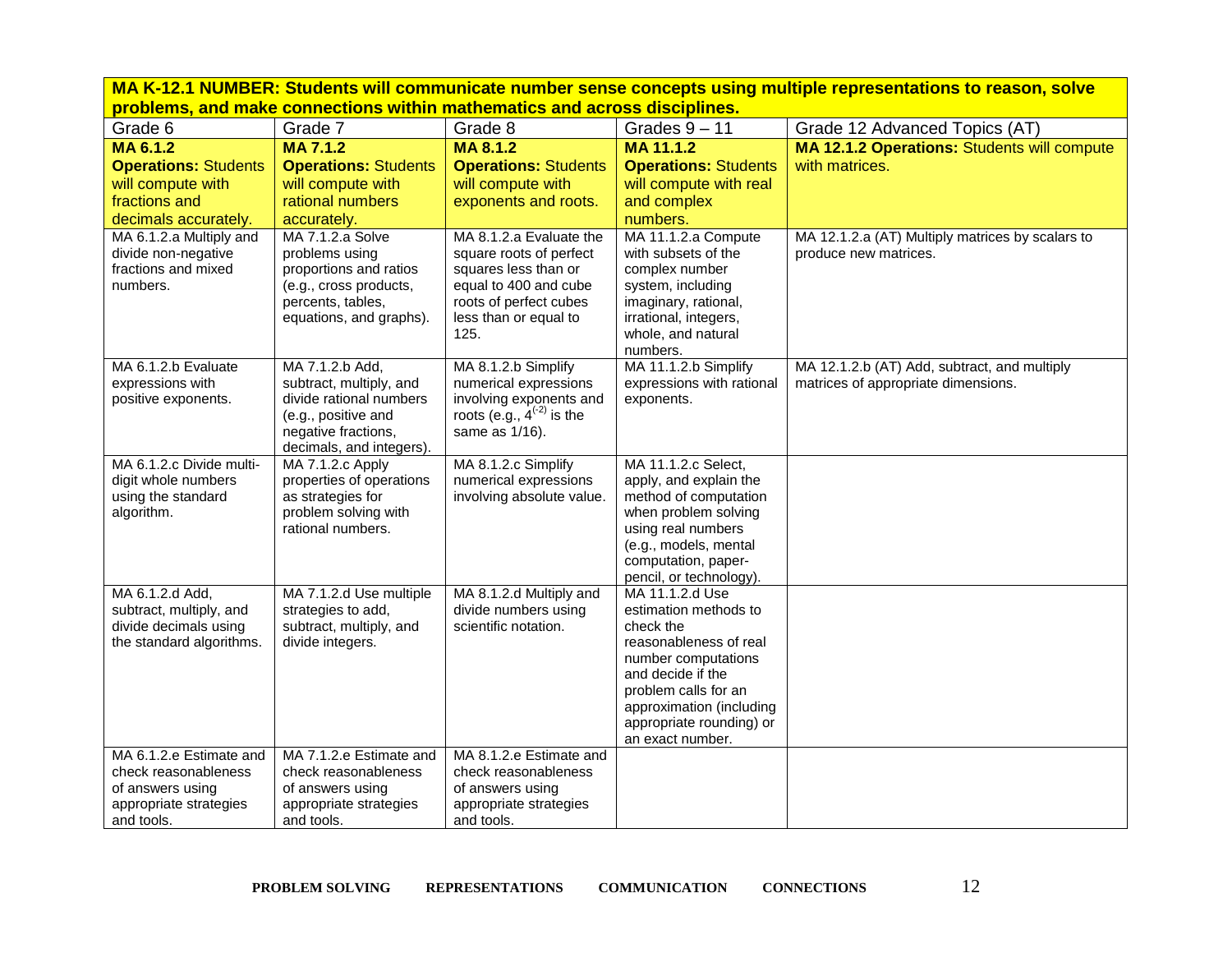| Kindergarten                                                                                                                                                                                                       | Grade 1                                                                                                                                                                                                                    | Grade 2                                                                                                                                                       | Grade 3                                                                                                                                                                                                                                                                 | Grade 4                                                                                                                                                                                                                                                            | Grade 5                                                                                                                   |
|--------------------------------------------------------------------------------------------------------------------------------------------------------------------------------------------------------------------|----------------------------------------------------------------------------------------------------------------------------------------------------------------------------------------------------------------------------|---------------------------------------------------------------------------------------------------------------------------------------------------------------|-------------------------------------------------------------------------------------------------------------------------------------------------------------------------------------------------------------------------------------------------------------------------|--------------------------------------------------------------------------------------------------------------------------------------------------------------------------------------------------------------------------------------------------------------------|---------------------------------------------------------------------------------------------------------------------------|
| MA 0.2.1 Algebraic                                                                                                                                                                                                 | MA 1.2.1 Algebraic                                                                                                                                                                                                         | MA 2.2.1 Algebraic                                                                                                                                            | MA 3.2.1 Algebraic                                                                                                                                                                                                                                                      | MA 4.2.1 Algebraic                                                                                                                                                                                                                                                 | MA 5.2.1 Algebraic                                                                                                        |
| <b>Relationships:</b>                                                                                                                                                                                              | <b>Relationships:</b>                                                                                                                                                                                                      | <b>Relationships:</b>                                                                                                                                         | <b>Relationships:</b>                                                                                                                                                                                                                                                   | <b>Relationships:</b>                                                                                                                                                                                                                                              | <b>Relationships:</b>                                                                                                     |
| <b>Students will</b>                                                                                                                                                                                               | Students will                                                                                                                                                                                                              | Students will                                                                                                                                                 | Students will                                                                                                                                                                                                                                                           | <b>Students will</b>                                                                                                                                                                                                                                               | <b>Students will</b>                                                                                                      |
| demonstrate,                                                                                                                                                                                                       | demonstrate,                                                                                                                                                                                                               | demonstrate,                                                                                                                                                  | demonstrate,                                                                                                                                                                                                                                                            | demonstrate,                                                                                                                                                                                                                                                       | demonstrate,                                                                                                              |
| represent, and show                                                                                                                                                                                                | represent, and show                                                                                                                                                                                                        | represent, and show                                                                                                                                           | represent, and show                                                                                                                                                                                                                                                     | represent, and show                                                                                                                                                                                                                                                | represent, and show                                                                                                       |
| relationships with                                                                                                                                                                                                 | relationships with                                                                                                                                                                                                         | relationships with                                                                                                                                            | relationships with                                                                                                                                                                                                                                                      | relationships with                                                                                                                                                                                                                                                 | relationships with                                                                                                        |
| expressions and                                                                                                                                                                                                    | expressions and                                                                                                                                                                                                            | expressions and                                                                                                                                               | expressions and                                                                                                                                                                                                                                                         | expressions and                                                                                                                                                                                                                                                    | expressions and                                                                                                           |
| equations.                                                                                                                                                                                                         | equations.                                                                                                                                                                                                                 | equations.                                                                                                                                                    | equations.                                                                                                                                                                                                                                                              | equations.                                                                                                                                                                                                                                                         | equations.                                                                                                                |
| MA 0.2.1.a Decompose<br>numbers less than or<br>equal to 10 into pairs in<br>more than one way,<br>showing each<br>decomposition with a<br>model, drawing, or<br>equation (e.g., $7 = 4 + 3$<br>and $7 = 1 + 6$ ). | MA 1.2.1.a Use the<br>meaning of the equal<br>sign to determine if<br>equations are true and<br>give examples of<br>equations that are true<br>$(e.g., 4 = 4, 6 = 7 - 1, 6)$<br>$+3 = 3 + 6$ , and $7 + 2 =$<br>$5 + 4$ ). | MA 2.2.1.a Identify a<br>group of objects from 0-<br>20 as even or odd by<br>counting by 2's or by<br>showing even numbers<br>as a sum of two equal<br>parts. | MA 3.2.1.a Identify<br>arithmetic patterns<br>(including patterns in the<br>addition or multiplication<br>tables) using properties<br>of operations.                                                                                                                    | MA 4.2.1.a Create a<br>simple algebraic<br>expression or equation<br>using a variable for an<br>unknown number to<br>represent a math<br>process (e.g., $3 + n =$<br>15, $81 \div n = 9$ ).                                                                        | MA 5.2.1.a Form<br>ordered pairs from a rule<br>such as $y=2x$ , and graph<br>the ordered pairs on a<br>coordinate plane. |
| MA 0.2.1.b For any<br>number from 1 to 9, find<br>the number that makes<br>10 when added to the<br>given number, showing<br>the answer with a<br>model, drawing, or<br>equation.                                   | MA 1.2.1.b Use the<br>relationship of addition<br>and subtraction to solve<br>subtraction problems<br>(e.g., find $12 - 9 =$ ___,<br>using the addition fact 9<br>$+3 = 12$ ).                                             |                                                                                                                                                               | MA 3.2.1.b Interpret a<br>multiplication equation<br>as equal groups (e.g.,<br>interpret $4 \times 6$ as the<br>total number of objects<br>in four groups of six<br>objects each).<br>Represent verbal<br>statements of equal<br>groups as multiplication<br>equations. | MA 4.2.1.b Generate<br>and analyze a number<br>or shape pattern to<br>follow a given rule, such<br>as $y = 3x + 5$ is a rule to<br>describe a relationship<br>between two variables<br>and can be used to find<br>a second number when<br>a first number is given. |                                                                                                                           |
|                                                                                                                                                                                                                    | MA 1.2.1.c Find<br>numerical patterns to<br>make connections<br>between counting and<br>addition and subtraction<br>(e.g., adding two is the<br>same as counting on<br>two).<br>MA 1.2.1.d Determine                       |                                                                                                                                                               |                                                                                                                                                                                                                                                                         |                                                                                                                                                                                                                                                                    |                                                                                                                           |
|                                                                                                                                                                                                                    | the unknown whole<br>number in an addition or<br>subtraction equation<br>$(e.g. 7 + ? = 13).$                                                                                                                              |                                                                                                                                                               |                                                                                                                                                                                                                                                                         |                                                                                                                                                                                                                                                                    |                                                                                                                           |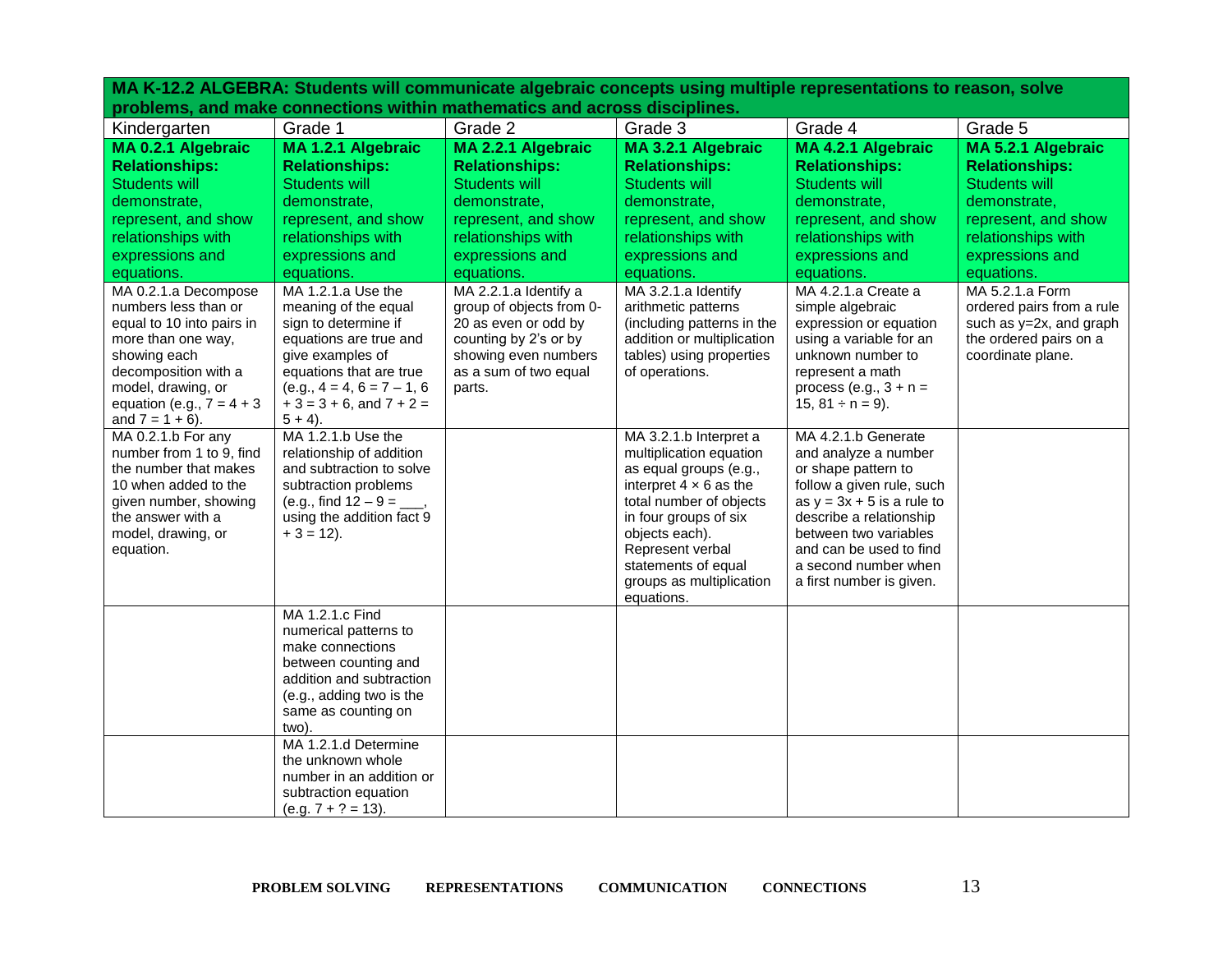| Grade 6                                         | Grade 7                             | Grade 8                                              | Grades $9 - 11$             | Grade 12 Advanced Topics (AT)                               |
|-------------------------------------------------|-------------------------------------|------------------------------------------------------|-----------------------------|-------------------------------------------------------------|
| MA 6.2.1 Algebraic                              | MA 7.2.1 Algebraic                  | MA 8.2.1 Algebraic                                   | MA 11.2.1 Algebraic         | <b>MA 12.2.1 Algebraic Relationships: Students</b>          |
| <b>Relationships:</b>                           | <b>Relationships:</b>               | <b>Relationships:</b>                                | <b>Relationships:</b>       | will demonstrate, represent, and show                       |
| <b>Students will</b>                            | Students will                       | Students will                                        | Students will               | relationships with non-linear and trigonometric             |
| demonstrate.                                    | demonstrate.                        | demonstrate.                                         | demonstrate.                | functions.                                                  |
| represent, and show                             | represent, and show                 | represent, and show                                  | represent, and show         |                                                             |
| relationships with                              | relationships with                  | relationships with                                   | relationships with          |                                                             |
| expressions,                                    | expressions,                        | expressions.                                         | functions.                  |                                                             |
| equations, and                                  | equations, and                      | equations, and                                       |                             |                                                             |
| inequalities.                                   | inequalities.                       | inequalities.                                        |                             |                                                             |
| MA 6.2.1.a Create                               | MA 7.2.1.a Describe                 | MA 8.2.1.a Create                                    | MA 11.2.1.a Define a        | MA 12.2.1.a (AT) Analyze and graph non-linear               |
| algebraic expressions                           | and create an inequality            | algebraic expressions,                               | function and use            | functions (e.g., quadratic, trigonometric, square root,     |
| (e.g., one operation, one                       | from words and pictures             | equations, and                                       | function notation.          | logarithmic, rational, higher-order polynomials,            |
| variable as well as<br>multiple operations, one | (e.g., one-step, one-<br>variable). | inequalities (e.g., two-<br>step, one variable) from |                             | exponential, absolute value, piecewise, and<br>sinusoidal). |
| variable) from word                             |                                     | word phrases, tables,                                |                             |                                                             |
| phrases.                                        |                                     | and pictures.                                        |                             |                                                             |
| MA 6.2.1.b Recognize                            | MA 7.2.1.b Represent                | MA 8.2.1.b Determine                                 | MA 11.2.1.b Analyze a       | MA 12.2.1.b (AT) Use the unit circle to define the          |
| and generate equivalent                         | real-world situations with          | and describe the rate of                             | relation to determine if it | trigonometric functions on all real numbers.                |
| algebraic expressions                           | proportions.                        | change for given                                     | is a function given         |                                                             |
| involving distributive                          |                                     | situations through the                               | graphs, tables, or          |                                                             |
| property and combining<br>like terms.           |                                     | use of tables and                                    | algebraic notation.         |                                                             |
| MA 6.2.1.c Represent                            |                                     | graphs.<br>MA 8.2.1.c Describe                       | MA 11.2.1.c Classify a      | MA 12.2.c. (AT) Evaluate sine, cosine, and tangent          |
| and analyze the                                 |                                     | equations and linear                                 | function given graphs,      | functions at positive and negative multiples of 30,         |
| relationship between                            |                                     | graphs as having one                                 | tables, or algebraic        | and 45 degrees.                                             |
| two variables using                             |                                     | solution, no solution, or                            | notation, as linear,        |                                                             |
| graphs, tables, and one-                        |                                     | infinitely many solutions.                           | quadratic, or neither.      |                                                             |
| step equations.                                 |                                     |                                                      |                             |                                                             |
|                                                 |                                     | MA 8.2.1.d Graph                                     | MA 11.2.1.d Identify        | MA 12.2.2.d (AT) Create new functions out of                |
|                                                 |                                     | proportional                                         | domain and range of         | existing functions using addition, subtraction,             |
|                                                 |                                     | relationships and                                    | functions represented in    | multiplication, division, translation, dilation, and        |
|                                                 |                                     | interpret the slope.                                 | either algebraic or         | composition.                                                |
|                                                 |                                     |                                                      | graphical form.             |                                                             |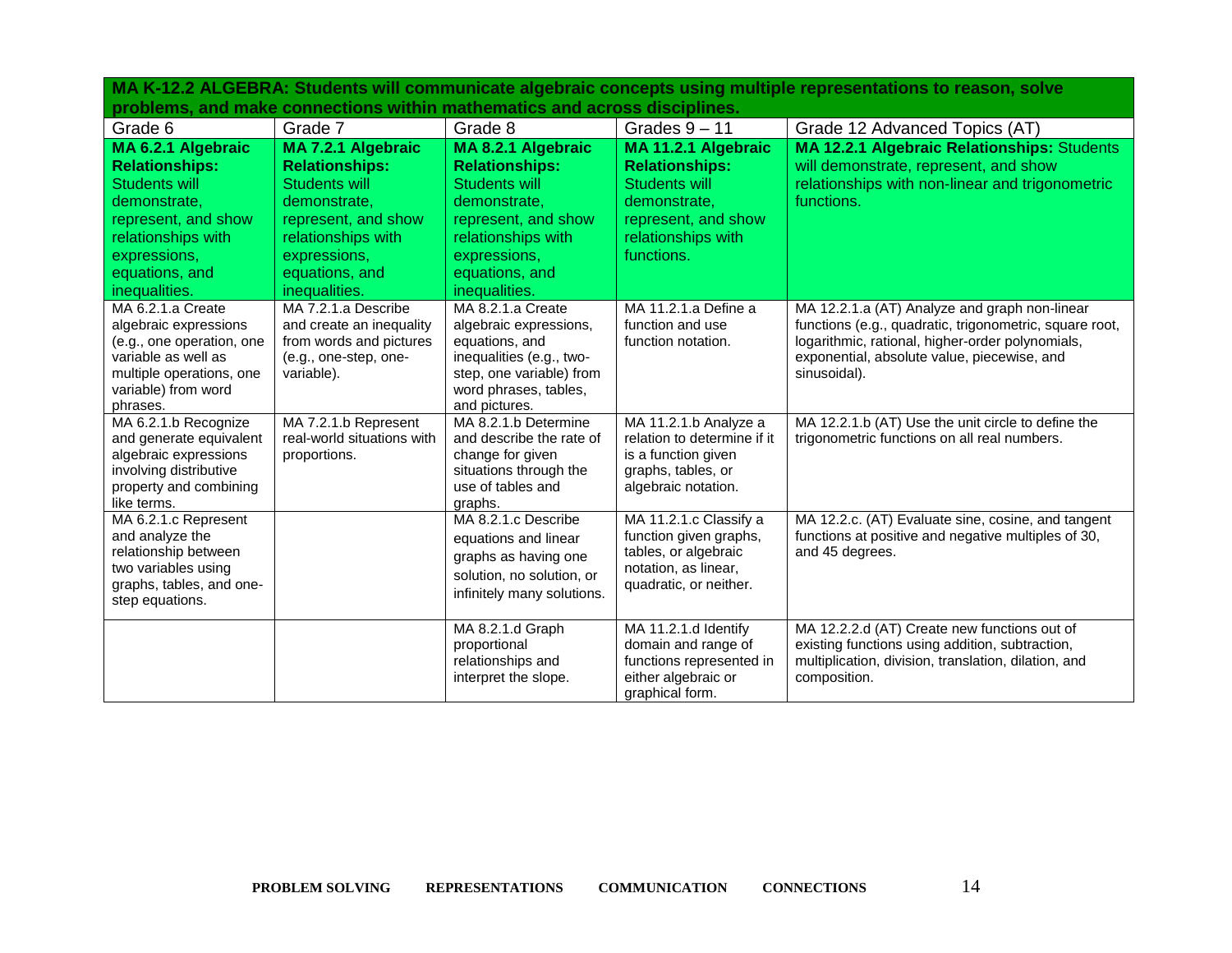| MA K-12.2 ALGEBRA: Students will communicate algebraic concepts using multiple representations to reason, solve<br>problems, and make connections within mathematics and across disciplines. |  |  |                                                    |                                                                                                         |  |
|----------------------------------------------------------------------------------------------------------------------------------------------------------------------------------------------|--|--|----------------------------------------------------|---------------------------------------------------------------------------------------------------------|--|
|                                                                                                                                                                                              |  |  | MA 11.2.1.e Analyze<br>and graph linear            | MA 12.2.1.e (AT) Use limits to describe the behavior<br>of a function near its asymptotes and removable |  |
|                                                                                                                                                                                              |  |  | functions and                                      | discontinuities.                                                                                        |  |
|                                                                                                                                                                                              |  |  | inequalities (point-slope<br>form, slope-intercept |                                                                                                         |  |
|                                                                                                                                                                                              |  |  | form, standard form,                               |                                                                                                         |  |
|                                                                                                                                                                                              |  |  | intercepts, rate of<br>change, parallel and        |                                                                                                         |  |
|                                                                                                                                                                                              |  |  | perpendicular lines,                               |                                                                                                         |  |
|                                                                                                                                                                                              |  |  | vertical and horizontal                            |                                                                                                         |  |
|                                                                                                                                                                                              |  |  | lines, and inequalities)                           |                                                                                                         |  |
|                                                                                                                                                                                              |  |  | MA 11.2.1.f Analyze and<br>graph absolute value    | MA 12.2.1.f (AT) Understand that the radian<br>measure of an angle is the length of the arc on the      |  |
|                                                                                                                                                                                              |  |  | functions (finding the                             | unit circle subtended by that angle.                                                                    |  |
|                                                                                                                                                                                              |  |  | vertex, symmetry,                                  |                                                                                                         |  |
|                                                                                                                                                                                              |  |  | transformations,<br>determine intercepts,          |                                                                                                         |  |
|                                                                                                                                                                                              |  |  | and minimums or                                    |                                                                                                         |  |
|                                                                                                                                                                                              |  |  | maximums using the                                 |                                                                                                         |  |
|                                                                                                                                                                                              |  |  | piecewise definition).                             |                                                                                                         |  |
|                                                                                                                                                                                              |  |  | MA 11.2.1.g Analyze<br>and graph quadratic         | MA 12.2.1.g (AT) Convert between radian and<br>degree measures of an angle.                             |  |
|                                                                                                                                                                                              |  |  | functions (standard                                |                                                                                                         |  |
|                                                                                                                                                                                              |  |  | form, vertex form,                                 |                                                                                                         |  |
|                                                                                                                                                                                              |  |  | finding zeros, symmetry,<br>transformations.       |                                                                                                         |  |
|                                                                                                                                                                                              |  |  | determine intercepts,                              |                                                                                                         |  |
|                                                                                                                                                                                              |  |  | and minimums or                                    |                                                                                                         |  |
|                                                                                                                                                                                              |  |  | maximums).                                         |                                                                                                         |  |
|                                                                                                                                                                                              |  |  | MA 11.2.1.h Represent,<br>interpret, and analyze   |                                                                                                         |  |
|                                                                                                                                                                                              |  |  | inverses of functions                              |                                                                                                         |  |
|                                                                                                                                                                                              |  |  | algebraically and                                  |                                                                                                         |  |
|                                                                                                                                                                                              |  |  | graphically.                                       |                                                                                                         |  |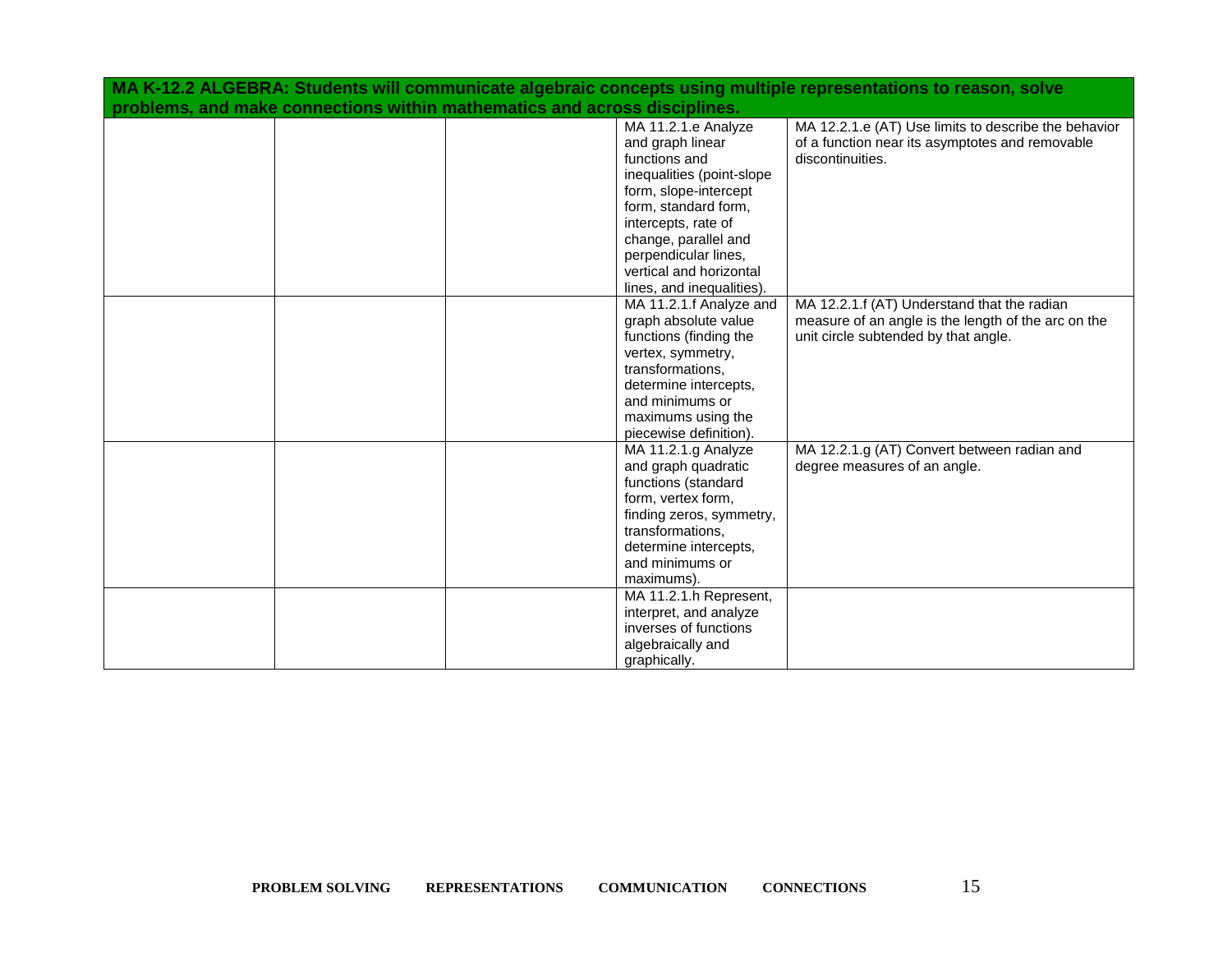| Propression and manual<br>Kindergarten                                                                                          | Grade 1                                                                                                                                                                                                                                                                                                                                                                                                                                                                                                                                 | Grade 2                                                                                                                         | Grade 3                                                                                                                                                                                                  | Grade 4                                                                                                                                                                            | Grade 5                                                                                                                                                  |
|---------------------------------------------------------------------------------------------------------------------------------|-----------------------------------------------------------------------------------------------------------------------------------------------------------------------------------------------------------------------------------------------------------------------------------------------------------------------------------------------------------------------------------------------------------------------------------------------------------------------------------------------------------------------------------------|---------------------------------------------------------------------------------------------------------------------------------|----------------------------------------------------------------------------------------------------------------------------------------------------------------------------------------------------------|------------------------------------------------------------------------------------------------------------------------------------------------------------------------------------|----------------------------------------------------------------------------------------------------------------------------------------------------------|
| MA 0.2.2 Algebraic<br><b>Processes: Students</b><br>will apply the<br>operational properties<br>when adding and<br>subtracting. | <b>MA 1.2.2 Algebraic</b><br><b>Processes: Students</b><br>will apply the<br>operational properties<br>when adding and<br>subtracting.                                                                                                                                                                                                                                                                                                                                                                                                  | MA 2.2.2 Algebraic<br><b>Processes: Students</b><br>will apply the<br>operational properties<br>when adding and<br>subtracting. | MA 3.2.2 Algebraic<br><b>Processes: Student</b><br>will apply the<br>operational properties<br>when multiplying and<br>dividing.                                                                         | MA 4.2.2 Algebraic<br><b>Processes: Students</b><br>will apply the<br>operational properties<br>when evaluating<br>expressions and<br>solving equations.                           | MA 5.2.2 Algebraic<br><b>Processes: Students</b><br>will apply the<br>operational properties<br>when evaluating<br>expressions and<br>solving equations. |
| No additional<br>indicator(s) at this level.                                                                                    | MA 1.2.2.a Decompose<br>numbers and use the<br>commutative and<br>associative properties of<br>addition to develop<br>addition and subtraction<br>strategies including<br>(making 10's and<br>counting on from the<br>larger number) to add<br>and subtract basic facts<br>within 20 (e.g.,<br>decomposing to make<br>$10, 7 + 5 = 7 + 3 + 2 =$<br>$10 + 2 = 12$ ; using the<br>commutative property to<br>count on $2 + 6 = 6 + 2$ ;<br>and using the<br>associative property to<br>make $10, 5 + 3 + 7 = 5 +$<br>$(3 + 7) = 5 + 10$ . | No additional<br>indicator(s) at this level.<br>Mastery is expected at<br>previous grade levels.                                | MA 3.2.2.a Apply the<br>commutative,<br>associative, and<br>distributive properties as<br>strategies to multiply<br>and divide.                                                                          | MA 4.2.2.a Solve one-<br>and two-step problems<br>which use any or all of<br>the four basic operations<br>and include the use of a<br>letter to represent the<br>unknown quantity. | MA 5.2.2.a Interpret and<br>evaluate numerical or<br>algebraic expressions<br>using order of<br>operations (excluding<br>exponents).                     |
|                                                                                                                                 |                                                                                                                                                                                                                                                                                                                                                                                                                                                                                                                                         |                                                                                                                                 | MA 3.2.2.b Solve one-<br>step whole number<br>equations involving<br>addition, subtraction,<br>multiplication, or<br>division, including the<br>use of a letter to<br>represent the unknown<br>quantity. |                                                                                                                                                                                    |                                                                                                                                                          |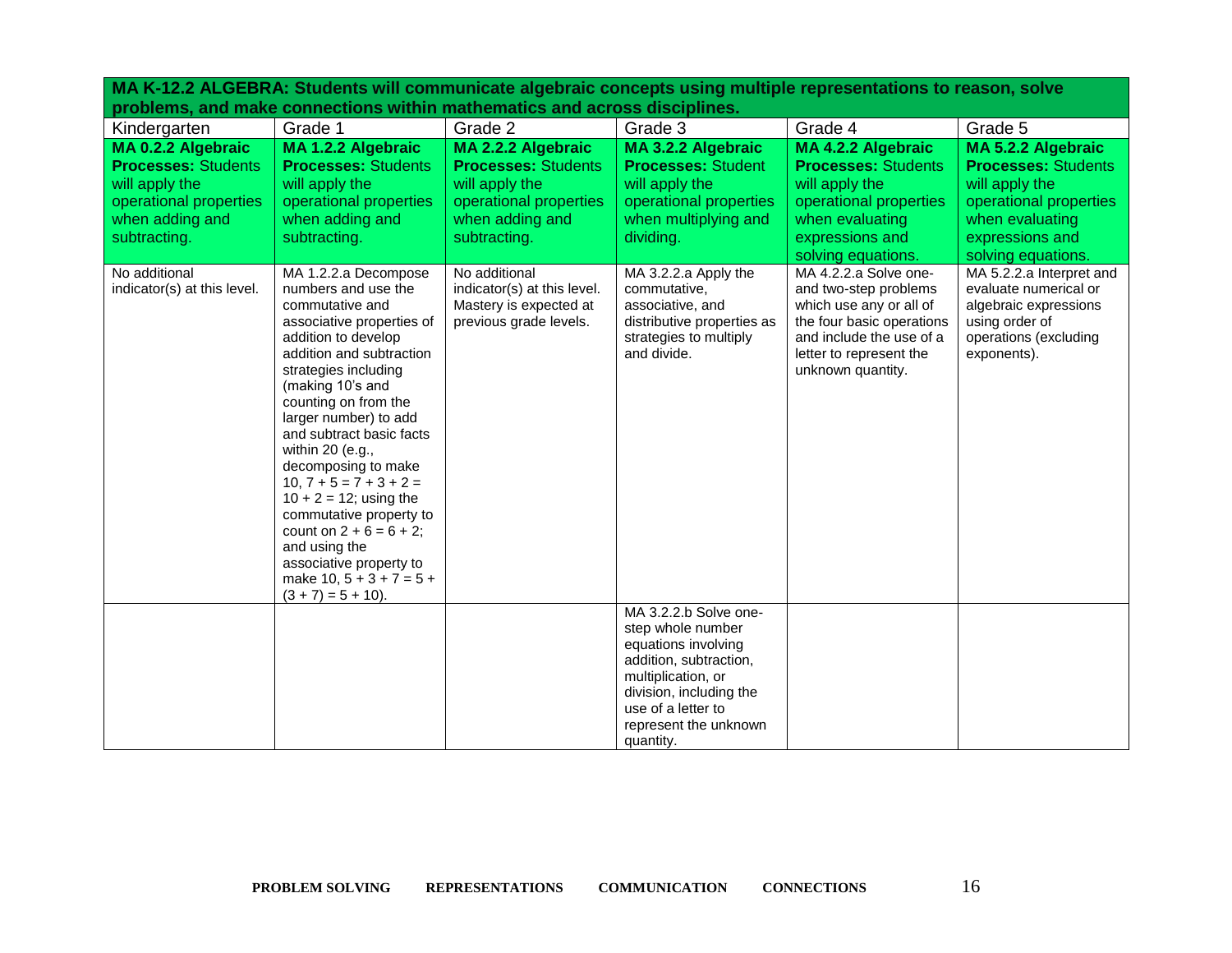| Grade 6                                                                                                                                                                                              | Grade 7                                                                                                                                                                           | Grade 8                                                                                                                                                                                    | Grades $9 - 11$                                                                                                                                                                                            | Grade 12 Advanced<br>Topics (AT)                                                                                                                                                                                                     |
|------------------------------------------------------------------------------------------------------------------------------------------------------------------------------------------------------|-----------------------------------------------------------------------------------------------------------------------------------------------------------------------------------|--------------------------------------------------------------------------------------------------------------------------------------------------------------------------------------------|------------------------------------------------------------------------------------------------------------------------------------------------------------------------------------------------------------|--------------------------------------------------------------------------------------------------------------------------------------------------------------------------------------------------------------------------------------|
| MA 6.2.2 Algebraic<br><b>Processes: Students will</b><br>apply the operational<br>properties when<br>evaluating expressions<br>and solving expressions,<br>equations, and<br>inequalities.           | <b>MA 7.2.2 Algebraic</b><br><b>Processes: Students will</b><br>apply the operational<br>properties when<br>evaluating expressions,<br>and solving equations<br>and inequalities. | MA 8.2.2 Algebraic<br><b>Processes: Students will</b><br>apply the operational<br>properties when<br>evaluating expressions<br>and solving expressions,<br>equations, and<br>inequalities. | MA 11.2.2 Algebraic<br><b>Processes: Students will</b><br>apply the operational<br>properties when evaluating<br>rational expressions, and<br>solving linear and quadratic<br>equations, and inequalities. | MA 12.2.2 Algebraic<br><b>Processes: Students will</b><br>apply the identities when<br>evaluating and solving<br>trigonometric equations.                                                                                            |
| MA 6.2.2.a Simplify<br>expressions using the<br>distributive property and<br>combining like terms.                                                                                                   | MA 7.2.2.a Solve equations<br>using the distributive<br>property and combining like<br>terms.                                                                                     | MA 8.2.2.a Solve multi-step<br>equations involving rational<br>numbers with the same<br>variable appearing on both<br>sides of the equal sign.                                             | MA 11.2.2.a Convert<br>equivalent rates (e.g., miles per<br>hour to feet per second).                                                                                                                      | MA 12.2.2.a (AT) Use<br>trigonometric identities to solve<br>trigonometric equations.                                                                                                                                                |
| MA 6.2.2.b Use substitution<br>to determine if a given value<br>for a variable makes an<br>equation or inequality true.                                                                              | MA 7.2.2.b Use factoring<br>and properties of operations<br>to create equivalent<br>algebraic expressions (e.g.,<br>$2x + 6 = 2(x + 3)$ .                                         | MA 8.2.2.b Solve two-step<br>inequalities involving rational<br>numbers and represent<br>solutions on a number line.                                                                       | MA 11.2.2.b Identify and<br>explain the properties used in<br>solving equations and<br>inequalities.                                                                                                       | MA 12.2.2.b (AT) Explain<br>symmetry (odd and even) and<br>periodicity of trigonometric<br>functions.                                                                                                                                |
| MA 6.2.2.c Evaluate<br>numerical expressions,<br>including absolute value and<br>exponents, with respect to<br>order of operations.                                                                  | MA 7.2.2.c Given the value<br>of the variable(s), evaluate<br>algebraic expressions<br>(including absolute value).                                                                |                                                                                                                                                                                            | MA 11.2.2.c Simplify algebraic<br>expressions involving integer<br>and fractional exponents.                                                                                                               | MA 12.2.2.c (AT) Create an<br>invertible function from a non-<br>invertible function by restricting<br>the domain (e.g., arcsin, arccos,<br>and arctan).                                                                             |
| MA 6.2.2.d Given the value<br>of the variable, evaluate<br>algebraic expressions (which<br>may include absolute value)<br>with respect to order of<br>operations (non-negative<br>rational numbers). | MA 7.2.2.d Solve two-step<br>equations involving rational<br>numbers which include the<br>integers.                                                                               |                                                                                                                                                                                            | MA 11.2.2.d Perform<br>operations on rational<br>expressions (add, subtract,<br>multiply, divide, and simplify).                                                                                           | MA 12.2.2.d (AT) Find the<br>period, amplitude, and midline<br>of a trigonometric function of the<br>form $y = A + B\sin(Cx)$ , where A,<br>B, and C are parameters, and<br>identify these properties on a<br>graph of the function. |
| MA 6.2.2.e Solve one-step<br>equations with non-negative<br>rational numbers using<br>addition, subtraction,<br>multiplication and division.                                                         | MA 7.2.2.e Solve one-step<br>inequalities involving<br>integers and rational<br>numbers and represent<br>solutions on a number line.                                              |                                                                                                                                                                                            | MA 11.2.2.e Evaluate<br>expressions at specified values<br>of their variables (polynomial,<br>rational, radical, and absolute<br>value).                                                                   |                                                                                                                                                                                                                                      |
| MA 6.2.2.f Use equivalent<br>ratios relating quantities with<br>whole numbers to create a<br>table. Find missing values in<br>the table.                                                             |                                                                                                                                                                                   |                                                                                                                                                                                            | MA 11.2.2.f Solve an equation<br>involving several variables for<br>one variable in terms of the<br>others.                                                                                                |                                                                                                                                                                                                                                      |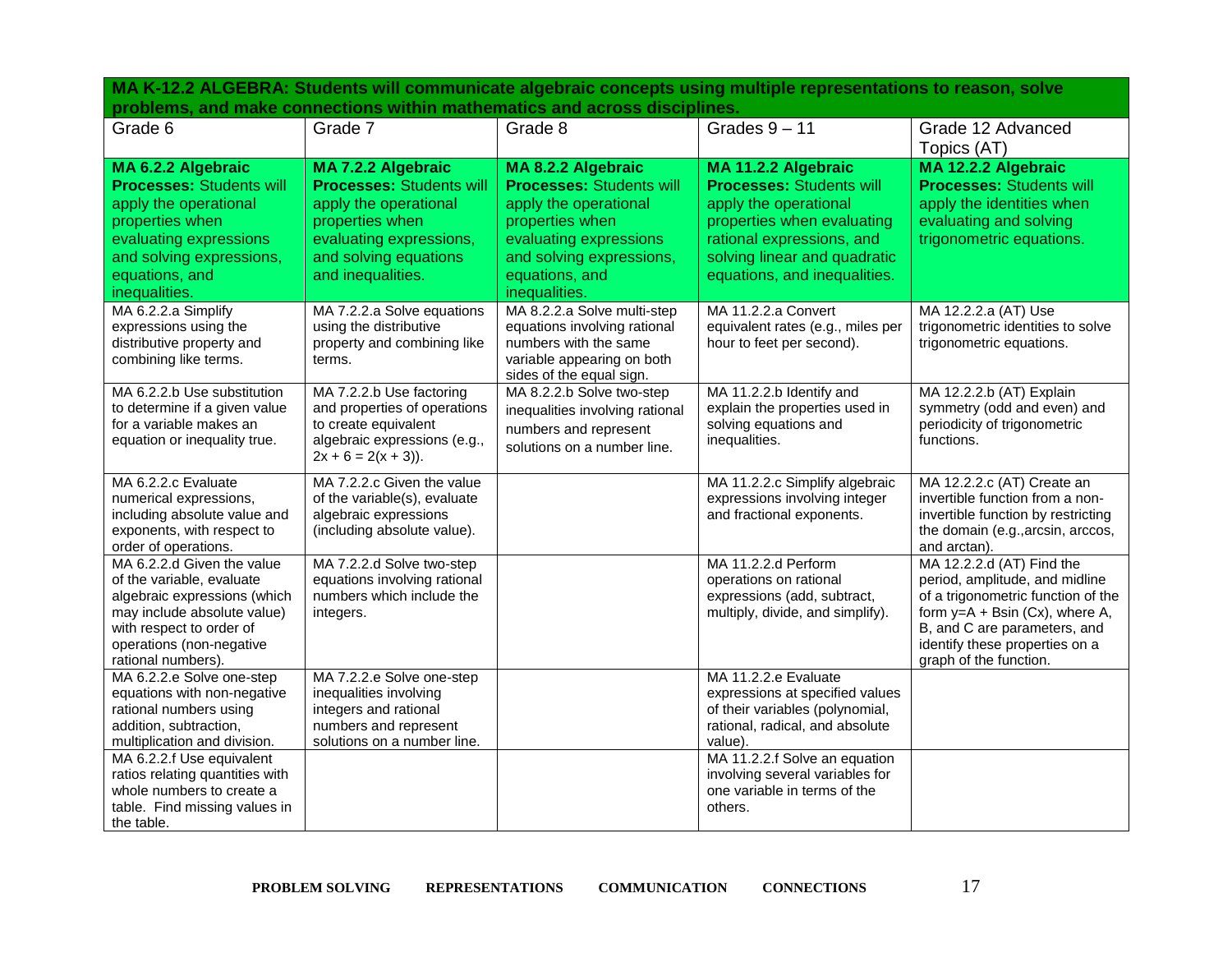|                                                                           | MA K-12.2 ALGEBRA: Students will communicate algebraic concepts using multiple representations to reason, solve |
|---------------------------------------------------------------------------|-----------------------------------------------------------------------------------------------------------------|
| problems, and make connections within mathematics and across disciplines. |                                                                                                                 |
| MA 6.2.2.g Represent                                                      | MA 11.2.2.g Solve linear and                                                                                    |
| inequalities on a number line                                             | absolute value equations and                                                                                    |
| (e.g., graph x > 3).                                                      | inequalities.                                                                                                   |
|                                                                           | MA 11.2.2.h Analyze and solve                                                                                   |
|                                                                           | systems of two linear equations                                                                                 |
|                                                                           | and inequalities in two                                                                                         |
|                                                                           | variables algebraically and                                                                                     |
|                                                                           | graphically.                                                                                                    |
|                                                                           | MA 11.2.2.i Perform operations                                                                                  |
|                                                                           | (addition subtraction,                                                                                          |
|                                                                           | multiplication, and division) on                                                                                |
|                                                                           | polynomials.                                                                                                    |
|                                                                           | MA 11.2.2.j Factor polynomials                                                                                  |
|                                                                           | to include factoring out                                                                                        |
|                                                                           | monomial terms and factoring                                                                                    |
|                                                                           | quadratic expressions.                                                                                          |
|                                                                           | MA 11.2.2 k. Recognize                                                                                          |
|                                                                           | polynomial multiplication                                                                                       |
|                                                                           | patterns and their related                                                                                      |
|                                                                           | factoring patterns                                                                                              |
|                                                                           | (e.g., $(a + b)^2 = a^2 + 2ab + b^2$ ,<br>$a^2 - b^2 = (a + b) (a - b)$ ).                                      |
|                                                                           |                                                                                                                 |
|                                                                           | MA 11.2.2.I Make the                                                                                            |
|                                                                           | connection between the factors                                                                                  |
|                                                                           | of a polynomial and the zeros                                                                                   |
|                                                                           | of a polynomial.                                                                                                |
|                                                                           | MA 11.2.2.m Combine                                                                                             |
|                                                                           | functions by composition and                                                                                    |
|                                                                           | perform operations (addition,                                                                                   |
|                                                                           | subtraction, multiplication,                                                                                    |
|                                                                           | division) on functions.                                                                                         |
|                                                                           | MA 11.2.2.n Solve quadratic                                                                                     |
|                                                                           | equations involving real                                                                                        |
|                                                                           | coefficients and real or                                                                                        |
|                                                                           | imaginary roots.                                                                                                |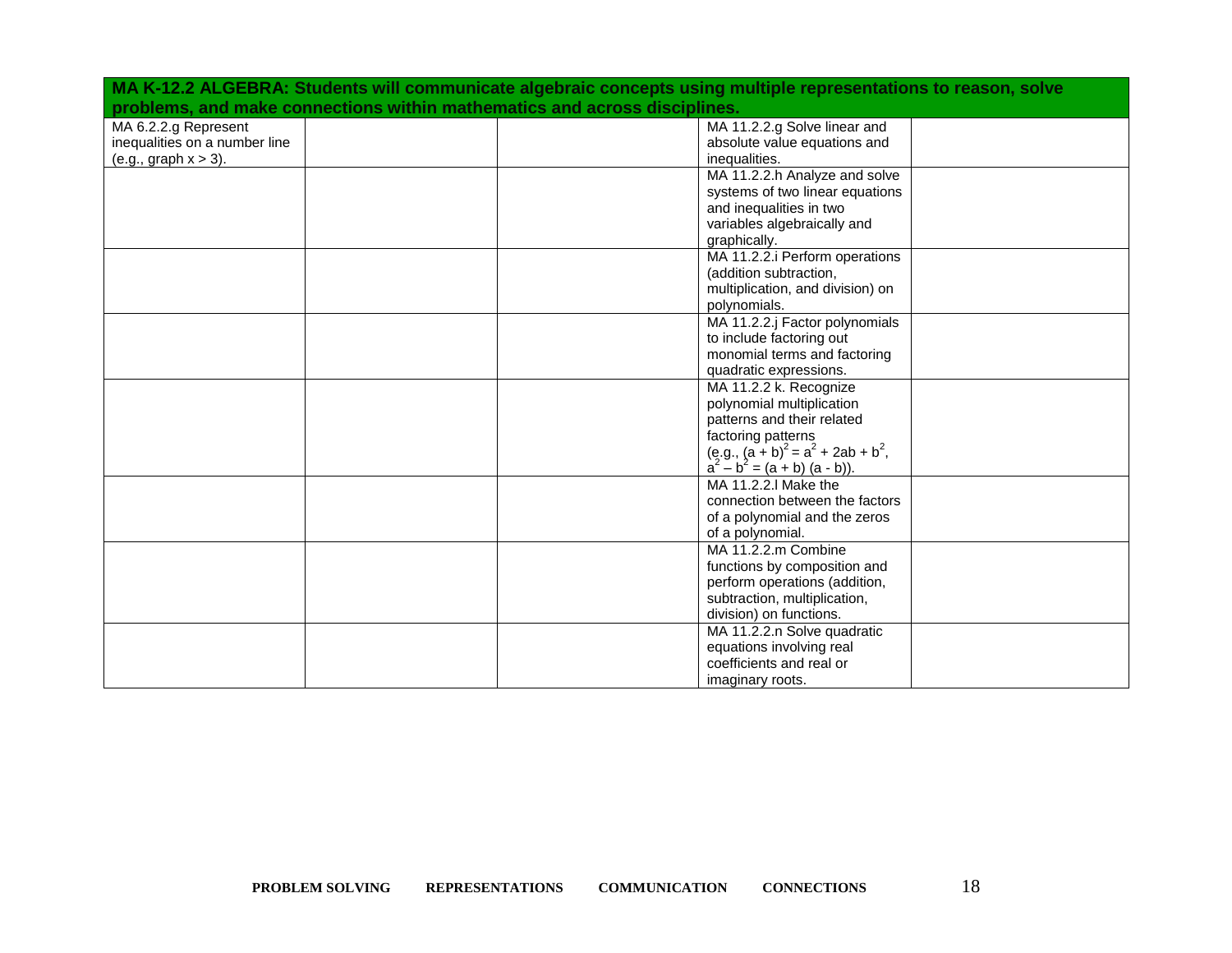| MA K-12.2 ALGEBRA: Students will communicate algebraic concepts using multiple representations to reason, solve                                                                   |                                                                                                                                                                                                                                                                                                                                                                                                         |                                                                                                                                                                                                                                                                                                                                                                                     |                                                                                                                                                                         |                                                                                                                                                                              |                                                                                                                                                             |
|-----------------------------------------------------------------------------------------------------------------------------------------------------------------------------------|---------------------------------------------------------------------------------------------------------------------------------------------------------------------------------------------------------------------------------------------------------------------------------------------------------------------------------------------------------------------------------------------------------|-------------------------------------------------------------------------------------------------------------------------------------------------------------------------------------------------------------------------------------------------------------------------------------------------------------------------------------------------------------------------------------|-------------------------------------------------------------------------------------------------------------------------------------------------------------------------|------------------------------------------------------------------------------------------------------------------------------------------------------------------------------|-------------------------------------------------------------------------------------------------------------------------------------------------------------|
|                                                                                                                                                                                   | problems, and make connections within mathematics and across disciplines.                                                                                                                                                                                                                                                                                                                               |                                                                                                                                                                                                                                                                                                                                                                                     |                                                                                                                                                                         |                                                                                                                                                                              |                                                                                                                                                             |
| Kindergarten                                                                                                                                                                      | Grade 1                                                                                                                                                                                                                                                                                                                                                                                                 | Grade 2                                                                                                                                                                                                                                                                                                                                                                             | Grade 3                                                                                                                                                                 | Grade 4                                                                                                                                                                      | Grade 5                                                                                                                                                     |
| MA0.2.3<br><b>Applications:</b><br><b>Students will solve</b><br>real-world problems<br>involving addition and<br>subtraction.                                                    | MA 1.2.3<br><b>Applications:</b><br><b>Students will solve</b><br>real-world problems<br>involving addition and<br>subtraction.                                                                                                                                                                                                                                                                         | $MA$ 2.2.3<br><b>Applications:</b><br><b>Students will solve</b><br>real-world problems<br>involving addition and<br>subtraction.                                                                                                                                                                                                                                                   | MA 3.2.3<br><b>Applications:</b><br><b>Students will solve</b><br>real-world problems<br>involving equations<br>with whole numbers.                                     | <b>MA4.2.3</b><br><b>Applications:</b><br><b>Students will solve</b><br>real-world problems<br>involving equations<br>with fractions.                                        | <b>MA 5.2.3</b><br><b>Applications:</b><br><b>Students will solve</b><br>real-world problems<br>involving equations<br>with fractions and<br>mixed numbers. |
| MA 0.2.3.a Solve real-<br>world problems that<br>involve addition and<br>subtraction within 10<br>(e.g., by using objects,<br>drawings or equations to<br>represent the problem). | MA 1.2.3.a Solve real-<br>world problems involving<br>addition and subtraction<br>within 20 in situations of<br>adding to, taking from,<br>putting together, taking<br>apart, and comparing,<br>with unknowns in all<br>parts of the addition or<br>subtraction problem<br>(e.g., by using objects,<br>drawings, and equations<br>with a symbol for the<br>unknown number to<br>represent the problem). | MA 2.2.3.a Solve real-<br>world problems involving<br>addition and subtraction<br>within 100 in situations<br>of addition and<br>subtraction, including<br>adding to, subtracting<br>from, joining and<br>separating, and<br>comparing situations<br>with unknowns in all<br>positions using objects,<br>models, drawings,<br>verbal explanations,<br>expressions and<br>equations. | MA 3.2.3.a Solve real-<br>world problems involving<br>two-step equations<br>(involving two<br>operations) involving<br>whole numbers using<br>addition and subtraction. | MA 4.2.3.a Solve real-<br>world problems involving<br>multi-step equations<br>involving whole numbers<br>using the four<br>operations, including<br>interpreting remainders. | MA 5.2.3.a Solve real-<br>world problems involving<br>addition and subtraction<br>of fractions and mixed<br>numbers with like and<br>unlike denominators.   |
|                                                                                                                                                                                   | MA 1.2.3.b Solve real-<br>world problems that<br>include addition of three<br>whole numbers whose<br>sum is less than or<br>equal to 20 by using<br>objects, drawings, and<br>equations with a symbol<br>to represent the<br>unknown number in the<br>problem.                                                                                                                                          | MA 2.2.3.b Create real-<br>world problems to<br>represent one- and two-<br>step addition and<br>subtraction within 100,<br>with unknowns in all<br>positions.                                                                                                                                                                                                                       | MA 3.2.3.b Write an<br>equation (e.g., one<br>operation, one variable)<br>to represent real-world<br>problems involving<br>whole numbers.                               | MA 4.2.3.b Solve real-<br>world problems involving<br>addition and subtraction<br>of fractions and mixed<br>numbers with like<br>denominators.                               |                                                                                                                                                             |
|                                                                                                                                                                                   | MA 1.2.3.c Create a<br>real-world problem to<br>represent a given<br>equation involving<br>addition and subtraction<br>within 20.                                                                                                                                                                                                                                                                       |                                                                                                                                                                                                                                                                                                                                                                                     |                                                                                                                                                                         |                                                                                                                                                                              |                                                                                                                                                             |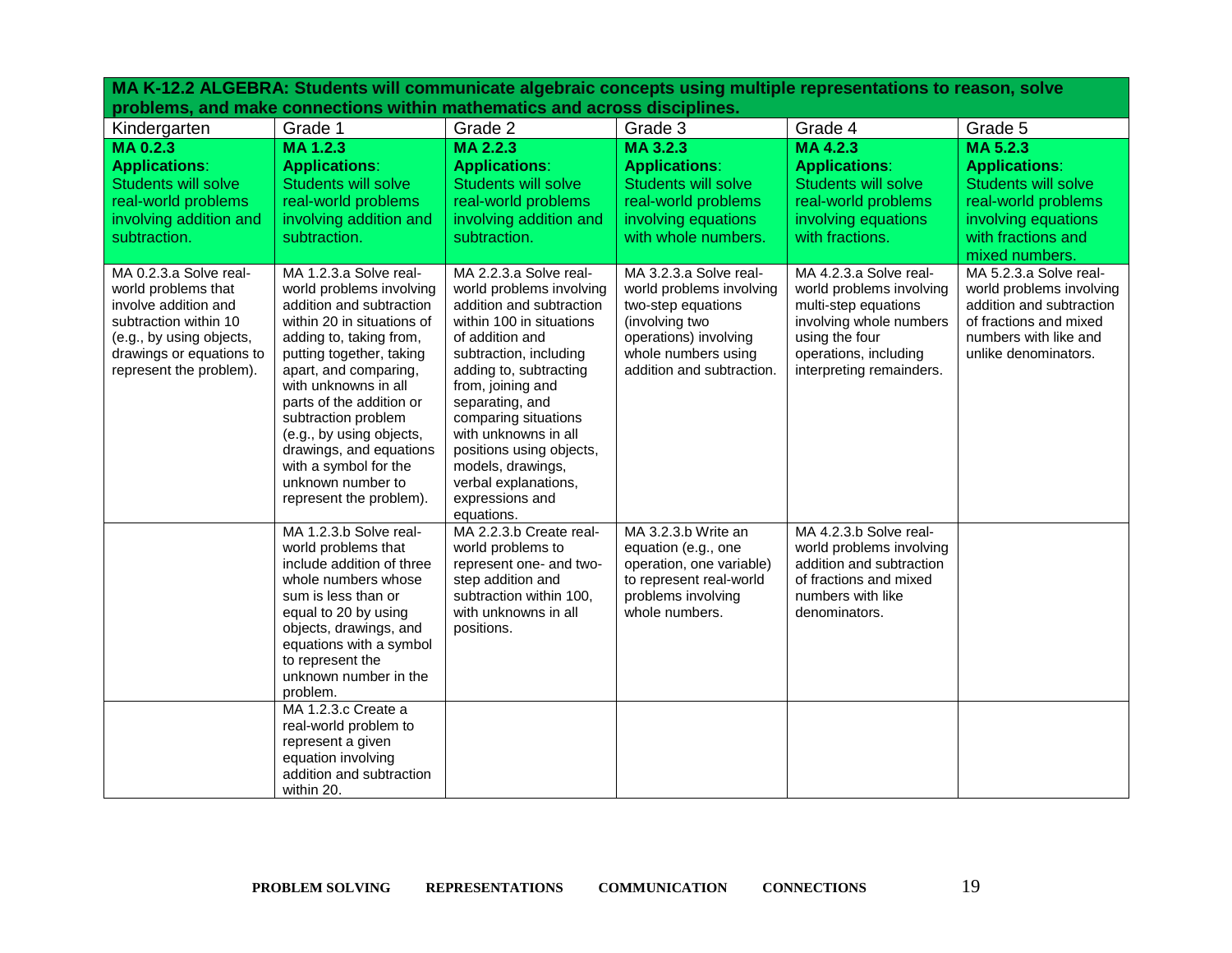| Grade 6                                            | Grade 7                          | Grade 8                          | Grades $9 - 11$                                    | Grade 12 Advanced Topics (AT)                      |
|----------------------------------------------------|----------------------------------|----------------------------------|----------------------------------------------------|----------------------------------------------------|
| MA 6.2.3                                           | MA 7.2.3                         | MA 8.2.3                         | MA 11.2.3                                          | <b>MA 12.2.3 Applications: Students will solve</b> |
| <b>Applications:</b>                               | <b>Applications:</b>             | <b>Applications:</b>             | <b>Applications:</b>                               | real-world problems involving trigonometric        |
| <b>Students will solve</b>                         | <b>Students will solve</b>       | <b>Students will solve</b>       | <b>Students will solve</b>                         | functions.                                         |
| real-world problems                                | real-world problems              | real-world problems              | real-world problems                                |                                                    |
| involving ratios, unit                             | involving expressions,           | involving multi-step             | involving linear                                   |                                                    |
| rates, and percents.                               | equations, and                   | equations and multi-             | equations and                                      |                                                    |
|                                                    | inequalities.                    | step inequalities.               | inequalities, systems                              |                                                    |
|                                                    |                                  |                                  | of linear equations,                               |                                                    |
|                                                    |                                  |                                  | quadratic,                                         |                                                    |
|                                                    |                                  |                                  | exponential, square                                |                                                    |
|                                                    |                                  |                                  | root, and absolute                                 |                                                    |
|                                                    |                                  |                                  | value functions.                                   |                                                    |
| MA 6.2.3.a Write                                   | MA 7.2.3.a Describe              | MA 8.2.3.a Describe              | MA 11.2.3.a Analyze,                               | MA 12.2.3.a (AT) Model periodic events with        |
| equations (e.g., one                               | and write linear                 | and write equations from         | model, and solve real-                             | specified amplitude, frequency, and shifts.        |
| operation, one variable)                           | equations from words             | words, patterns, and             | world problems using                               |                                                    |
| to represent real-world<br>problems involving non- | and tables.                      | tables.                          | various representations<br>(graphs, tables, linear |                                                    |
| negative rational                                  |                                  |                                  | equations and                                      |                                                    |
| numbers.                                           |                                  |                                  | inequalities, systems of                           |                                                    |
|                                                    |                                  |                                  | linear equations,                                  |                                                    |
|                                                    |                                  |                                  | quadratic, exponential,                            |                                                    |
|                                                    |                                  |                                  | square root, and                                   |                                                    |
|                                                    |                                  |                                  | absolute value                                     |                                                    |
| MA 6.2.3.b Solve real-                             | MA 7.2.3.b Write a two-          | MA 8.2.3.b Write a               | functions).                                        | MA 12.2.3.b (AT) Solve real-world problems using   |
| world problems involving                           | step equation to                 | multi-step equation to           |                                                    | trigonometric and inverse trigonometric functions. |
| non-negative rational                              | represent real-world             | represent real-world             |                                                    |                                                    |
| numbers.                                           | problems involving               | problems using rational          |                                                    |                                                    |
|                                                    | rational numbers in any          | numbers in any form.             |                                                    |                                                    |
|                                                    | form.                            |                                  |                                                    |                                                    |
| MA 6.2.3.c Solve real-                             | MA 7.2.3.c Solve real-           | MA 8.2.3.c Solve real-           |                                                    |                                                    |
| world problems involving                           | world problems with              | world multi-step                 |                                                    |                                                    |
| percents of numbers.                               | equations that involve           | problems involving               |                                                    |                                                    |
|                                                    | rational numbers in any<br>form. | rational numbers in any<br>form. |                                                    |                                                    |
| MA 6.2.3.d Solve real-                             | MA 7.2.3.d Solve real-           |                                  |                                                    |                                                    |
| world problems using                               | world problems with              |                                  |                                                    |                                                    |
| ratios and unit rates.                             | inequalities.                    |                                  |                                                    |                                                    |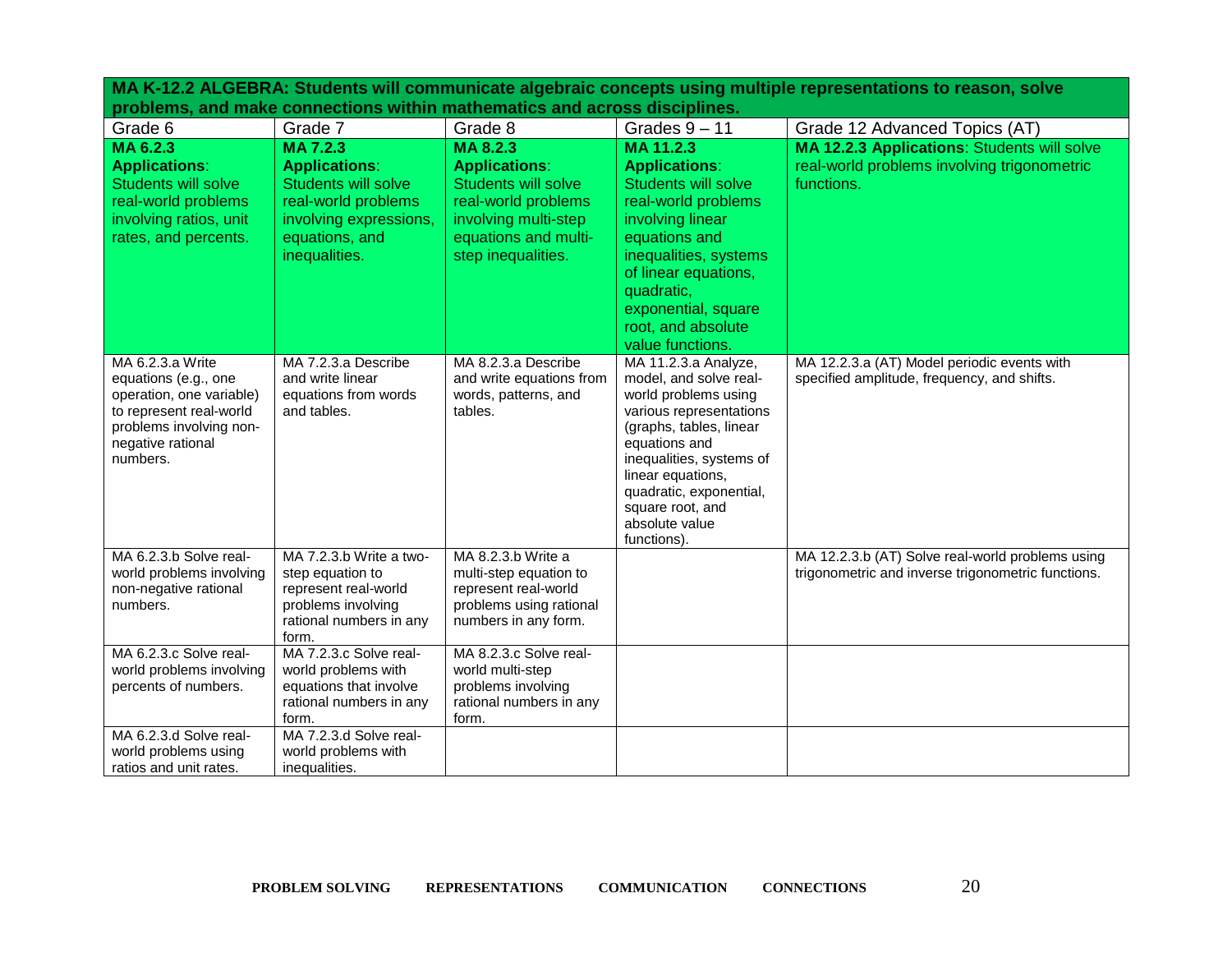| MA K-12.2 ALGEBRA: Students will communicate algebraic concepts using multiple representations to reason, solve<br>problems, and make connections within mathematics and across disciplines. |  |  |  |  |
|----------------------------------------------------------------------------------------------------------------------------------------------------------------------------------------------|--|--|--|--|
| MA 7.2.3.e Use<br>proportional<br>relationships to solve<br>real-world problems,<br>including percent<br>problems, (e.g., %<br>increase, % decrease,<br>mark-up, tip, simple<br>interest).   |  |  |  |  |
| MA 7.2.3.f Solve real-<br>world problems involving<br>scale drawings using a<br>proportional relationship.                                                                                   |  |  |  |  |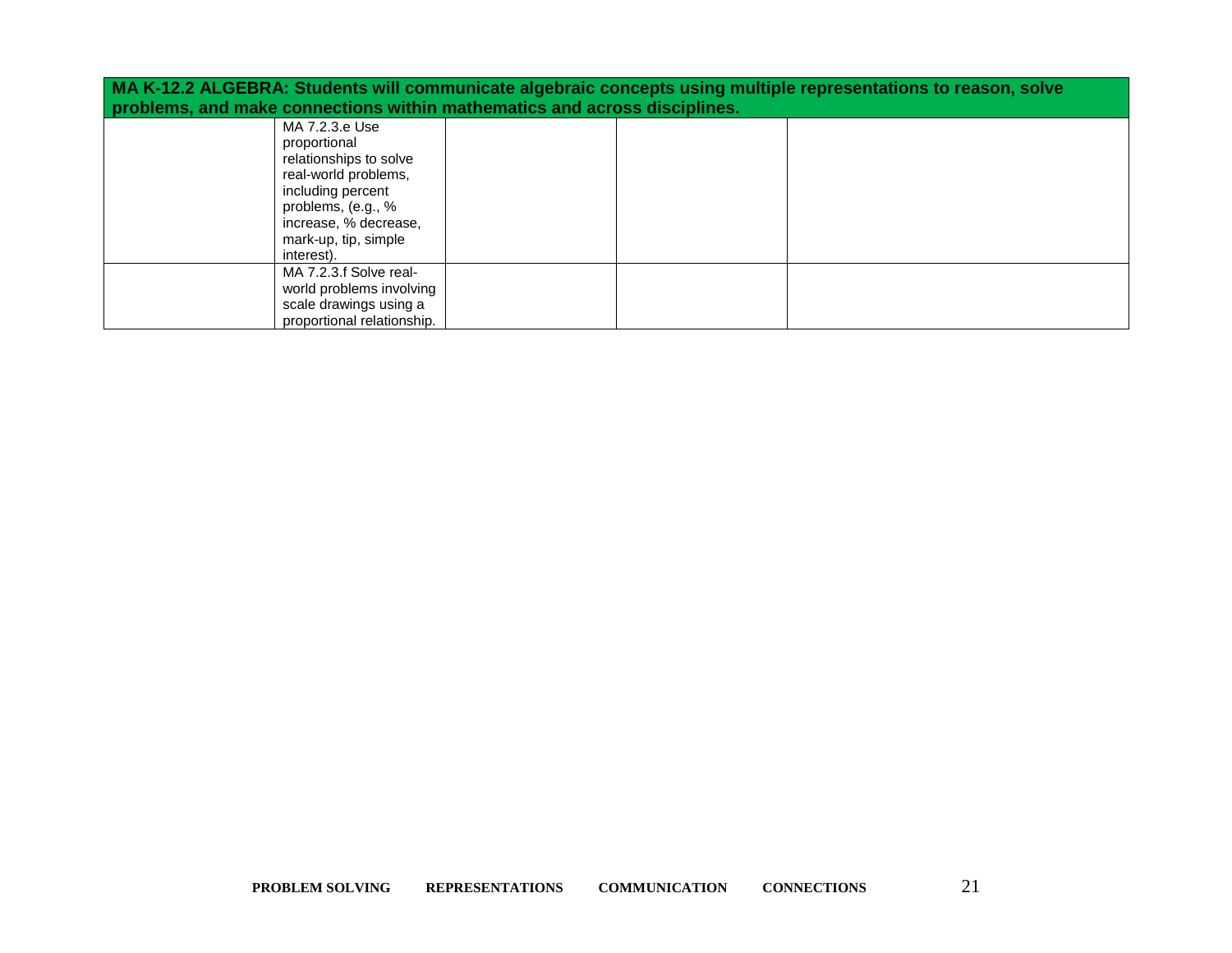**MA K-12.3 GEOMETRY: Students will communicate geometric concepts and measurement concepts using multiple representations to reason, solve problems, and make connections within mathematics and across disciplines.**

| Kindergarten                                                                                                                                                                                                                                                                     | Grade 1                                                                                                                                                                                                                                                                                | Grade 2                                                                                                                                                                                                 | Grade 3                                                                                                                                                           | Grade 4                                                                                                                                                                                                    | Grade 5                                                                                                                                                  |
|----------------------------------------------------------------------------------------------------------------------------------------------------------------------------------------------------------------------------------------------------------------------------------|----------------------------------------------------------------------------------------------------------------------------------------------------------------------------------------------------------------------------------------------------------------------------------------|---------------------------------------------------------------------------------------------------------------------------------------------------------------------------------------------------------|-------------------------------------------------------------------------------------------------------------------------------------------------------------------|------------------------------------------------------------------------------------------------------------------------------------------------------------------------------------------------------------|----------------------------------------------------------------------------------------------------------------------------------------------------------|
| MA 0.3.1                                                                                                                                                                                                                                                                         | MA 1.3.1                                                                                                                                                                                                                                                                               | MA 2.3.1                                                                                                                                                                                                | MA 3.3.1                                                                                                                                                          | MA 4.3.1                                                                                                                                                                                                   | MA 5.3.1                                                                                                                                                 |
| <b>Characteristics:</b><br>Students will identify<br>and describe geometric<br>characteristics and<br>create two- and three-<br>dimensional shapes.                                                                                                                              | <b>Characteristics:</b><br>Students will identify<br>and describe geometric<br>characteristics and<br>create two- and three-<br>dimensional shapes.                                                                                                                                    | <b>Characteristics:</b><br>Students will identify<br>and describe<br>geometric<br>characteristics and<br>create two- and<br>three-dimensional<br>shapes.                                                | <b>Characteristics:</b><br><b>Students will identify</b><br>and describe<br>geometric<br>characteristics and<br>create two- and<br>three-dimensional<br>shapes.   | <b>Characteristics:</b><br>Students will identify<br>and describe<br>geometric<br>characteristics and<br>create two- and<br>three-dimensional<br>shapes.                                                   | <b>Characteristics:</b><br>Students will identify<br>and describe<br>geometric<br>characteristics and<br>create two- and<br>three-dimensional<br>shapes. |
| MA 0.3.1.a Describe real-<br>world objects using<br>names of shapes,<br>regardless of their<br>orientation or size (e.g.,<br>squares, circles, triangles,<br>rectangles, hexagons,<br>cubes, cones, spheres,<br>and cylinders).                                                  | MA 1.3.1.a Determine<br>defining and non-defining<br>attributes of two-<br>dimensional shapes; build<br>and draw shapes that<br>match the given definition.                                                                                                                            | MA 2.3.1.a Recognize<br>and draw shapes<br>having a specific<br>number of angles,<br>faces, or other<br>attributes, including<br>triangles, quadrilaterals,<br>pentagons, and<br>hexagons.              | MA 3.3.1.a Identify the<br>number of sides,<br>angles, and vertices of<br>two-dimensional<br>shapes.                                                              | MA 4.3.1.a Recognize<br>angles as geometric<br>shapes that are formed<br>where two rays share a<br>common endpoint.                                                                                        | MA 5.3.1.a Identify<br>three-dimensional<br>figures including<br>cubes, cones,<br>pyramids, prisms,<br>spheres, and cylinders.                           |
| MA 0.3.1.b Identify<br>shapes as two-<br>dimensional ("flat") or<br>three-dimensional<br>("solid").                                                                                                                                                                              | MA 1.3.1.b Decompose<br>circles and rectangles into<br>two and four equal parts,<br>using the terms "halves",<br>"fourths" and "quarters",<br>and use the phrases "half<br>of", "fourths of", and<br>"quarter of".                                                                     | MA 2.3.1.b Partition a<br>rectangle into rows and<br>columns of equal sized<br>squares. Count to find<br>the total.                                                                                     | MA 3.3.1.b Sort<br>quadrilaterals into<br>categories (e.g.,<br>rhombuses, squares,<br>and rectangles).                                                            | MA 4.3.1.b Classify an<br>angle as acute, obtuse,<br>or right.                                                                                                                                             | MA 5.3.1.b Identify<br>faces, edges, and<br>vertices of rectangular<br>prisms.                                                                           |
| MA 0.3.1.c Compare and<br>analyze two- and three-<br>dimensional shapes, with<br>different sizes and<br>orientations to describe<br>their similarities.<br>differences, parts (e.g.,<br>number<br>"corners"/vertices), and<br>other attributes (e.g.,<br>sides of equal length). | MA 1.3.1.c Use two-<br>dimensional shapes (e.g.,<br>rectangles, squares,<br>trapezoids, triangles, half-<br>circles, and quarter-<br>circles) and three-<br>dimensional shapes (e.g.,<br>cubes, rectangular prisms,<br>cones, and cylinders) to<br>compose and describe<br>new shapes. | MA 2.3.1.c Divide<br>circles and rectangles<br>into two, three, or four<br>equal parts. Describe<br>the parts using the<br>language of halves,<br>thirds, fourths, half of, a<br>third of, a fourth of. | MA 3.3.1.c Draw lines<br>to separate two-<br>dimensional figures<br>into equal areas, and<br>express the area of<br>each part as a unit<br>fraction of the whole. | MA 4.3.1.c Identify and<br>draw points, lines, line<br>segments, rays, angles,<br>parallel lines,<br>perpendicular lines, and<br>intersecting lines, and<br>recognize them in two-<br>dimensional figures. | MA 5.3.1.c Justify the<br>classification of two-<br>dimensional figures<br>based on their<br>properties.                                                 |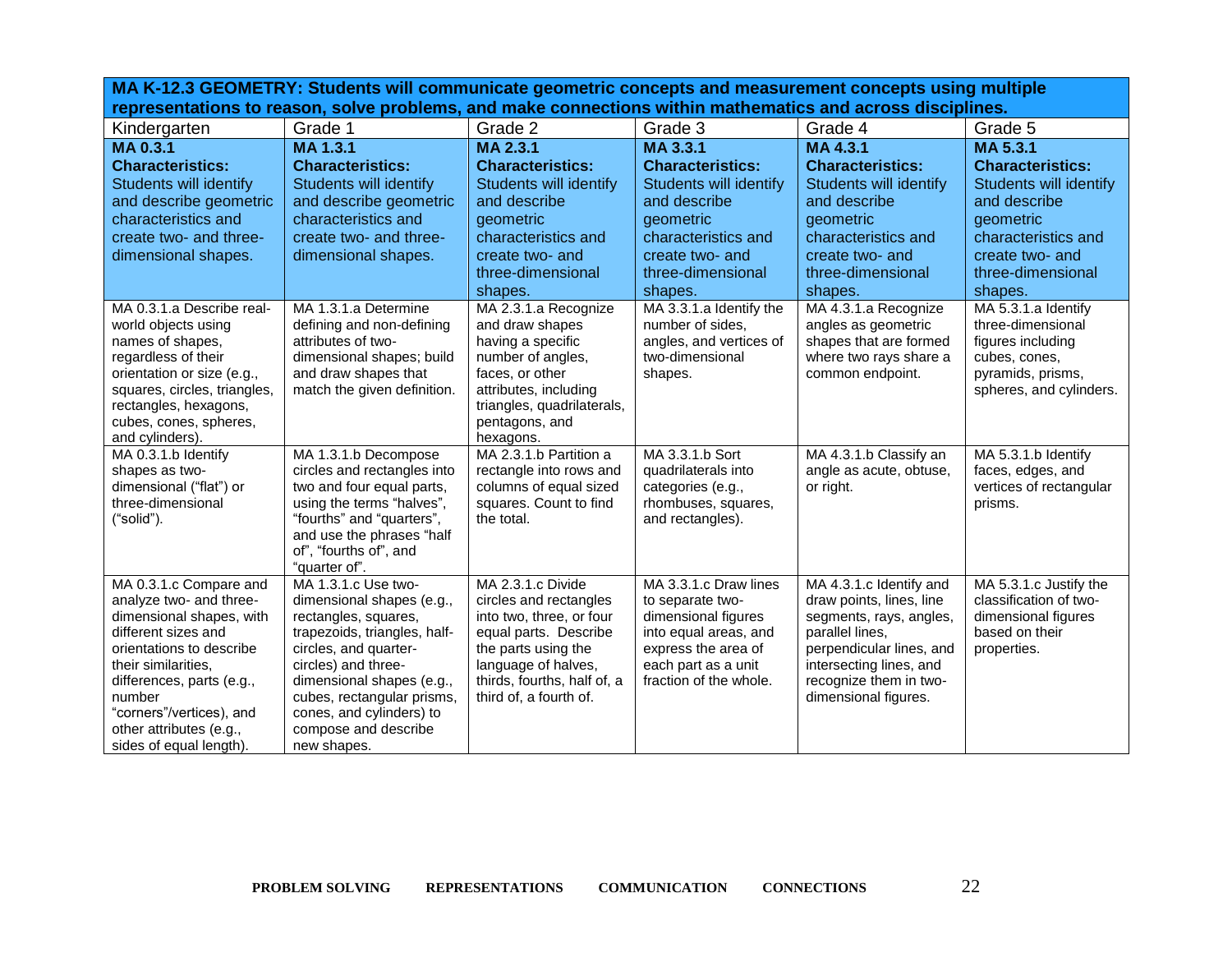|                             | MA K-12.3 GEOMETRY: Students will communicate geometric concepts and measurement concepts using multiple |                                                                                                            |  |  |
|-----------------------------|----------------------------------------------------------------------------------------------------------|------------------------------------------------------------------------------------------------------------|--|--|
|                             |                                                                                                          | representations to reason, solve problems, and make connections within mathematics and across disciplines. |  |  |
| MA 0.3.1.d Model shapes     | MA 2.3.1.d Recognize                                                                                     | MA 4.3.1.d Classify two-                                                                                   |  |  |
| found in the real world by  | that equal shares of                                                                                     | dimensional shapes                                                                                         |  |  |
| building shapes from        | identical wholes need                                                                                    | based on the presence                                                                                      |  |  |
| materials (e.g., clay and   | not have the same                                                                                        | or absence of parallel                                                                                     |  |  |
| pipe cleaners) and          | shape.                                                                                                   | and perpendicular lines,                                                                                   |  |  |
| drawing shapes.             |                                                                                                          | or the presence or                                                                                         |  |  |
|                             |                                                                                                          | absence of specific                                                                                        |  |  |
|                             |                                                                                                          | angles.                                                                                                    |  |  |
| MA 0.3.1.e Combine          |                                                                                                          | MA 4.3.1.e Identify right                                                                                  |  |  |
| simple shapes to            |                                                                                                          | triangles.                                                                                                 |  |  |
| compose larger shapes       |                                                                                                          |                                                                                                            |  |  |
| (e.g., use triangle pattern |                                                                                                          |                                                                                                            |  |  |
| blocks to build a           |                                                                                                          |                                                                                                            |  |  |
| hexagon).                   |                                                                                                          |                                                                                                            |  |  |
|                             |                                                                                                          | MA 4.3.1.f Measure                                                                                         |  |  |
|                             |                                                                                                          | angles in whole number                                                                                     |  |  |
|                             |                                                                                                          | degrees using a<br>protractor.                                                                             |  |  |
|                             |                                                                                                          |                                                                                                            |  |  |
|                             |                                                                                                          | MA 4.3.1.g Sketch                                                                                          |  |  |
|                             |                                                                                                          | angles of a specified                                                                                      |  |  |
|                             |                                                                                                          | measure.                                                                                                   |  |  |
|                             |                                                                                                          |                                                                                                            |  |  |
|                             |                                                                                                          | MA 4.3.1.h Recognize                                                                                       |  |  |
|                             |                                                                                                          | and draw lines of                                                                                          |  |  |
|                             |                                                                                                          | symmetry in two-<br>dimensional shapes.                                                                    |  |  |
|                             |                                                                                                          |                                                                                                            |  |  |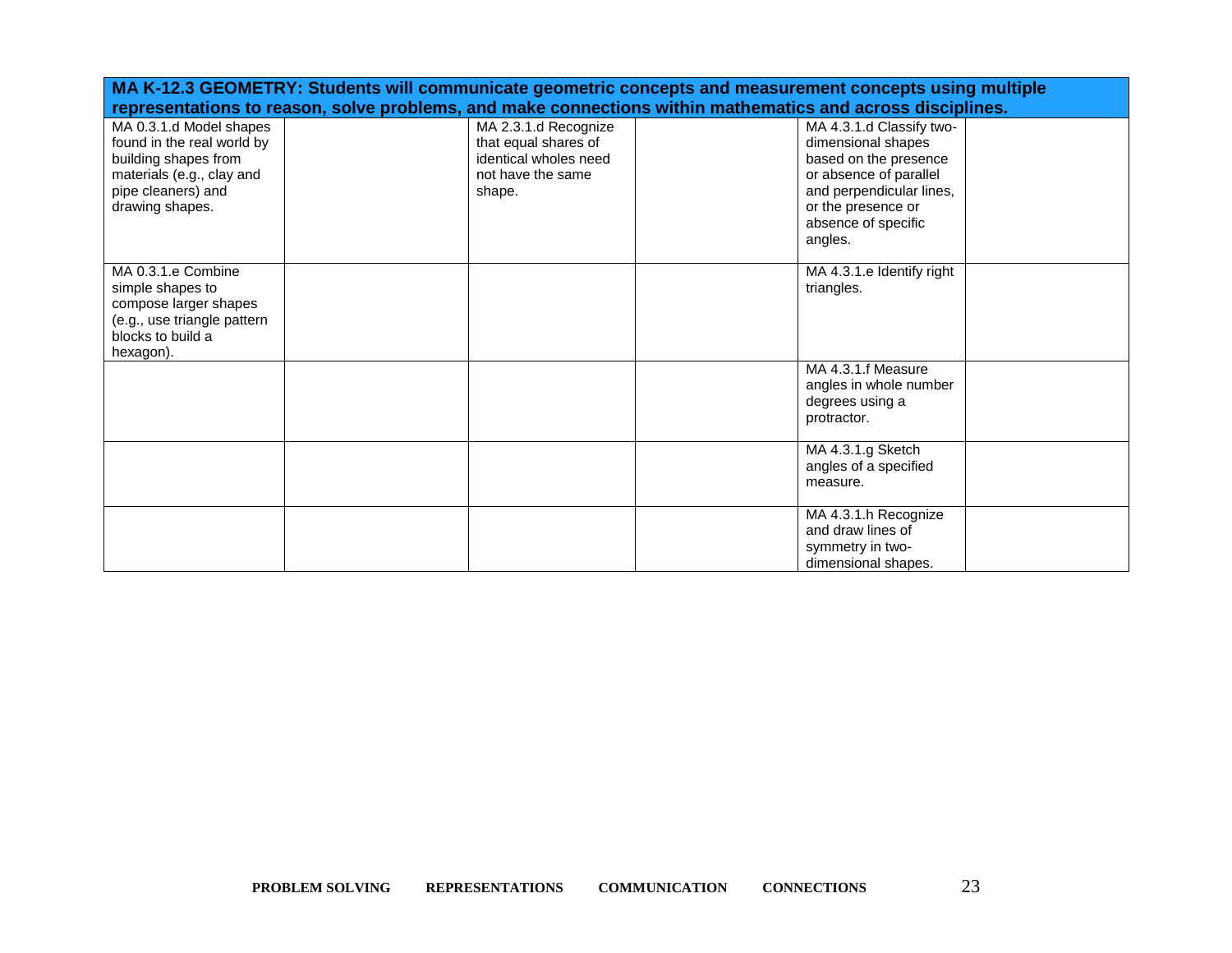**MA K-12.3 GEOMETRY: Students will communicate geometric concepts and measurement concepts using multiple representations to reason, solve problems, and make connections within mathematics and across disciplines.** Grade 6 Grade 7 Grade 8 Grade 8 Grades 9 – 11 Grade 12 Advanced Topics (AT) **MA 6.3.1 Characteristics:**  Students will identify and describe geometric characteristics and create two- and threedimensional shapes. **MA 7.3.1 Characteristics:**  Students will identify and describe geometric characteristics of twodimensional shapes. **MA 8.3.1 Characteristics:**  Students will identify and describe geometric characteristics of twodimensional shapes. **MA 11.3.1 Characteristics:**  Students will identify and describe geometric characteristics and create two- and threedimensional shapes. **MA 12.3.1 Characteristics:** Students will identify and describe geometric characteristics and create two- and three-dimensional shapes. MA 6.3.1.a Identify and create nets to represent two-dimensional drawings of prisms, pyramids, cylinders, and cones. MA 7.3.1.a Apply and use properties of adjacent, complementary, supplementary, and vertical angles to find missing angle measures. MA 8.3.1.a Determine and use the relationships of the interior angles of a triangle to solve for missing measures. MA 11.3.1.a Know and use precise definitions of ray, line segment, angle, perpendicular lines, parallel lines, and congruence based on the undefined terms of geometry: point, line and plane. MA 12.3.1.a (AT) Apply the Law of Sines and the Law of Cosines to find unknown measures in triangles. MA 7.3.1.b Draw triangles (freehand, using a ruler and a protractor, and using technology) with given conditions of three measures of angles or sides, and notice when the conditions determine a unique triangle, more than one triangle, or no triangle. MA 8.3.1.b Identify and apply geometric properties of parallel lines cut by a transversal and the resulting corresponding, alternate interior, and alternate exterior angles to find missing measures. MA 11.3.1.b Prove geometric theorems about angles, triangles, congruent triangles, similar triangles, parallel lines with transversals, and quadrilaterals using deductive reasoning. MA 12.3.1.b (AT) Prove and apply properties of lengths of chords, secant segments, and tangent seaments. MA 11.3.1.c Apply geometric properties to solve problems involving similar triangles. congruent triangles, quadrilaterals, and other polygons. MA 11.3.1.d Identify and apply right triangle relationships including sine, cosine, tangent, special right triangles, and the converse of the Pythagorean Theorem.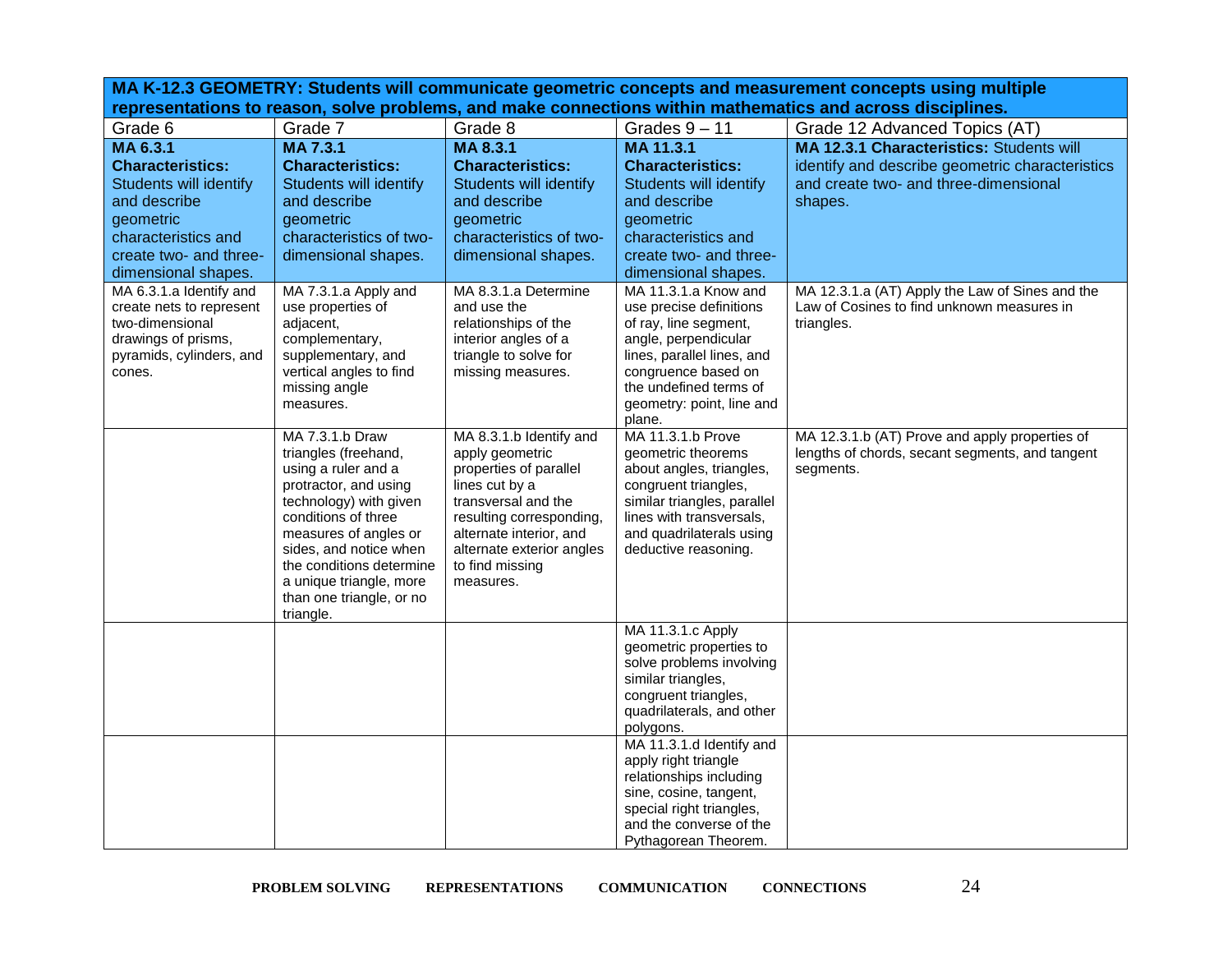| MA K-12.3 GEOMETRY: Students will communicate geometric concepts and measurement concepts using multiple   |  |  |  |  |  |  |
|------------------------------------------------------------------------------------------------------------|--|--|--|--|--|--|
| representations to reason, solve problems, and make connections within mathematics and across disciplines. |  |  |  |  |  |  |
| MA 11.3.1.e Create                                                                                         |  |  |  |  |  |  |
| geometric models to                                                                                        |  |  |  |  |  |  |
| visualize, describe, and                                                                                   |  |  |  |  |  |  |
| solve problems using                                                                                       |  |  |  |  |  |  |
| similar triangles, right                                                                                   |  |  |  |  |  |  |
| triangles, and                                                                                             |  |  |  |  |  |  |
| trigonometry.                                                                                              |  |  |  |  |  |  |
| MA 11.3.1.f Know and                                                                                       |  |  |  |  |  |  |
| use precise definitions                                                                                    |  |  |  |  |  |  |
| and terminology of                                                                                         |  |  |  |  |  |  |
| circles, including central                                                                                 |  |  |  |  |  |  |
| angle, inscribed angle,                                                                                    |  |  |  |  |  |  |
| arc, intercepted arc,                                                                                      |  |  |  |  |  |  |
| chord, secant, and                                                                                         |  |  |  |  |  |  |
| tangent.                                                                                                   |  |  |  |  |  |  |
| MA 11.3.1.g Apply the                                                                                      |  |  |  |  |  |  |
| properties of central                                                                                      |  |  |  |  |  |  |
| angles, inscribed                                                                                          |  |  |  |  |  |  |
| angles, angles formed                                                                                      |  |  |  |  |  |  |
| by intersecting chords,                                                                                    |  |  |  |  |  |  |
| and angles formed by                                                                                       |  |  |  |  |  |  |
| secants and/or tangents                                                                                    |  |  |  |  |  |  |
| to find the measures of                                                                                    |  |  |  |  |  |  |
| angles related to the                                                                                      |  |  |  |  |  |  |
| circle.                                                                                                    |  |  |  |  |  |  |
| MA 11.3.1.h Sketch,                                                                                        |  |  |  |  |  |  |
| draw, and construct                                                                                        |  |  |  |  |  |  |
| appropriate                                                                                                |  |  |  |  |  |  |
| representations of                                                                                         |  |  |  |  |  |  |
| geometric objects using                                                                                    |  |  |  |  |  |  |
| a variety of tools and                                                                                     |  |  |  |  |  |  |
| methods which may                                                                                          |  |  |  |  |  |  |
| include ruler/straight                                                                                     |  |  |  |  |  |  |
| edge, protractor,                                                                                          |  |  |  |  |  |  |
| compass, reflective                                                                                        |  |  |  |  |  |  |
| devices, paper folding,                                                                                    |  |  |  |  |  |  |
| or dynamic geometric                                                                                       |  |  |  |  |  |  |
| software.                                                                                                  |  |  |  |  |  |  |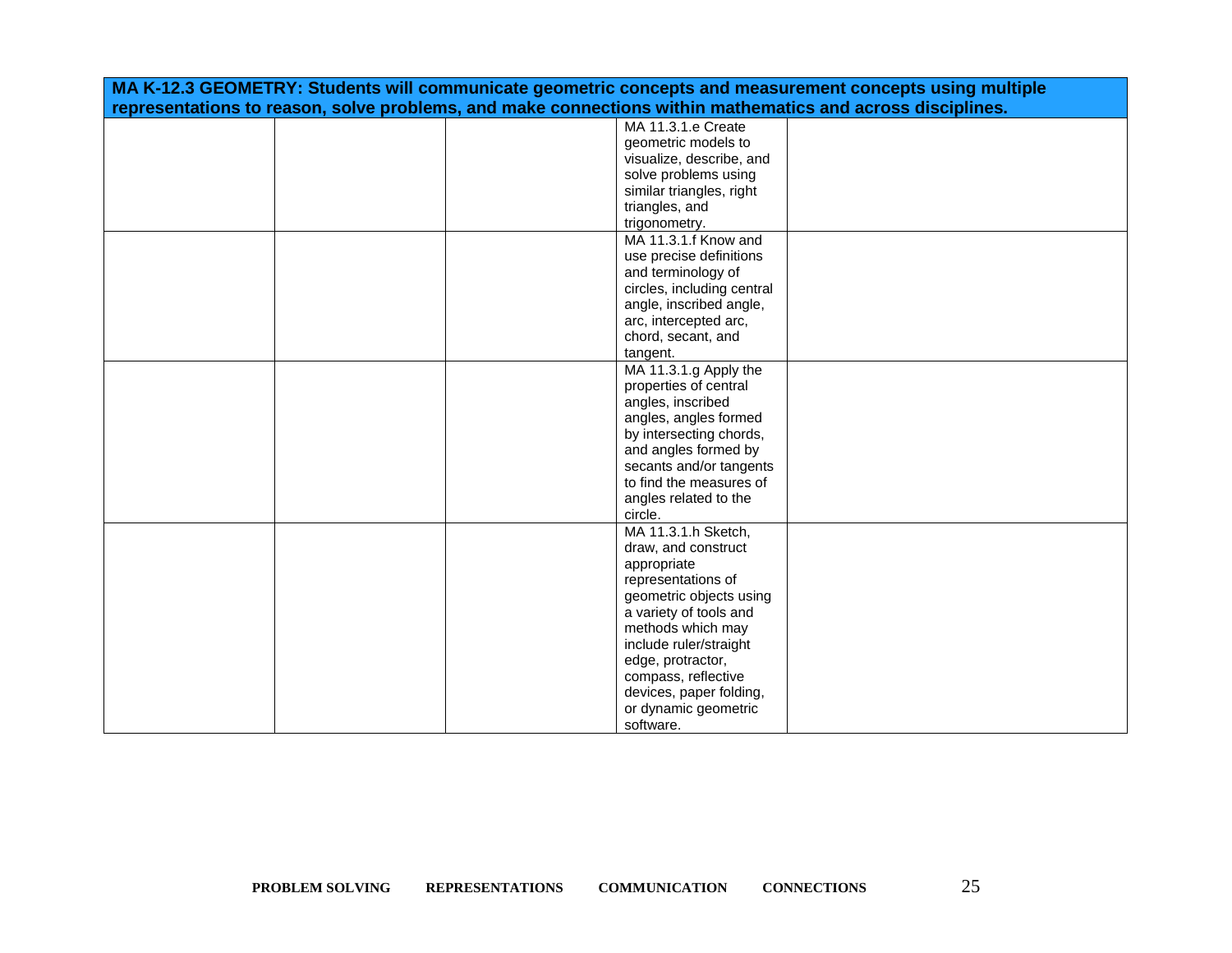**MA K-12.3 GEOMETRY: Students will communicate geometric concepts and measurement concepts using multiple representations to reason, solve problems, and make connections within mathematics and across disciplines.**

| Kindergarten                                                                                                                                                                                                                                                                                      | Grade 1                                                                                                                                                                                                                                                  | Grade 2                                                                                                                                                                                                                                                  | Grade 3                                                                                                                                                                                                                                                  | Grade 4                                                                                                                                                                                                                                                  | Grade 5                                                                                                                                                                                                                                   |
|---------------------------------------------------------------------------------------------------------------------------------------------------------------------------------------------------------------------------------------------------------------------------------------------------|----------------------------------------------------------------------------------------------------------------------------------------------------------------------------------------------------------------------------------------------------------|----------------------------------------------------------------------------------------------------------------------------------------------------------------------------------------------------------------------------------------------------------|----------------------------------------------------------------------------------------------------------------------------------------------------------------------------------------------------------------------------------------------------------|----------------------------------------------------------------------------------------------------------------------------------------------------------------------------------------------------------------------------------------------------------|-------------------------------------------------------------------------------------------------------------------------------------------------------------------------------------------------------------------------------------------|
| <b>MA 0.3.2 Coordinate</b><br><b>Geometry: Students</b><br>will determine<br>location, orientation,<br>and relationships on<br>the coordinate plane.<br>MA 0.3.2.a Describe the<br>relative positions of<br>objects (e.g., above,<br>below, beside, in front<br>of, behind, next to,<br>between). | <b>MA 1.3.2 Coordinate</b><br><b>Geometry: Students</b><br>will determine<br>location, orientation,<br>and relationships on<br>the coordinate plane.<br>No additional<br>indicator(s) at this level.<br>Mastery is expected at<br>previous grade levels. | <b>MA 2.3.2 Coordinate</b><br><b>Geometry: Students</b><br>will determine<br>location, orientation,<br>and relationships on<br>the coordinate plane.<br>No additional<br>indicator(s) at this level.<br>Mastery is expected at<br>previous grade levels. | <b>MA 3.3.2 Coordinate</b><br><b>Geometry: Students</b><br>will determine<br>location, orientation,<br>and relationships on<br>the coordinate plane.<br>No additional<br>indicator(s) at this level.<br>Mastery is expected at<br>previous grade levels. | <b>MA 4.3.2 Coordinate</b><br><b>Geometry: Students</b><br>will determine<br>location, orientation,<br>and relationships on<br>the coordinate plane.<br>No additional<br>indicator(s) at this level.<br>Mastery is expected at<br>previous grade levels. | <b>MA 5.3.2 Coordinate</b><br><b>Geometry: Students</b><br>will determine<br>location, orientation,<br>and relationships on<br>the coordinate plane.<br>MA 5.3.2.a Identify the<br>origin, x axis, and y axis<br>of the coordinate plane. |
|                                                                                                                                                                                                                                                                                                   |                                                                                                                                                                                                                                                          |                                                                                                                                                                                                                                                          |                                                                                                                                                                                                                                                          |                                                                                                                                                                                                                                                          | MA 5.3.2.b Graph and<br>name points in the first<br>quadrant of the<br>coordinate plane using<br>ordered pairs of whole<br>numbers.                                                                                                       |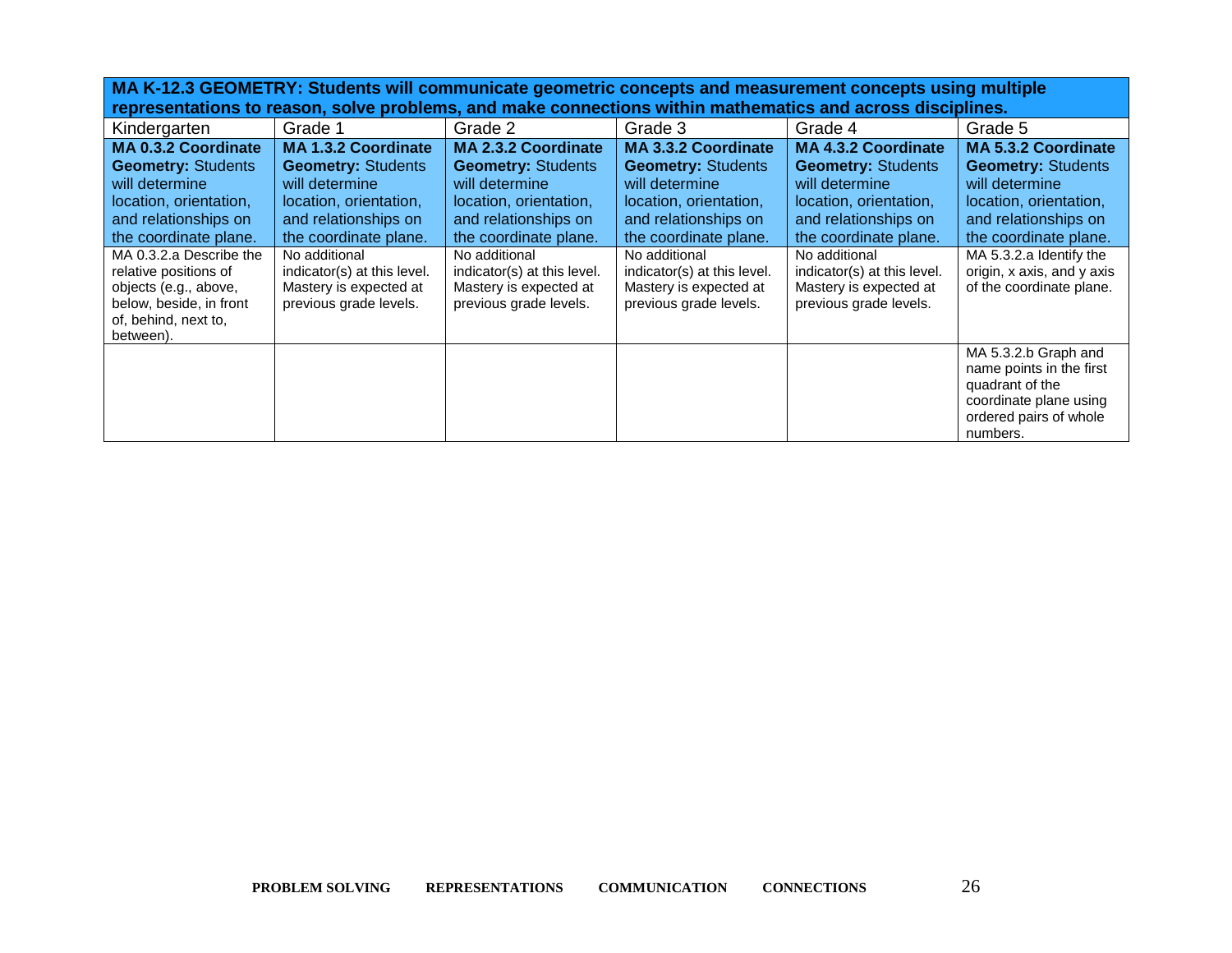**MA K-12.3 GEOMETRY: Students will communicate geometric concepts and measurement concepts using multiple representations to reason, solve problems, and make connections within mathematics and across disciplines.**

| Grade 6                                                                                                                                       | Grade 7                                                                                                                                              | Grade 8                                                                                                                                                                                                                                                                     | Grades $9 - 11$                                                                                                                                          | Grade 12 Advanced Topics (AT)                                                                                                                                                                                            |
|-----------------------------------------------------------------------------------------------------------------------------------------------|------------------------------------------------------------------------------------------------------------------------------------------------------|-----------------------------------------------------------------------------------------------------------------------------------------------------------------------------------------------------------------------------------------------------------------------------|----------------------------------------------------------------------------------------------------------------------------------------------------------|--------------------------------------------------------------------------------------------------------------------------------------------------------------------------------------------------------------------------|
| MA 6.3.2 Coordinate<br><b>Geometry: Students</b><br>will determine<br>location, orientation,<br>and relationships on<br>the coordinate plane. | <b>MA 7.3.2 Coordinate</b><br><b>Geometry: Students</b><br>will determine<br>location, orientation,<br>and relationships on<br>the coordinate plane. | <b>MA 8.3.2 Coordinate</b><br><b>Geometry: Students</b><br>will determine<br>location, orientation,<br>and relationships on<br>the coordinate plane.                                                                                                                        | MA 11.3.2<br><b>Coordinate</b><br><b>Geometry: Students</b><br>will determine<br>location, orientation,<br>and relationships on<br>the coordinate plane. | MA 12.3.2 Coordinate Geometry: Students<br>will determine location, orientation, and<br>relationships on the coordinate plane.                                                                                           |
| MA 6.3.2.a Identify the<br>ordered pair of a given<br>point in the coordinate<br>plane.                                                       | No additional<br>indicator(s) at this level.<br>Mastery is expected at<br>previous grade levels.                                                     | MA 8.3.2.a Perform and<br>describe positions and<br>orientation of shapes<br>under single<br>transformations<br>including rotations (in<br>multiples of 90 degrees<br>about the origin),<br>translations, reflections,<br>and dilations on and off<br>the coordinate plane. | MA 11.3.2.a Derive and<br>apply the midpoint<br>formula.                                                                                                 | MA 12.3.2.a (AT) Identify features of a function<br>(e.g., local and global maxima and minima,<br>concavity, approximate locations of points of<br>inflection and vertical and horizontal asymptotes)<br>from its graph. |
| MA 6.3.2.b Plot the<br>location of an ordered<br>pair in the coordinate<br>plane.                                                             |                                                                                                                                                      | MA 8.3.2.b Find<br>congruent two-<br>dimensional figures and<br>define congruence in<br>terms of a series of<br>transformations.                                                                                                                                            | MA 11.3.2.b Use<br>coordinate geometry to<br>analyze linear<br>relationships to<br>determine if lines are<br>parallel or<br>perpendicular.               | MA 12.3.2.b (AT) Identify symmetry properties of a<br>function (e.g., axis of symmetry of a parabola) and<br>know the connection between its symmetry<br>properties and specific transformations.                        |
| MA 6.3.2.c Identify the<br>quadrant of a given<br>point in the coordinate<br>plane.                                                           |                                                                                                                                                      | MA 8.3.2.c Find similar<br>two-dimensional figures<br>and define similarity in<br>terms of a series of<br>transformations.                                                                                                                                                  | MA 11.3.2.c Given a<br>line, write the equation<br>of a line that is parallel<br>or perpendicular to it.                                                 | MA 12.3.2.c (AT) Recognize that vector quantities<br>have both magnitude and direction and can be<br>represented by directed line segments.                                                                              |
| MA 6.3.2.d Draw<br>polygons in the<br>coordinate plane given<br>coordinates for the<br>vertices.                                              |                                                                                                                                                      |                                                                                                                                                                                                                                                                             | MA 11.3.2.d Derive and<br>apply the distance<br>formula.                                                                                                 | MA 12.3.2.d (AT) Add and subtract vectors<br>graphically and algebraically.                                                                                                                                              |
| MA 6.3.2.e Calculate<br>vertical and horizontal<br>distances in the<br>coordinate plane to find<br>perimeter and area.                        |                                                                                                                                                      |                                                                                                                                                                                                                                                                             | MA 11.3.2.e Use<br>coordinate geometry to<br>prove triangles are right,<br>acute, obtuse, isosceles,<br>equilateral, or scalene.                         | MA 12.3.2.e (AT) Perform scalar multiplication of a<br>vector and show it graphically.                                                                                                                                   |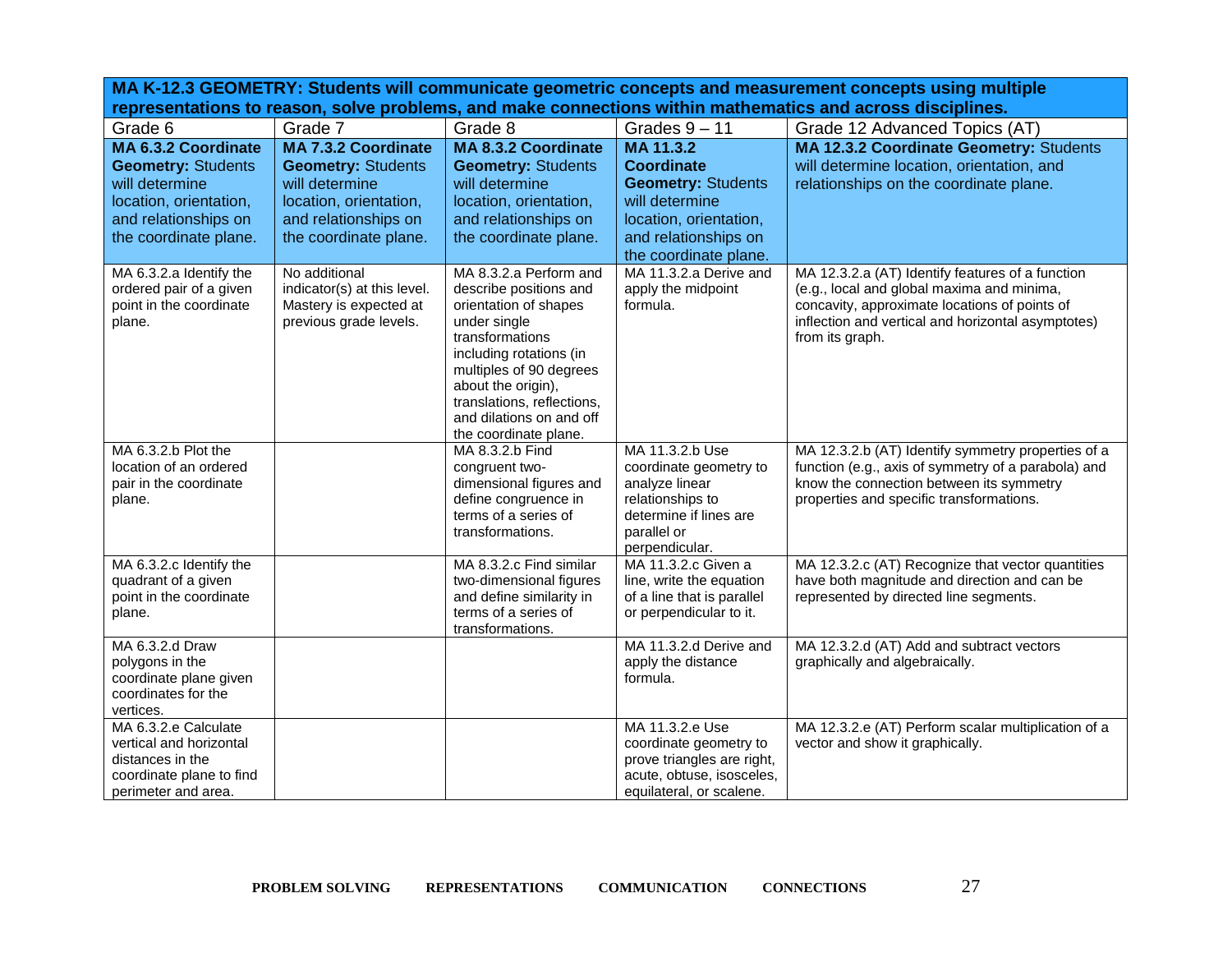| MA K-12.3 GEOMETRY: Students will communicate geometric concepts and measurement concepts using multiple   |                           |                                                     |  |  |
|------------------------------------------------------------------------------------------------------------|---------------------------|-----------------------------------------------------|--|--|
| representations to reason, solve problems, and make connections within mathematics and across disciplines. |                           |                                                     |  |  |
|                                                                                                            | MA 11.3.2.f Use           | MA 12.3.2.f (AT) Derive the equations of parabolas, |  |  |
|                                                                                                            | coordinate geometry to    | ellipses, and hyperbolas from a graph or given      |  |  |
|                                                                                                            | prove quadrilaterals are  | parameters.                                         |  |  |
|                                                                                                            | trapezoids, isosceles     |                                                     |  |  |
|                                                                                                            | trapezoids,               |                                                     |  |  |
|                                                                                                            | parallelograms,           |                                                     |  |  |
|                                                                                                            | rectangles, rhombi,       |                                                     |  |  |
|                                                                                                            | kites, or squares.        |                                                     |  |  |
|                                                                                                            | MA 11.3.2.g Perform       | MA 12.3.2.g (AT) Determine the three-dimensional    |  |  |
|                                                                                                            | and describe positions    | object created by rotating or revolving a two-      |  |  |
|                                                                                                            | and orientation of        | dimensional object about an axis.                   |  |  |
|                                                                                                            | shapes under a single     |                                                     |  |  |
|                                                                                                            | translation using         |                                                     |  |  |
|                                                                                                            | algebraic notation on a   |                                                     |  |  |
|                                                                                                            | coordinate plane.         |                                                     |  |  |
|                                                                                                            | MA 11.3.2.h Perform       | MA 12.3.2.h (AT) Determine the shape of a two-      |  |  |
|                                                                                                            | and describe positions    | dimensional cross-section of a three-dimensional    |  |  |
|                                                                                                            | and orientation of        | object.                                             |  |  |
|                                                                                                            | shapes under a rotation   |                                                     |  |  |
|                                                                                                            | about the origin in       |                                                     |  |  |
|                                                                                                            | multiples of 90 degrees   |                                                     |  |  |
|                                                                                                            | using algebraic notation  |                                                     |  |  |
|                                                                                                            | on a coordinate plane.    |                                                     |  |  |
|                                                                                                            | MA 11.3.2.i Perform and   |                                                     |  |  |
|                                                                                                            | describe positions and    |                                                     |  |  |
|                                                                                                            | orientation of shapes     |                                                     |  |  |
|                                                                                                            | under a reflection across |                                                     |  |  |
|                                                                                                            | a line using algebraic    |                                                     |  |  |
|                                                                                                            | notation on a coordinate  |                                                     |  |  |
|                                                                                                            | plane.                    |                                                     |  |  |
|                                                                                                            | MA 11.3.2.j Perform and   |                                                     |  |  |
|                                                                                                            | describe positions and    |                                                     |  |  |
|                                                                                                            | orientation of shapes     |                                                     |  |  |
|                                                                                                            | under a single dilation   |                                                     |  |  |
|                                                                                                            | on a coordinate plane.    |                                                     |  |  |
|                                                                                                            | MA 11.3.2.k Derive the    |                                                     |  |  |
|                                                                                                            | equation of a circle      |                                                     |  |  |
|                                                                                                            | given the radius and the  |                                                     |  |  |
|                                                                                                            | center.                   |                                                     |  |  |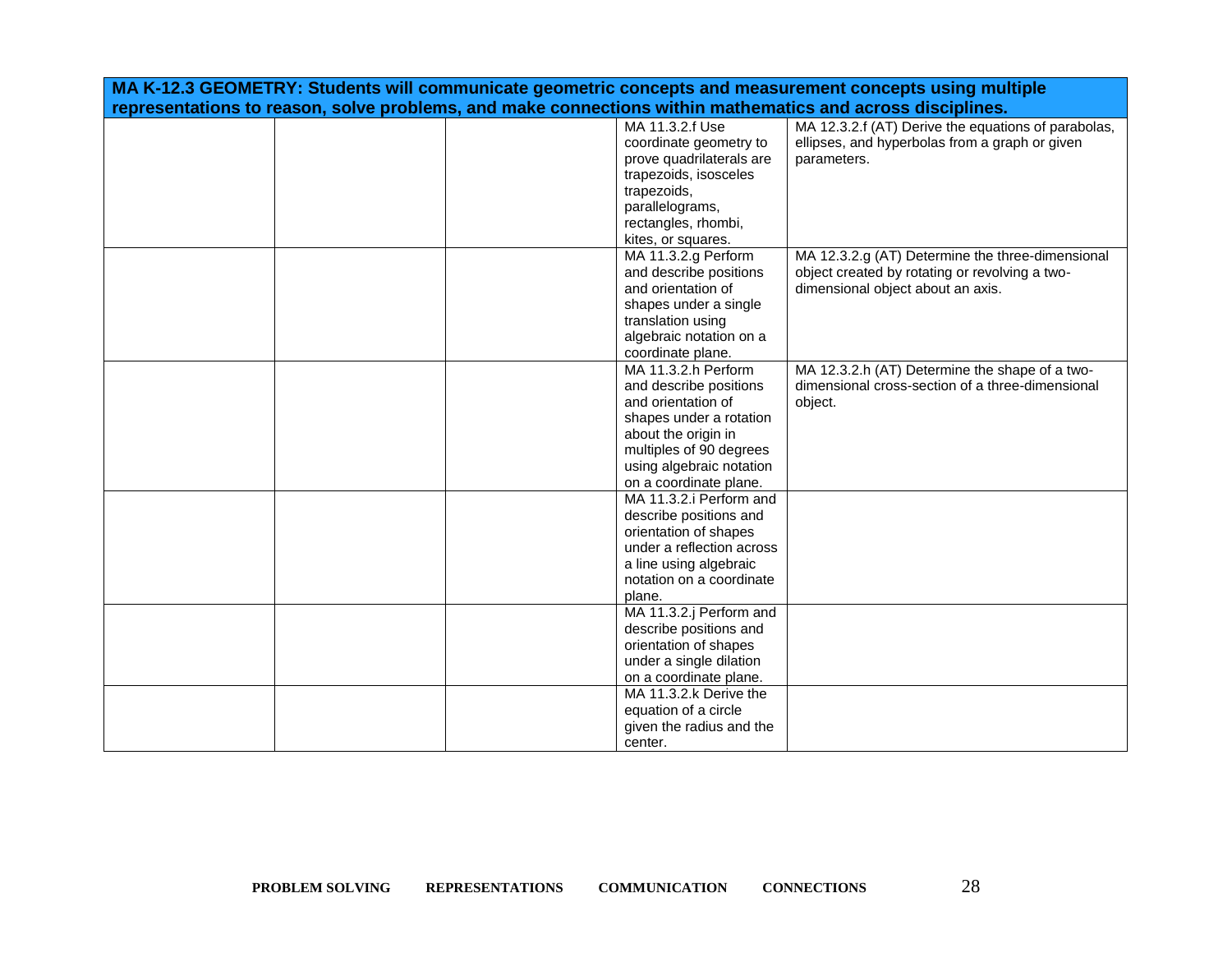| MA K-12.3 GEOMETRY: Students will communicate geometric concepts and measurement concepts using multiple<br>representations to reason, solve problems, and make connections within mathematics and across disciplines. |                                                                                                                                                                                                                                                                                                                                                         |                                                                                                                                                                |                                                                                                                               |                                                                                                                                                                                                                                          |                                                                                                                                   |
|------------------------------------------------------------------------------------------------------------------------------------------------------------------------------------------------------------------------|---------------------------------------------------------------------------------------------------------------------------------------------------------------------------------------------------------------------------------------------------------------------------------------------------------------------------------------------------------|----------------------------------------------------------------------------------------------------------------------------------------------------------------|-------------------------------------------------------------------------------------------------------------------------------|------------------------------------------------------------------------------------------------------------------------------------------------------------------------------------------------------------------------------------------|-----------------------------------------------------------------------------------------------------------------------------------|
| Kindergarten                                                                                                                                                                                                           | Grade 1                                                                                                                                                                                                                                                                                                                                                 | Grade 2                                                                                                                                                        | Grade 3                                                                                                                       | Grade 4                                                                                                                                                                                                                                  | Grade 5                                                                                                                           |
| MA0.3.3<br><b>Measurement:</b><br>Students will perform<br>and compare<br>measurements and<br>apply formulas.                                                                                                          | MA 1.3.3<br><b>Measurement:</b><br>Students will perform<br>and compare<br>measurements and<br>apply formulas.                                                                                                                                                                                                                                          | MA 2.3.3<br><b>Measurement:</b><br>Students will perform<br>and compare<br>measurements and<br>apply formulas.                                                 | MA 3.3.3<br><b>Measurement:</b><br>Students will perform<br>and compare<br>measurements and<br>apply formulas.                | MA 4.3.3<br><b>Measurement:</b><br>Students will perform<br>and compare<br>measurements and<br>apply formulas.                                                                                                                           | MA 5.3.3<br><b>Measurement:</b><br>Students will perform<br>and compare<br>measurements and<br>apply formulas.                    |
| MA 0.3.3.a Describe<br>measurable attributes of<br>real-world objects (e.g.,<br>length or weight).                                                                                                                     | MA 1.3.3.a Identify,<br>name, and understand<br>the value of dimes and<br>pennies (e.g., a dime is<br>equal to ten pennies)<br>relating to tens and<br>ones, and solve real-<br>world problems involving<br>dimes and pennies,<br>using ¢ symbol<br>appropriately (e.g., If<br>you have four dimes and<br>two pennies, how many<br>cents do you have?). | MA 2.3.3.a Solve real-<br>world problems involving<br>dollar bills, quarters,<br>dimes, nickels, and<br>pennies, using \$ and $\phi$<br>symbols appropriately. | MA 3.3.3.a Find the<br>perimeter of polygons<br>given the side lengths,<br>and find an unknown<br>side length.                | MA 4.3.3.a Apply<br>perimeter and area<br>formulas for rectangles.                                                                                                                                                                       | MA 5.3.3.a Recognize<br>that solid figures have<br>volume that is measured<br>in cubic units.                                     |
| MA 0.3.3.b Compare<br>length and weight of two<br>objects (e.g.,<br>longer/shorter,<br>heavier/lighter).                                                                                                               | MA 1.3.3.b Tell and<br>write time to the half<br>hour and hour using<br>analog and digital<br>clocks.                                                                                                                                                                                                                                                   | MA 2.3.3.b Identify and<br>write time to five-minute<br>intervals using analog<br>and digital clocks and<br>both a.m. and p.m.                                 | MA 3.3.3.b Tell and<br>write time to the minute<br>using both analog and<br>digital clocks.                                   | MA 4.3.3.b Identify and<br>use the appropriate<br>tools, operations, and<br>units of measurement,<br>both customary and<br>metric, to solve real-<br>world problems involving<br>time, length, weight,<br>mass, capacity, and<br>volume. | MA 5.3.3.b Use<br>concrete models to<br>measure the volume of<br>rectangular prisms in<br>cubic units by counting<br>cubic units. |
|                                                                                                                                                                                                                        | MA 1.3.3.c Measure<br>objects by using a<br>shorter object end-to-<br>end and know that the<br>length of the object is<br>the amount of same-size<br>objects that span it lined<br>up end-to-end.                                                                                                                                                       | MA 2.3.3.c Identify and<br>use appropriate tools for<br>measuring length (e.g.,<br>ruler, yardstick, meter<br>stick, and measuring<br>tape).                   | MA 3.3.3.c Solve real-<br>world problems involving<br>addition and subtraction<br>of time intervals and find<br>elapsed time. | MA 4.3.3.c Generate<br>simple conversions from<br>a larger unit to a smaller<br>unit within the<br>customary and metric<br>systems of<br>measurement.                                                                                    | MA 5.3.3.c Generate<br>conversions within the<br>customary and metric<br>systems of<br>measurement.                               |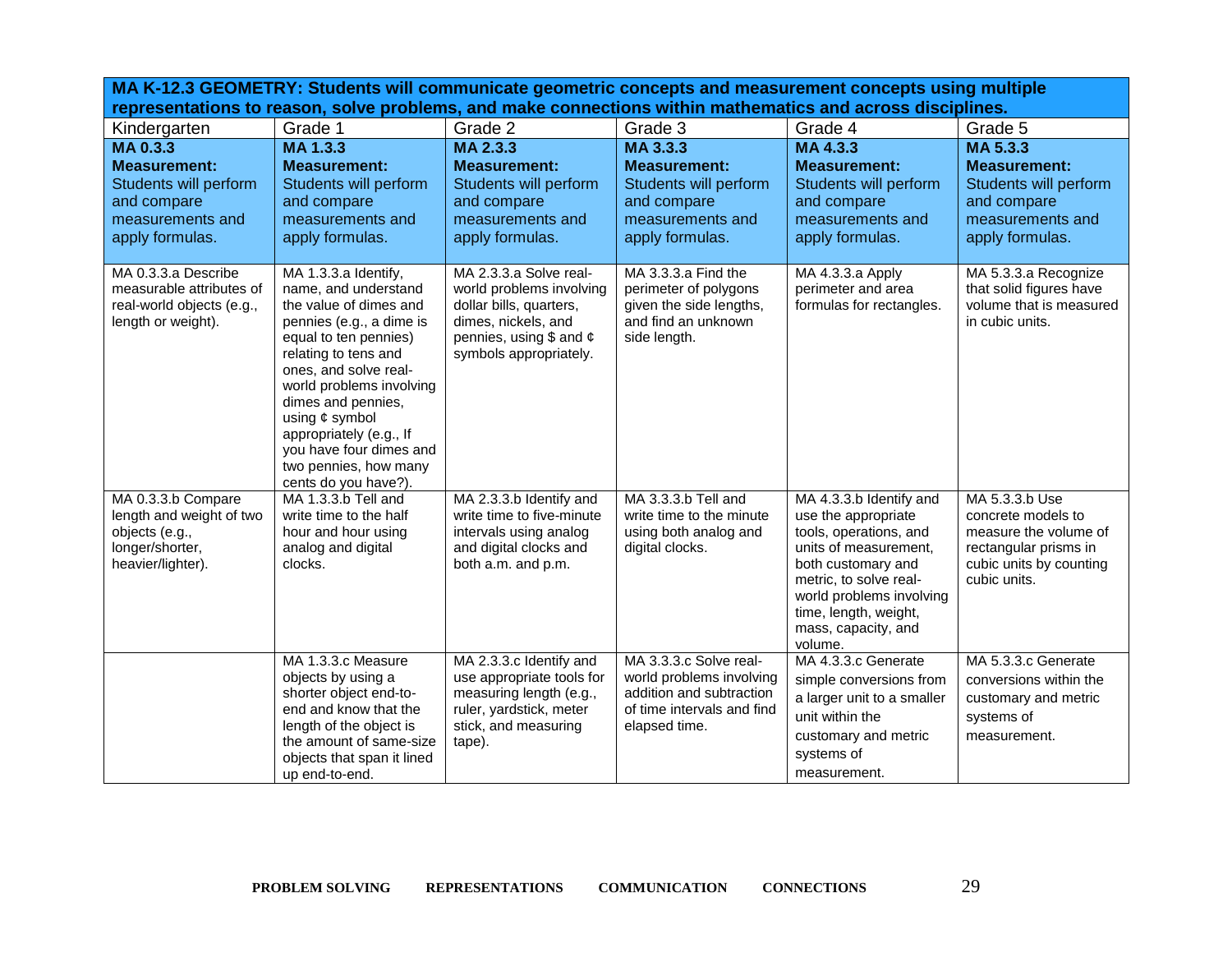| MA K-12.3 GEOMETRY: Students will communicate geometric concepts and measurement concepts using multiple |                                                                                                            |                          |  |  |
|----------------------------------------------------------------------------------------------------------|------------------------------------------------------------------------------------------------------------|--------------------------|--|--|
|                                                                                                          | representations to reason, solve problems, and make connections within mathematics and across disciplines. |                          |  |  |
| MA 1.3.3.d Order three                                                                                   | MA 2.3.3.d Measure the                                                                                     | MA 3.3.3.d Identify and  |  |  |
| objects by directly                                                                                      | length of an object using                                                                                  | use the appropriate      |  |  |
| comparing their lengths,                                                                                 | two different length units                                                                                 | tools and units of       |  |  |
| or indirectly by using a                                                                                 | and describe how the                                                                                       | measurement, both        |  |  |
| third object.                                                                                            | measurements relate to                                                                                     | customary and metric, to |  |  |
|                                                                                                          | the size of the specific                                                                                   | solve real-world         |  |  |
|                                                                                                          | unit.                                                                                                      | problems involving       |  |  |
|                                                                                                          |                                                                                                            | length, weight, mass,    |  |  |
|                                                                                                          |                                                                                                            | liquid volume, and       |  |  |
|                                                                                                          |                                                                                                            | capacity (within the     |  |  |
|                                                                                                          |                                                                                                            | same system and unit).   |  |  |
|                                                                                                          | MA 2.3.3.e Measure and                                                                                     | MA 3.3.3.e Estimate and  |  |  |
|                                                                                                          | estimate lengths using                                                                                     | measure length to the    |  |  |
|                                                                                                          | inches, feet,                                                                                              | nearest half inch,       |  |  |
|                                                                                                          | centimeters, and                                                                                           | quarter inch, and        |  |  |
|                                                                                                          | meters.                                                                                                    | centimeter.              |  |  |
|                                                                                                          | MA 2.3.3.f Compare the                                                                                     | MA 3.3.3.f Use concrete  |  |  |
|                                                                                                          | difference in length of                                                                                    | and pictorial models to  |  |  |
|                                                                                                          | objects using inches and                                                                                   | measure areas in         |  |  |
|                                                                                                          | feet or centimeters and                                                                                    | square units by counting |  |  |
|                                                                                                          | meters.                                                                                                    | square units.            |  |  |
|                                                                                                          | MA 2.3.3.g Represent                                                                                       | MA 3.3.3.g Find the      |  |  |
|                                                                                                          | whole numbers as                                                                                           | area of a rectangle with |  |  |
|                                                                                                          | lengths from 0 on a                                                                                        | whole-number side        |  |  |
|                                                                                                          | number line diagram                                                                                        | lengths by modeling with |  |  |
|                                                                                                          | with equally spaced                                                                                        | unit squares, and show   |  |  |
|                                                                                                          | points corresponding to                                                                                    | that the area is the     |  |  |
|                                                                                                          | the numbers 0, 1, 2,                                                                                       | same as would be found   |  |  |
|                                                                                                          | etc., and represent                                                                                        | by multiplying the side  |  |  |
|                                                                                                          | whole number sums and                                                                                      | lengths.                 |  |  |
|                                                                                                          | differences within 100                                                                                     |                          |  |  |
|                                                                                                          | on a number line.                                                                                          |                          |  |  |
|                                                                                                          | MA 2.3.3.h Use                                                                                             | MA 3.3.3.h Identify and  |  |  |
|                                                                                                          | measurement lengths                                                                                        | draw rectangles with the |  |  |
|                                                                                                          | and addition and                                                                                           | same perimeter and       |  |  |
|                                                                                                          | subtraction within 100 to                                                                                  | different areas or with  |  |  |
|                                                                                                          | solve real-world                                                                                           | the same area and        |  |  |
|                                                                                                          | problems.                                                                                                  | different perimeters.    |  |  |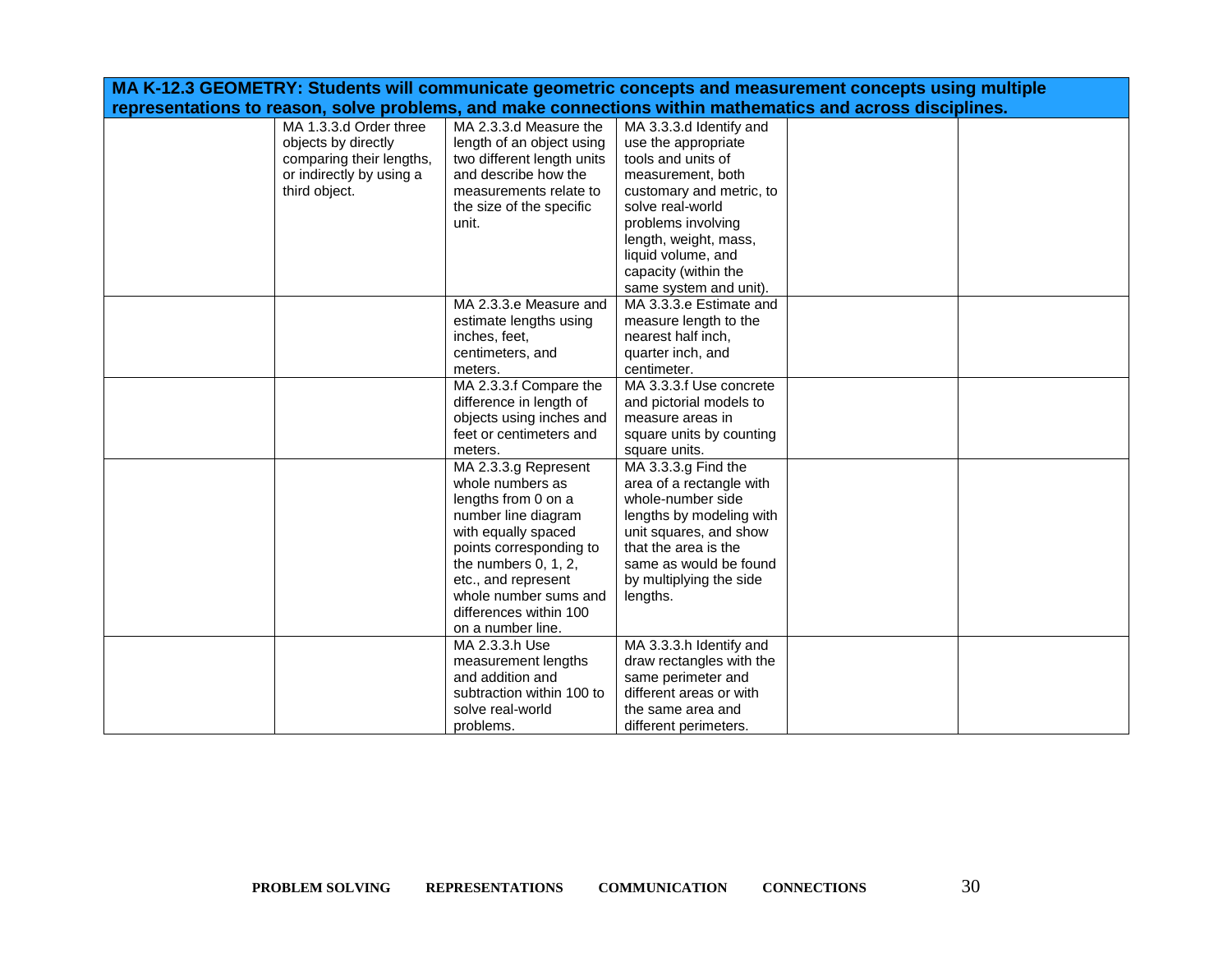**MA K-12.3 GEOMETRY: Students will communicate geometric concepts and measurement concepts using multiple representations to reason, solve problems, and make connections within mathematics and across disciplines.**

| Grade 6                                                                                                                                                                                                       | Grade 7                                                                                                                                                    | Grade 8                                                                                                                                                                   | Grades $9 - 11$                                                                                                                                                                                                    | Grade 12 Advanced Topics (AT)                                                                                 |
|---------------------------------------------------------------------------------------------------------------------------------------------------------------------------------------------------------------|------------------------------------------------------------------------------------------------------------------------------------------------------------|---------------------------------------------------------------------------------------------------------------------------------------------------------------------------|--------------------------------------------------------------------------------------------------------------------------------------------------------------------------------------------------------------------|---------------------------------------------------------------------------------------------------------------|
| MA 6.3.3                                                                                                                                                                                                      | <b>MA7.3.3</b>                                                                                                                                             | MA 8.3.3                                                                                                                                                                  | MA 11.3.3                                                                                                                                                                                                          | MA 12.3.3 Measurement: Students will                                                                          |
| <b>Measurement:</b>                                                                                                                                                                                           | <b>Measurement:</b>                                                                                                                                        | <b>Measurement:</b>                                                                                                                                                       | <b>Measurement:</b>                                                                                                                                                                                                | perform and compare measurements and                                                                          |
| Students will perform                                                                                                                                                                                         | Students will perform                                                                                                                                      | Students will perform                                                                                                                                                     | Students will perform                                                                                                                                                                                              | apply formulas.                                                                                               |
| and compare                                                                                                                                                                                                   | and compare                                                                                                                                                | and compare                                                                                                                                                               | and compare                                                                                                                                                                                                        |                                                                                                               |
| measurements and                                                                                                                                                                                              | measurements and                                                                                                                                           | measurements and                                                                                                                                                          | measurements and                                                                                                                                                                                                   |                                                                                                               |
| apply formulas.                                                                                                                                                                                               | apply formulas.                                                                                                                                            | apply formulas.                                                                                                                                                           | apply formulas.                                                                                                                                                                                                    |                                                                                                               |
| MA 6.3.3.a Determine<br>the area of<br>quadrilaterals, including<br>parallelograms,<br>trapezoids, and triangles<br>by composition and<br>decomposition of<br>polygons as well as<br>application of formulas. | MA 7.3.3.a Solve real-<br>world problems involving<br>perimeter and area of<br>composite shapes made<br>from triangles,<br>quadrilaterals and<br>polygons. | MA 8.3.3.a Explain a<br>model of the<br>Pythagorean Theorem.                                                                                                              | MA 11.3.3.a Convert<br>between various units of<br>length, area, and<br>volume (e.g., such as<br>square feet to square<br>yards).                                                                                  | MA 12.3.3.a (AT) Use Cavalieri's Principle to<br>determine the volume of a sphere and other solid<br>figures. |
| MA 6.3.3.b Determine<br>the surface area of<br>rectangular prisms and<br>triangular prisms using<br>nets.                                                                                                     | MA 7.3.3.b Solve real-<br>world problems involving<br>surface area and<br>volume of composite<br>shapes made from<br>rectangular and<br>triangular prisms. | MA 8.3.3.b Apply the<br>Pythagorean Theorem<br>to find side lengths of<br>triangles and to solve<br>real-world problems.                                                  | MA 11.3.3.b Convert<br>between metric and<br>standard units of<br>measurement.                                                                                                                                     | MA 12.3.3.b (AT) Determine the tolerance interval<br>and percent of error in measurement.                     |
| MA 6.3.3.c Apply<br>volume formulas for<br>rectangular prisms.                                                                                                                                                | MA 7.3.3.c Determine<br>the area and<br>circumference of circles<br>both on and off the<br>coordinate plane.                                               | MA 8.3.3.c Find the<br>distance between any<br>two points on the<br>coordinate plane using<br>the Pythagorean<br>Theorem.<br>MA 8.3.3.d Determine<br>the volume of cones, | MA 11.3.3.c Apply the<br>effect of a scale factor to<br>determine the length,<br>area, and volume of<br>similar two- and three-<br>dimensional shapes and<br>solids.<br>MA 11.3.3.d Find arc<br>length and area of |                                                                                                               |
|                                                                                                                                                                                                               |                                                                                                                                                            | cylinders, and spheres,<br>and solve real-world<br>problems using<br>volumes.                                                                                             | sectors of a circle.                                                                                                                                                                                               |                                                                                                               |
|                                                                                                                                                                                                               |                                                                                                                                                            |                                                                                                                                                                           | MA 11.3.3.e Determine<br>surface area and<br>volume of spheres,<br>cones, pyramids, and<br>prisms using formulas<br>and appropriate units.                                                                         |                                                                                                               |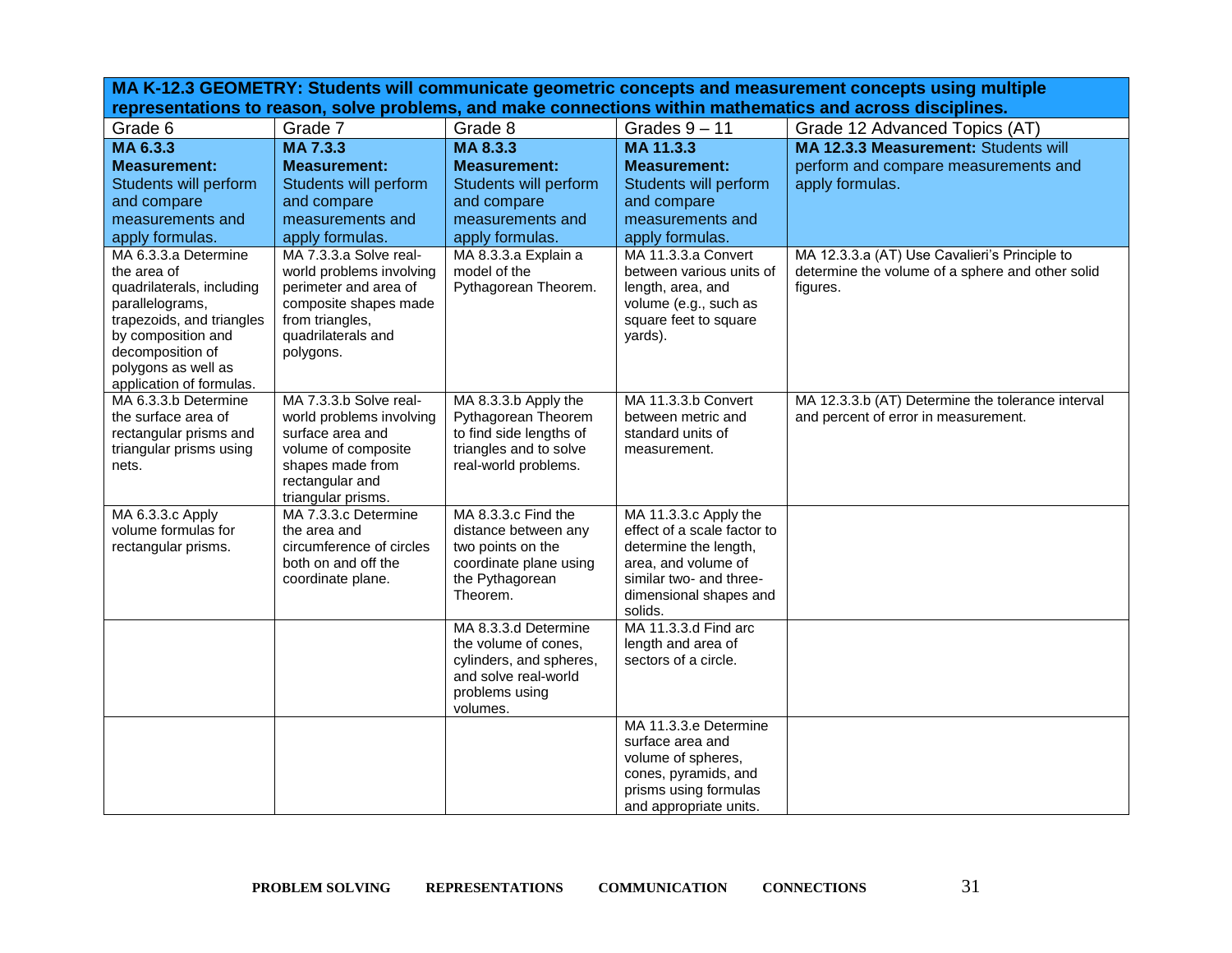| Kindergarten                                 | Grade 1                                                                                                     | Grade 2                                                                                                                                        | Grade 3                                                                                                                                                                                                       | Grade 4                                                                                                                                                                         | Grade 5                                                                                          |
|----------------------------------------------|-------------------------------------------------------------------------------------------------------------|------------------------------------------------------------------------------------------------------------------------------------------------|---------------------------------------------------------------------------------------------------------------------------------------------------------------------------------------------------------------|---------------------------------------------------------------------------------------------------------------------------------------------------------------------------------|--------------------------------------------------------------------------------------------------|
| <b>MA0.4.1</b>                               | <b>MA 1.4.1</b>                                                                                             | <b>MA 2.4.1</b>                                                                                                                                | MA 3.4.1                                                                                                                                                                                                      | <b>MA4.4.1</b>                                                                                                                                                                  | <b>MA 5.4.1</b>                                                                                  |
| <b>Representations:</b>                      | <b>Representations:</b>                                                                                     | <b>Representations:</b>                                                                                                                        | <b>Representations:</b>                                                                                                                                                                                       | <b>Representations:</b>                                                                                                                                                         | <b>Representations:</b>                                                                          |
| Students will create                         | Students will create                                                                                        | Students will create                                                                                                                           | Students will create                                                                                                                                                                                          | Students will create                                                                                                                                                            | Students will create                                                                             |
| displays that                                | displays that                                                                                               | displays that                                                                                                                                  | displays that                                                                                                                                                                                                 | displays that                                                                                                                                                                   | displays that                                                                                    |
| represent data.                              | represent data.                                                                                             | represent data.                                                                                                                                | represent data.                                                                                                                                                                                               | represent data.                                                                                                                                                                 | represent data.                                                                                  |
| No additional<br>indicator(s) at this level. | MA 1.4.1.a Organize<br>and represent a data set<br>with up to three<br>categories using a<br>picture graph. | MA 2.4.1.a Create and<br>represent a data set<br>using pictographs and<br>bar graphs to represent<br>a data set with up to four<br>categories. | MA 3.4.1.a Create<br>scaled pictographs and<br>scaled bar graphs to<br>represent a data set-<br>including data collected<br>through observations,<br>surveys, and<br>experiments--with<br>several categories. | MA 4.4.1.a Represent<br>data using line plots<br>where the horizontal<br>scale is marked off in<br>appropriate units (e.g.,<br>whole numbers, halves,<br>quarters, or eighths). | No additional<br>indicator(s) at this level.<br>Mastery is expected at<br>previous grade levels. |
|                                              |                                                                                                             | MA 2.4.1.b Create and                                                                                                                          | MA 3.4.1.b Represent                                                                                                                                                                                          |                                                                                                                                                                                 |                                                                                                  |
|                                              |                                                                                                             | represent a data set by<br>making a line plot.                                                                                                 | data using line plots<br>where the horizontal                                                                                                                                                                 |                                                                                                                                                                                 |                                                                                                  |
|                                              |                                                                                                             |                                                                                                                                                | scale is marked off in                                                                                                                                                                                        |                                                                                                                                                                                 |                                                                                                  |
|                                              |                                                                                                             |                                                                                                                                                | appropriate units-                                                                                                                                                                                            |                                                                                                                                                                                 |                                                                                                  |
|                                              |                                                                                                             |                                                                                                                                                | whole numbers, halves,                                                                                                                                                                                        |                                                                                                                                                                                 |                                                                                                  |
|                                              |                                                                                                             |                                                                                                                                                | or quarters.                                                                                                                                                                                                  |                                                                                                                                                                                 |                                                                                                  |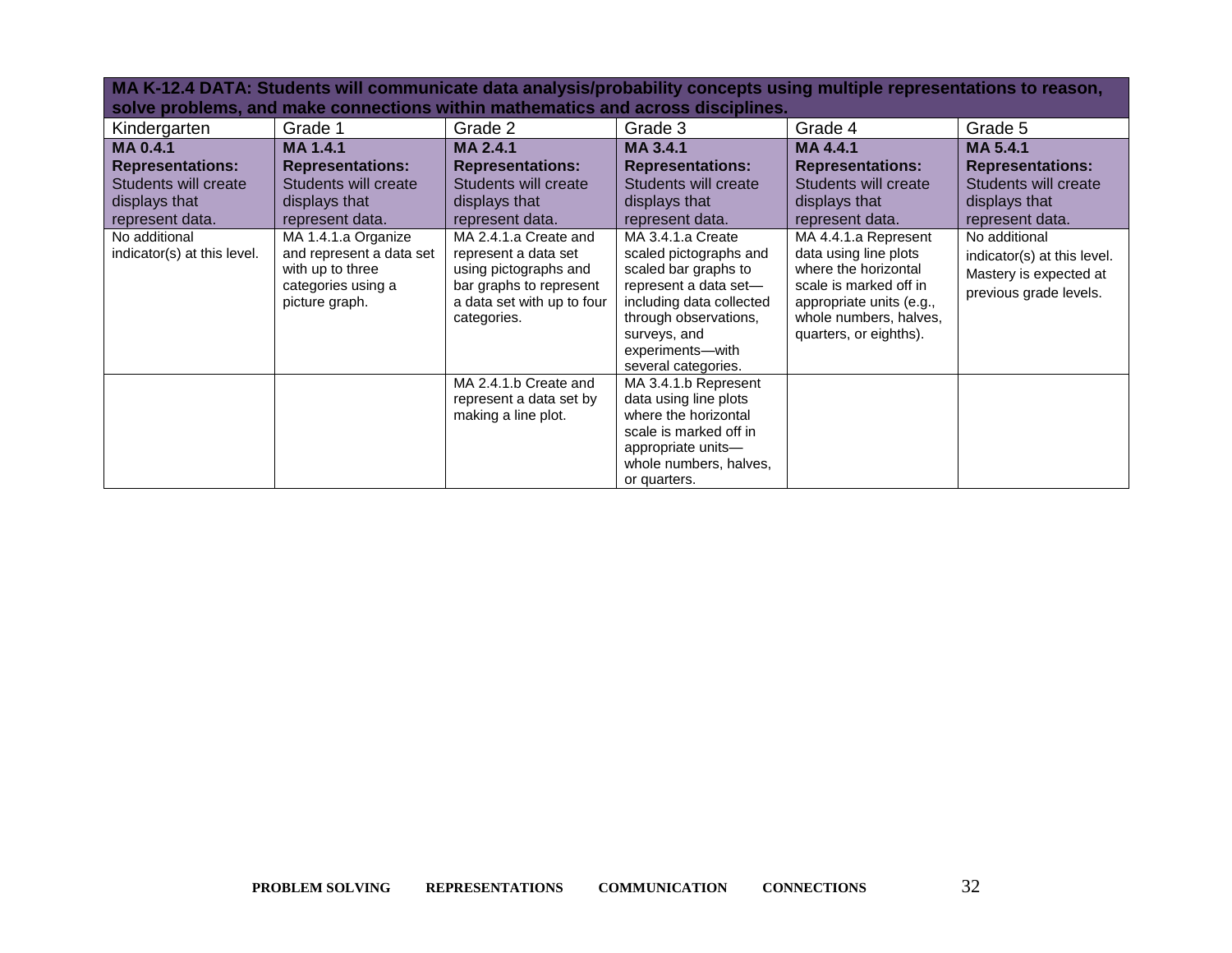| Grade 6                    | Grade 7                   | Grade 8                 | Grades $9 - 11$             | Grade 12 Advanced Topics (AT)                        |
|----------------------------|---------------------------|-------------------------|-----------------------------|------------------------------------------------------|
| MA 6.4.1                   | <b>MA7.4.1</b>            | MA 8.4.1                | MA 11.4.1                   | MA 12.4.1 Representations: Students will             |
| <b>Representations:</b>    | <b>Representations:</b>   | <b>Representations:</b> | <b>Representations:</b>     | create displays that represent data.                 |
| Students will create       | Students will create      | Students will create    | Students will create        |                                                      |
| displays that              | displays that             | displays that           | displays that               |                                                      |
| represent data.            | represent data.           | represent data.         | represent data.             |                                                      |
| MA 6.4.1.a Represent       | MA 7.4.1.a Represent      | MA 8.4.1.a Represent    | No additional               | No additional indicator(s) at this level. Mastery is |
| data using line plots, dot | data using circle graphs. | bivariate data (i.e.    | indicator(s) at this level. | expected at previous grade levels.                   |
| plots, box plots, and      |                           | ordered pairs) using    | Mastery is expected at      |                                                      |
| histograms.                |                           | scatter plots.          | previous grade levels.      |                                                      |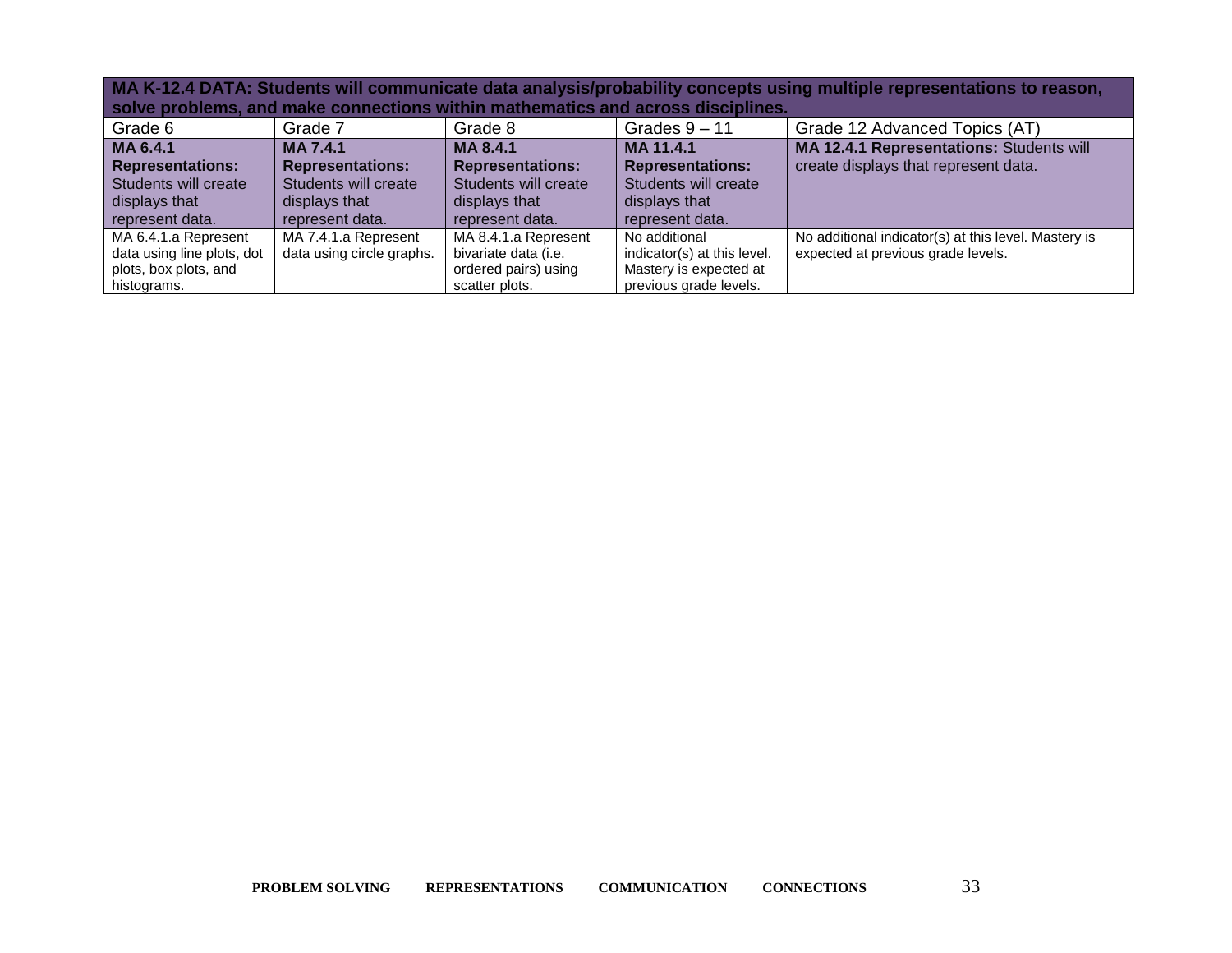| Kindergarten                                                                                                                                                                                                | Grade 1                                                                                                                                                                                                                                          | Grade 2                                                                                                                                                         | Grade 3                                                                                                                                                                                                         | Grade 4                                                                                                                            | Grade 5                                                                                                                                                                     |
|-------------------------------------------------------------------------------------------------------------------------------------------------------------------------------------------------------------|--------------------------------------------------------------------------------------------------------------------------------------------------------------------------------------------------------------------------------------------------|-----------------------------------------------------------------------------------------------------------------------------------------------------------------|-----------------------------------------------------------------------------------------------------------------------------------------------------------------------------------------------------------------|------------------------------------------------------------------------------------------------------------------------------------|-----------------------------------------------------------------------------------------------------------------------------------------------------------------------------|
| MA 0.4.2 Analysis &<br><b>Applications:</b><br>Students will analyze<br>data to address the<br>situation.                                                                                                   | MA 1.4.2 Analysis &<br><b>Applications:</b><br>Students will analyze<br>data to address the<br>situation.                                                                                                                                        | MA 2.4.2 Analysis &<br><b>Applications:</b><br>Students will analyze<br>data to address the<br>situation.                                                       | MA 3.4.2 Analysis &<br><b>Applications:</b><br>Students will analyze<br>data to address the<br>situation.                                                                                                       | MA 4.4.2 Analysis &<br><b>Applications:</b><br>Students will analyze<br>data to address the<br>situation.                          | MA 5.4.2 Analysis &<br><b>Applications:</b><br>Students will analyze<br>data to address the<br>situation.                                                                   |
| MA 0.4.2.a Identify, sort,<br>and classify objects by<br>size, shape, color, and<br>other attributes. Identify<br>objects that do not<br>belong to a particular<br>group and explain the<br>reasoning used. | MA 1.4.2.a Ask and<br>answer questions about<br>the total number of data<br>points, how many in<br>each category, and<br>compare categories by<br>identifying how many<br>more or less are in a<br>particular category using<br>a picture graph. | MA 2.4.2.a Interpret<br>data using bar graphs<br>with up to four<br>categories. Solve<br>simple comparison<br>problems using<br>information from the<br>graphs. | MA 3.4.2.a Solve<br>problems and make<br>simple statements about<br>quantity differences<br>(e.g., how many more<br>and how many less)<br>using information<br>represented in<br>pictographs and bar<br>graphs. | MA 4.4.2.a Solve<br>problems involving<br>addition or subtraction of<br>fractions using<br>information presented in<br>line plots. | MA 5.4.2.a Use<br>observations, surveys,<br>and experiments to<br>collect, represent, and<br>interpret the data using<br>tables (e.g., frequency<br>charts) and bar graphs. |
|                                                                                                                                                                                                             |                                                                                                                                                                                                                                                  |                                                                                                                                                                 |                                                                                                                                                                                                                 |                                                                                                                                    | MA 5.4.2.b Formulate<br>questions that can be<br>addressed with data and<br>make predictions about<br>the data.                                                             |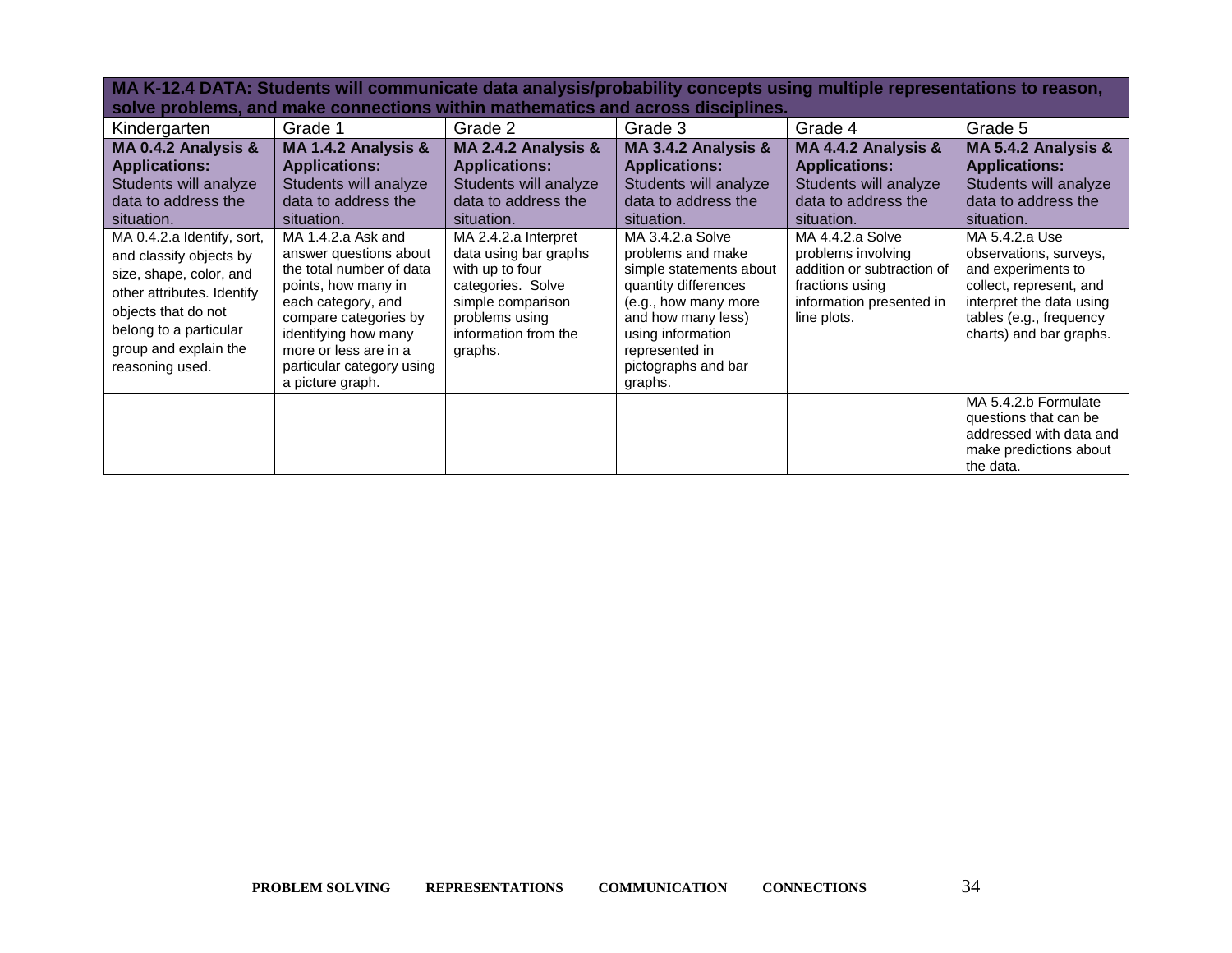| Grade 6                                       | Grade 7                                        | Grade 8                  | Grades $9 - 11$                                    | Grade 12 Advanced Topics (AT)                     |
|-----------------------------------------------|------------------------------------------------|--------------------------|----------------------------------------------------|---------------------------------------------------|
| MA 6.4.2 Analysis &                           | MA 7.4.2 Analysis &                            | MA 8.4.2 Analysis &      | MA 11.4.2 Analysis                                 | MA 12.4.2 Analysis & Applications: Students       |
| <b>Applications:</b>                          | <b>Applications:</b>                           | <b>Applications:</b>     | & Applications:                                    | will analyze data to address the situation.       |
| Students will analyze                         | Students will analyze                          | Students will analyze    | Students will analyze                              |                                                   |
| data to address the                           | data to address the                            | data to address the      | data to address the                                |                                                   |
| situation.                                    | situation.                                     | situation.               | situation.                                         |                                                   |
| MA 6.4.2.a Solve                              | MA 7.4.2.a Solve                               | MA 8.4.2.a Solve         | MA 11.4.2.a Identify and                           | MA 12.4.2.a (AT) Make inferences and justify      |
| problems using                                | problems using                                 | problems and make        | compute measures of                                | conclusions from sample surveys, experiments, and |
| information presented in                      | information presented in                       | predictions using an     | central tendency (mean,                            | observational studies.                            |
| line plots, dot plots, box                    | circle graphs.                                 | approximate line of best | median, mode) when                                 |                                                   |
| plots, and histograms.                        |                                                | fit.                     | provided data both with                            |                                                   |
| MA 6.4.2.b Compare                            | MA 7.4.2.b Explain the                         |                          | and without technology.<br>MA 11.4.2.b Explain     |                                                   |
| and interpret data sets                       | difference between a                           |                          | how transformations of                             |                                                   |
| based upon their                              | population and a                               |                          | data, including outliers,                          |                                                   |
| graphical                                     | sample.                                        |                          | affect measures of                                 |                                                   |
| representations (e.g.,                        |                                                |                          | central tendency.                                  |                                                   |
| center, spread, and                           |                                                |                          |                                                    |                                                   |
| shape).                                       |                                                |                          |                                                    |                                                   |
| MA 6.4.2.c Find and                           | MA 7.4.2.c Generate                            |                          | MA 11.4.2.c Compare                                |                                                   |
| interpret the mean,                           | conclusions about a                            |                          | data sets and formulate                            |                                                   |
| median, mode, and                             | population based upon a                        |                          | conclusions.                                       |                                                   |
| range for a set of data.                      | random sample.                                 |                          |                                                    |                                                   |
| MA 6.4.2.d Compare the<br>mean, median, mode, | MA 7.4.2.d Determine<br>and critique biases in |                          | MA 11.4.2.d Support<br>conclusions with valid      |                                                   |
| and range from two sets                       | different data                                 |                          | arguments.                                         |                                                   |
| of data.                                      | representations.                               |                          |                                                    |                                                   |
|                                               |                                                |                          | MA 11.4.2.e Develop                                |                                                   |
|                                               |                                                |                          | linear equations for                               |                                                   |
|                                               |                                                |                          | linear models to predict                           |                                                   |
|                                               |                                                |                          | unobserved outcomes                                |                                                   |
|                                               |                                                |                          | using the regression line                          |                                                   |
|                                               |                                                |                          | and correlation                                    |                                                   |
|                                               |                                                |                          | coefficient with                                   |                                                   |
|                                               |                                                |                          | technology.                                        |                                                   |
|                                               |                                                |                          | MA 11.4.2.f Describe                               |                                                   |
|                                               |                                                |                          | the shape, identify any<br>outliers, and determine |                                                   |
|                                               |                                                |                          | the spread of a data set.                          |                                                   |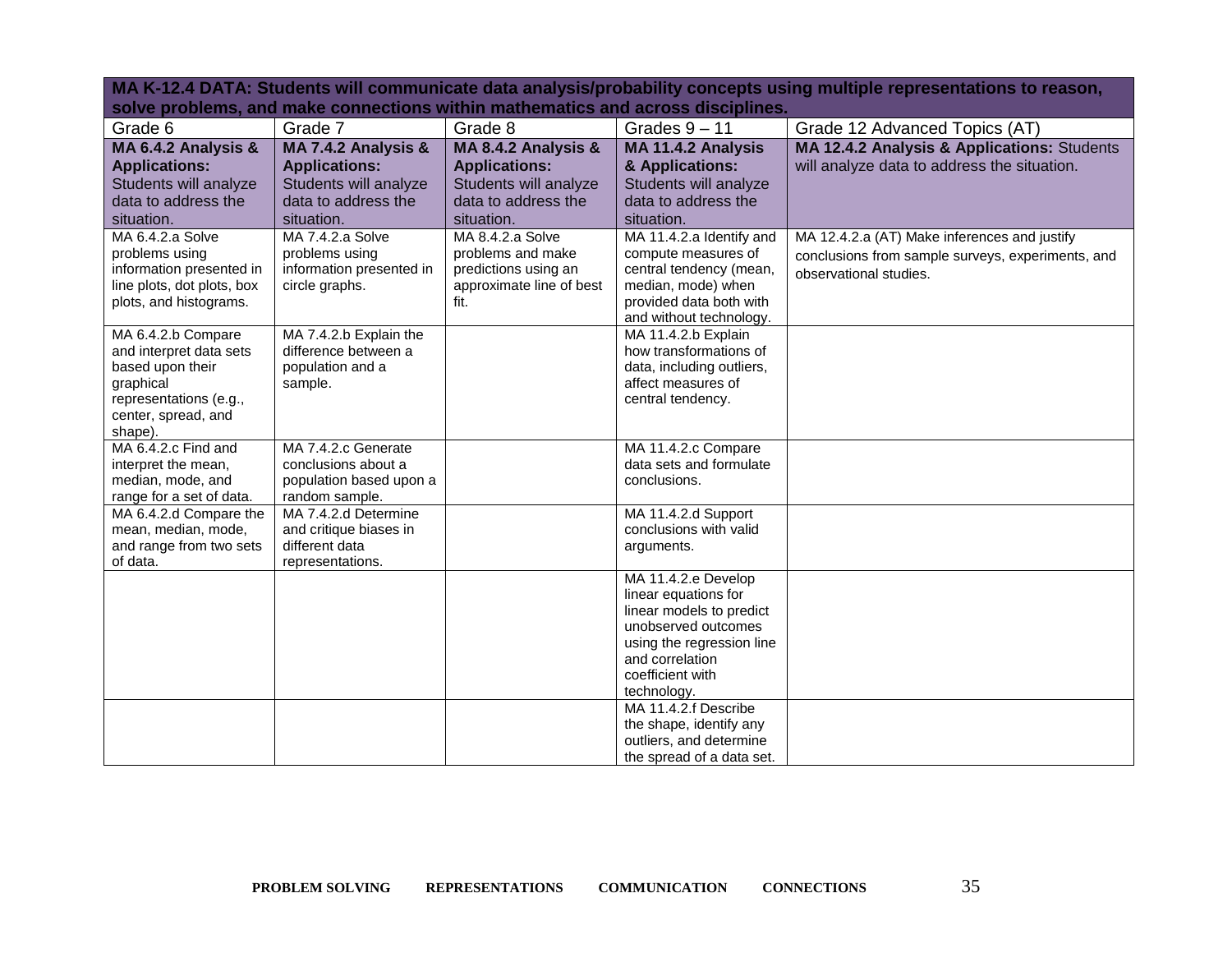| MA K-12.4 DATA: Students will communicate data analysis/probability concepts using multiple representations to reason, |  |                         |  |  |
|------------------------------------------------------------------------------------------------------------------------|--|-------------------------|--|--|
| solve problems, and make connections within mathematics and across disciplines.                                        |  |                         |  |  |
|                                                                                                                        |  | MA 11.4.2.g Explain the |  |  |
|                                                                                                                        |  | impact of sampling      |  |  |
|                                                                                                                        |  | methods, bias, and the  |  |  |
|                                                                                                                        |  | phrasing of questions   |  |  |
|                                                                                                                        |  | asked during data       |  |  |
|                                                                                                                        |  | collection, and the     |  |  |
|                                                                                                                        |  | conclusions that can    |  |  |
|                                                                                                                        |  | rightfully be made.     |  |  |
|                                                                                                                        |  | MA 11.4.2.h Explain the |  |  |
|                                                                                                                        |  | differences between a   |  |  |
|                                                                                                                        |  | randomized experiment   |  |  |
|                                                                                                                        |  | and observational       |  |  |
|                                                                                                                        |  | studies.                |  |  |
|                                                                                                                        |  | MA 11.4.2.i Using       |  |  |
|                                                                                                                        |  | scatter plots, analyze  |  |  |
|                                                                                                                        |  | patterns and describe   |  |  |
|                                                                                                                        |  | relationships in paired |  |  |
|                                                                                                                        |  | data.                   |  |  |
|                                                                                                                        |  | MA 11.4.2.j Recognize   |  |  |
|                                                                                                                        |  | when arguments based    |  |  |
|                                                                                                                        |  | on data confuse         |  |  |
|                                                                                                                        |  | correlation with        |  |  |
|                                                                                                                        |  | causation.              |  |  |
|                                                                                                                        |  | MA 11.4.2.k Interpret   |  |  |
|                                                                                                                        |  | data represented by the |  |  |
|                                                                                                                        |  | normal distribution,    |  |  |
|                                                                                                                        |  | formulate conclusions,  |  |  |
|                                                                                                                        |  | and recognize that some |  |  |
|                                                                                                                        |  | data sets are not       |  |  |
|                                                                                                                        |  | normally distributed.   |  |  |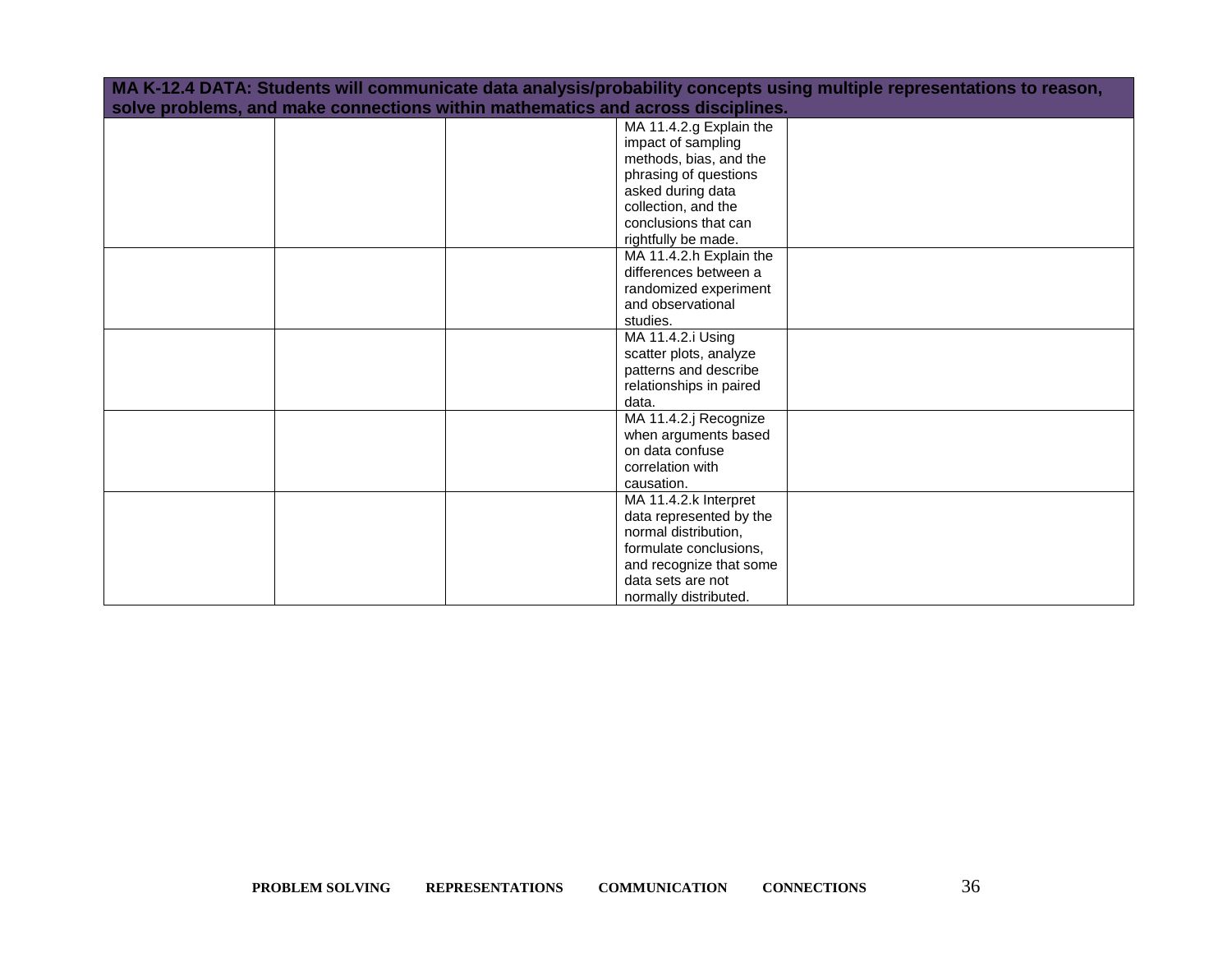| Kindergarten                                                                              | Grade 1                                                                                             | Grade 2                                                                                             | Grade 3                                                                                             | Grade 4                                                                                            | Grade 5                                                                                             |
|-------------------------------------------------------------------------------------------|-----------------------------------------------------------------------------------------------------|-----------------------------------------------------------------------------------------------------|-----------------------------------------------------------------------------------------------------|----------------------------------------------------------------------------------------------------|-----------------------------------------------------------------------------------------------------|
| MA 0.4.3 Probability:<br>Students will interpret<br>and apply concepts of<br>probability. | MA 1.4.3<br><b>Probability: Students</b><br>will interpret and<br>apply concepts of<br>probability. | MA 2.4.3<br><b>Probability: Students</b><br>will interpret and<br>apply concepts of<br>probability. | MA 3.4.3<br><b>Probability: Students</b><br>will interpret and<br>apply concepts of<br>probability. | MA4.4.3<br><b>Probability: Students</b><br>will interpret and<br>apply concepts of<br>probability. | MA 5.4.3<br><b>Probability: Students</b><br>will interpret and<br>apply concepts of<br>probability. |
| No additional indicator(s)<br>at this level.                                              | No additional<br>indicator(s) at this level.                                                        | No additional<br>indicator(s) at this level.                                                        | No additional<br>indicator(s) at this level.                                                        | No additional<br>indicator(s) at this level.                                                       | No additional<br>indicator(s) at this level.                                                        |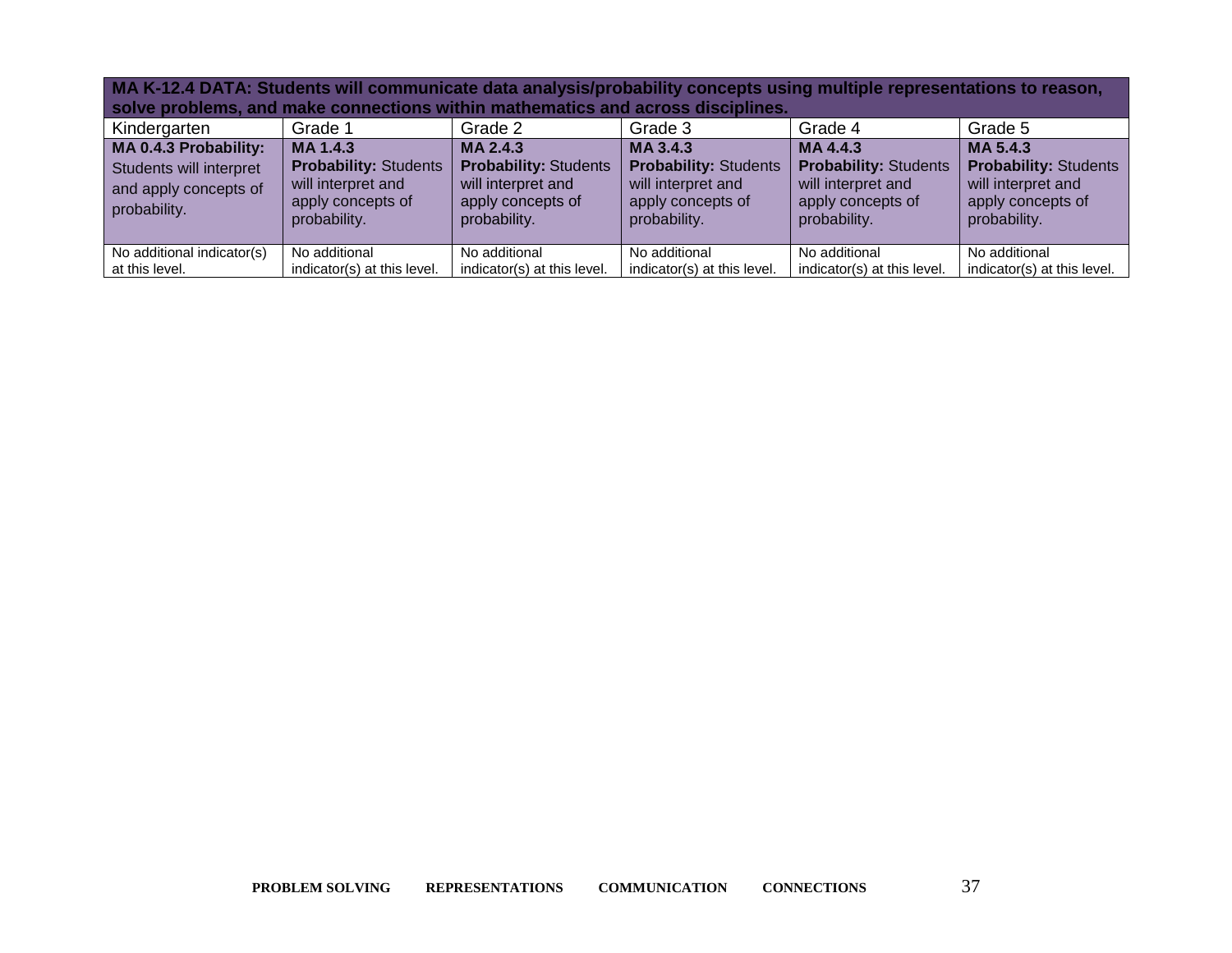| Grade 6                                                                                   | Grade 7                                                                                                                                                                                                              | Grade 8                                                                                          | Grades $9 - 11$                                                                                                      | Grade 12 Advanced Topics (AT)                                                                                                              |
|-------------------------------------------------------------------------------------------|----------------------------------------------------------------------------------------------------------------------------------------------------------------------------------------------------------------------|--------------------------------------------------------------------------------------------------|----------------------------------------------------------------------------------------------------------------------|--------------------------------------------------------------------------------------------------------------------------------------------|
| MA 6.4.3 Probability:<br>Students will interpret<br>and apply concepts of<br>probability. | MA 7.4.3 Probability:<br><b>Students will interpret</b><br>and apply concepts of<br>probability.                                                                                                                     | MA 8.4.3 Probability:<br>Students will interpret<br>and apply concepts of<br>probability.        | MA 11.4.3<br><b>Probability: Students</b><br>will interpret and<br>apply concepts of<br>probability.                 | MA 12.4.3 Probability: Students will interpret<br>and apply concepts of probability.                                                       |
| No additional<br>indicator(s) at this level.                                              | MA 7.4.3.a Generate a<br>list of possible outcomes<br>for a simple event.                                                                                                                                            | No additional<br>indicator(s) at this level.<br>Mastery is expected at<br>previous grade levels. | MA 11.4.3.a Construct<br>sample spaces and<br>probability distributions.                                             | MA 12.4.3.a (AT) Calculate the expected value of a<br>random variable and interpret it as the mean of a<br>probability distribution.       |
|                                                                                           | MA 7.4.3.b Describe the<br>theoretical probability of<br>an event using a<br>fraction, percentage,<br>and decimal.                                                                                                   |                                                                                                  | MA 11.4.3.b Use<br>appropriate counting<br>techniques to determine<br>the probability of an<br>event.                | MA 12.4.3.b (AT) Determine possible outcomes of a<br>decision by assigning probabilities to outcome<br>values and finding expected values. |
|                                                                                           | MA 7.4.3.c Find<br>theoretical probabilities<br>for independent events.                                                                                                                                              |                                                                                                  | MA 11.4.3.c Determine<br>if events are mutually<br>exclusive and calculate<br>their probabilities in<br>either case. | MA 12.4.3.c (AT) Evaluate and compare strategies<br>on the basis of expected values.                                                       |
|                                                                                           | MA 7.4.3.d Perform<br>simple experiments and<br>express the degree of<br>likelihood (possible,<br>impossible, certain,<br>more likely, equally<br>likely, or less likely);<br>write as fractions and<br>percentages. |                                                                                                  |                                                                                                                      | MA 12.4.3.d (AT) Analyze decisions and strategies<br>using probability concepts (e.g., medical testing and<br>product testing).            |
|                                                                                           | MA 7.4.3.e Find<br>experimental probability<br>for independent events.                                                                                                                                               |                                                                                                  |                                                                                                                      |                                                                                                                                            |
|                                                                                           | MA 7.4.3.f Compare and<br>contrast theoretical and<br>experimental<br>probabilities.                                                                                                                                 |                                                                                                  |                                                                                                                      |                                                                                                                                            |
|                                                                                           | MA 7.4.3.g Find the<br>probability of dependent<br>compound events.                                                                                                                                                  |                                                                                                  |                                                                                                                      |                                                                                                                                            |